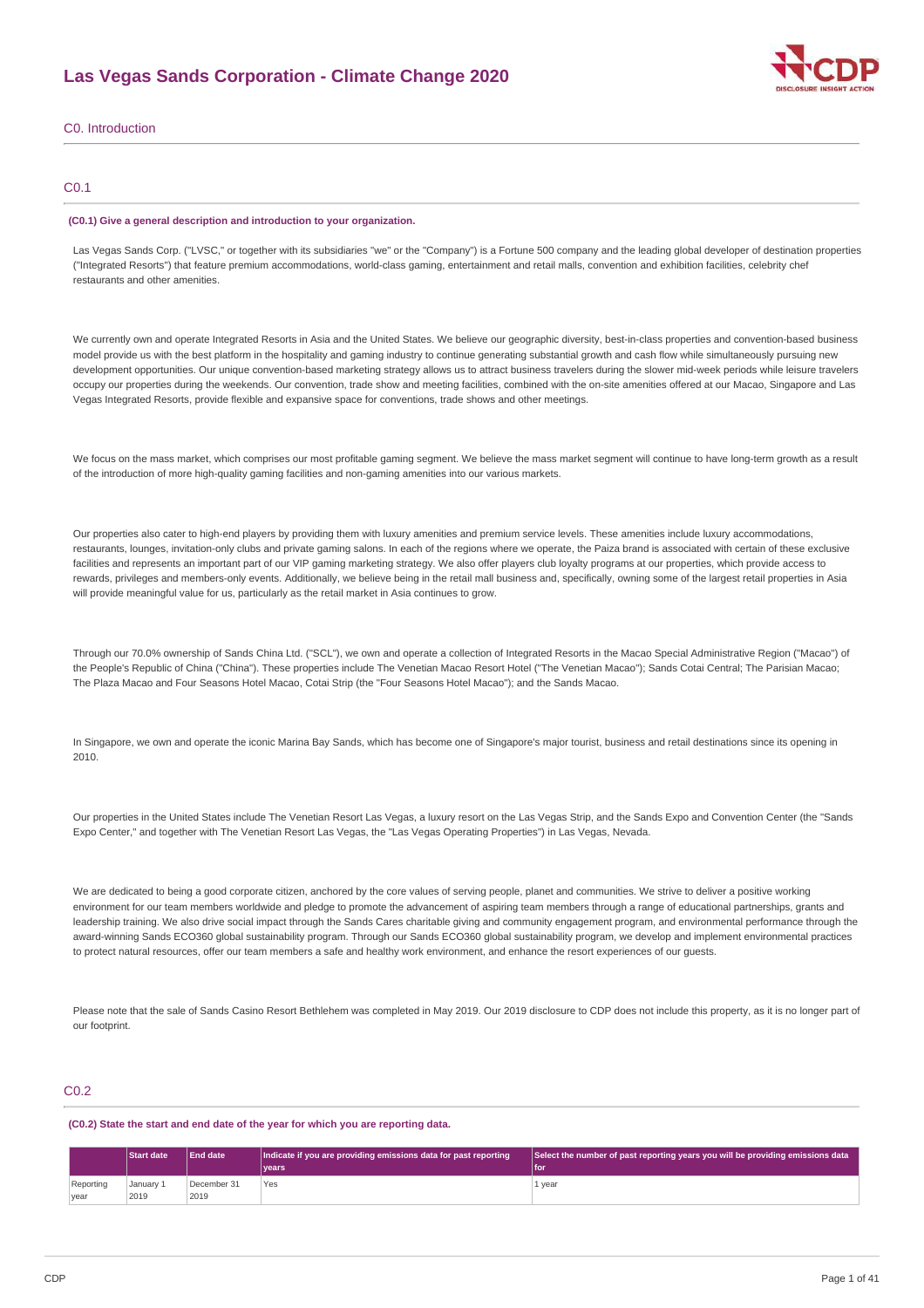## C0.3

**(C0.3) Select the countries/areas for which you will be supplying data.** China, Macao Special Administrative Region Singapore United States of America

## C0.4

**(C0.4) Select the currency used for all financial information disclosed throughout your response.** USD

## C0.5

(C0.5) Select the option that describes the reporting boundary for which climate-related impacts on your business are being reported. Note that this option should **align with your chosen approach for consolidating your GHG inventory.** Financial control

## C-CN0.7/C-RE0.7

**(C-CN0.7/C-RE0.7) Which real estate and/or construction activities does your organization engage in?** Please select

### C1. Governance

## C1.1

**(C1.1) Is there board-level oversight of climate-related issues within your organization?** Yes

## C1.1a

(C1.1a) Identify the position(s) (do not include any names) of the individual(s) on the board with responsibility for climate-related issues.

|               | Position of Please explain                                                                                                                                                                                               |
|---------------|--------------------------------------------------------------------------------------------------------------------------------------------------------------------------------------------------------------------------|
| individual(s) |                                                                                                                                                                                                                          |
| Chief         | LVS' Executive Vice President and Chief Financial Officer (CFO), who is also a board member, is the senior executive with direct oversight of Sands ECO360 Global Sustainability program with                            |
| Financial     | responsibility for environmental issues, including climate-related issues. He reviews the strategic direction and progress of global sustainability efforts with the Chief Procurement and Sustainability                |
|               | Officer (CFO) Officer and reports to the Board of Directors as needed. The CFO is positioned with the strongest ability to act on climate-related issues which can pose both financial risk (e.g. carbon tax, increasing |
|               | energy tariffs/spend) and opportunities (e.g. energy efficiency). The CFO is also best positioned to ensure our sustainability program is executed properly by, overseeing strategic direction, major                    |
|               | project execution, and progress against goals and targets. For example, the CFO decides and approves CAPEX budgets and acceptable payback periods for global Sands ECO360 ECOtracker                                     |
|               | projects. ECOtracker projects include energy efficiency, process optimization, building system innovation, and renewable energy projects.                                                                                |

## C1.1b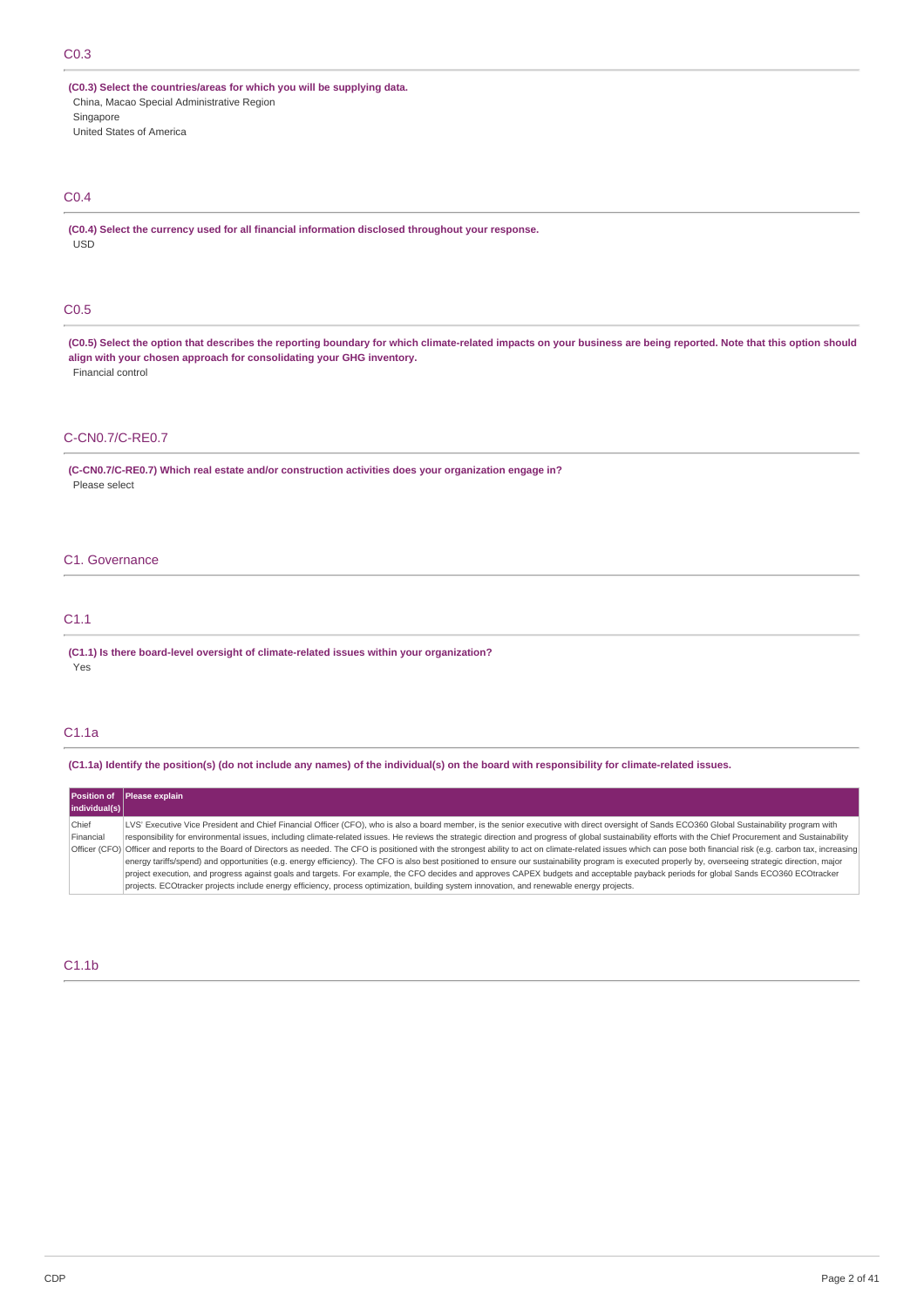#### **(C1.1b) Provide further details on the board's oversight of climate-related issues.**

| Frequency<br>with<br>which<br>climate-<br>related<br>issues are<br><b>a</b><br>scheduled<br>agenda<br>item | Governance<br>mechanisms<br>into which<br>climate-<br>related issues<br>are integrated                                                                                                                                                                                                                                                                                                                                                                                                                                                                                                                                              | board-<br>level<br>oversight | Scope of Please explain                                                                                                                                                                                                                                                                                                                                                                                                                                                                                                                                                                                                                                                                                                                                                                                                                                                                                                                                                                                                                                                                                                                                                                                                                                                                                                                                                                                        |
|------------------------------------------------------------------------------------------------------------|-------------------------------------------------------------------------------------------------------------------------------------------------------------------------------------------------------------------------------------------------------------------------------------------------------------------------------------------------------------------------------------------------------------------------------------------------------------------------------------------------------------------------------------------------------------------------------------------------------------------------------------|------------------------------|----------------------------------------------------------------------------------------------------------------------------------------------------------------------------------------------------------------------------------------------------------------------------------------------------------------------------------------------------------------------------------------------------------------------------------------------------------------------------------------------------------------------------------------------------------------------------------------------------------------------------------------------------------------------------------------------------------------------------------------------------------------------------------------------------------------------------------------------------------------------------------------------------------------------------------------------------------------------------------------------------------------------------------------------------------------------------------------------------------------------------------------------------------------------------------------------------------------------------------------------------------------------------------------------------------------------------------------------------------------------------------------------------------------|
| Sporadic -<br>as<br>important<br>matters<br>arise                                                          | Reviewing and <not<br>guiding<br/>strategy<br/>Reviewing and<br/>quiding major<br/>plans of action<br/>Reviewing and<br/>guiding risk<br/>management<br/>policies<br/>Reviewing and<br/>guiding annual<br/>budgets<br/>Reviewing and<br/>guiding<br/>business plans<br/>Setting<br/>performance<br/>objectives<br/>Monitoring<br/>implementation<br/>and<br/>performance of<br/>objectives<br/>Overseeing<br/>major capital<br/>expenditures,<br/>acquisitions<br/>and<br/>divestitures<br/>Monitoring and<br/>overseeing<br/>progress<br/>against goals<br/>and targets for<br/>addressing<br/>climate-related<br/>issues</not<br> | Applicabl<br>e               | The Board of Directors can discuss climate-related issues when necessary including overseeing major capital expenditures and reviewing and quiding business plans or<br>major plans or action. For example, the board reviews any new development projects, which are a primary source of capital expenditure and part of the company's major<br>business strategy. As part of these development projects, we leverage internal Sustainable Development Standards to ensure resorts are developed sustainably. These<br>standards provide guidance on how to integrate energy, water, and natural resource efficiency and conservation into new development projects. Further, the board reviews<br>and quides annual budgets including sustainability related expenditures. While our company has not historically engaged in acquisition or divestiture strategies, should we<br>do so in the future, these responsibilities would fall with the board. The CFO, who is also a board member, directly oversees all sustainability efforts, including monitoring<br>implementation and performance, overseeing strategic direction and major project execution, and reviewing progress against climate goals and targets for addressing<br>climate-related issues. The CFO also reviews employee incentives such as bonuses related to company executives' ability to meet environmental performance targets. |

## C1.2

**(C1.2) Provide the highest management-level position(s) or committee(s) with responsibility for climate-related issues.**

| Name of the position(s) and/or committee(s)                                         | <b>Reporting</b><br>lline       | Responsibility                                                         | Coverage of<br><i><u><b>Iresponsibility</b></u></i> | Frequency of reporting to the board on climate-<br><b>related issues</b> |
|-------------------------------------------------------------------------------------|---------------------------------|------------------------------------------------------------------------|-----------------------------------------------------|--------------------------------------------------------------------------|
| Other C-Suite Officer, please specify (Chief<br>Procurement/Sustainability Officer) | <not<br>Applicable&gt;</not<br> | Both assessing and managing climate-related risks<br>and opportunities | <not applicable=""></not>                           | Quarterly                                                                |

## C1.2a

(C1.2a) Describe where in the organizational structure this/these position(s) and/or committees lie, what their associated responsibilities are, and how climate**related issues are monitored (do not include the names of individuals).**

The Chief Procurement and Sustainability Officer (CPSO), oversees the Global Sustainability Department and reports directly to the Chief Financial Officer, who is a board member. The responsibilities of the CPSO include leading the LVS Enterprise Risk Management process related to environmental issues including climate change, reviewing and guiding sustainability strategy, developing major plans of actions, climate change related risk management policies, annual budget, business plans, approving environmental targets, and managing the execution of the Sands ECO360 sustainability program at all properties globally. Specifically, the Sands ECO360 sustainability program's focus areas include energy efficiency, water efficiency, recycling and waste management, air quality, supply chain, sustainable meetings and events, communication, employee education, and community outreach. Climate-related responsibilities lie with the CPSO as he holds dual responsibilities of both sustainability and procurement within the company. Many of the Sands ECO360 focus areas relate to procurement at different stages of execution including procuring energy, procuring water and energy efficiency technologies, negotiating waste recycling contracts, purchasing sustainable food and beverage products, and more. Further, the CPSO oversees and approves the Global Sustainability Department's engagement with subject matter experts on the issues related to climate change and sustainability. The CPSO's monitoring process for climate-related issues includes assessing the Global Sustainability Department's and property sustainability team's progress towards quantitative and qualitative environmental targets including emissions reduction, water conservation, and waste diversion on a weekly basis. The CPSO then meets with the CFO at least quarterly to review the Sands ECO360 program's strategic direction, budget and major capital expenditure, the progress of global sustainability efforts, and substantive climate-related risks and opportunities. The CPSO holds the most effective role to advance the Sands ECO360 program forward for LVS.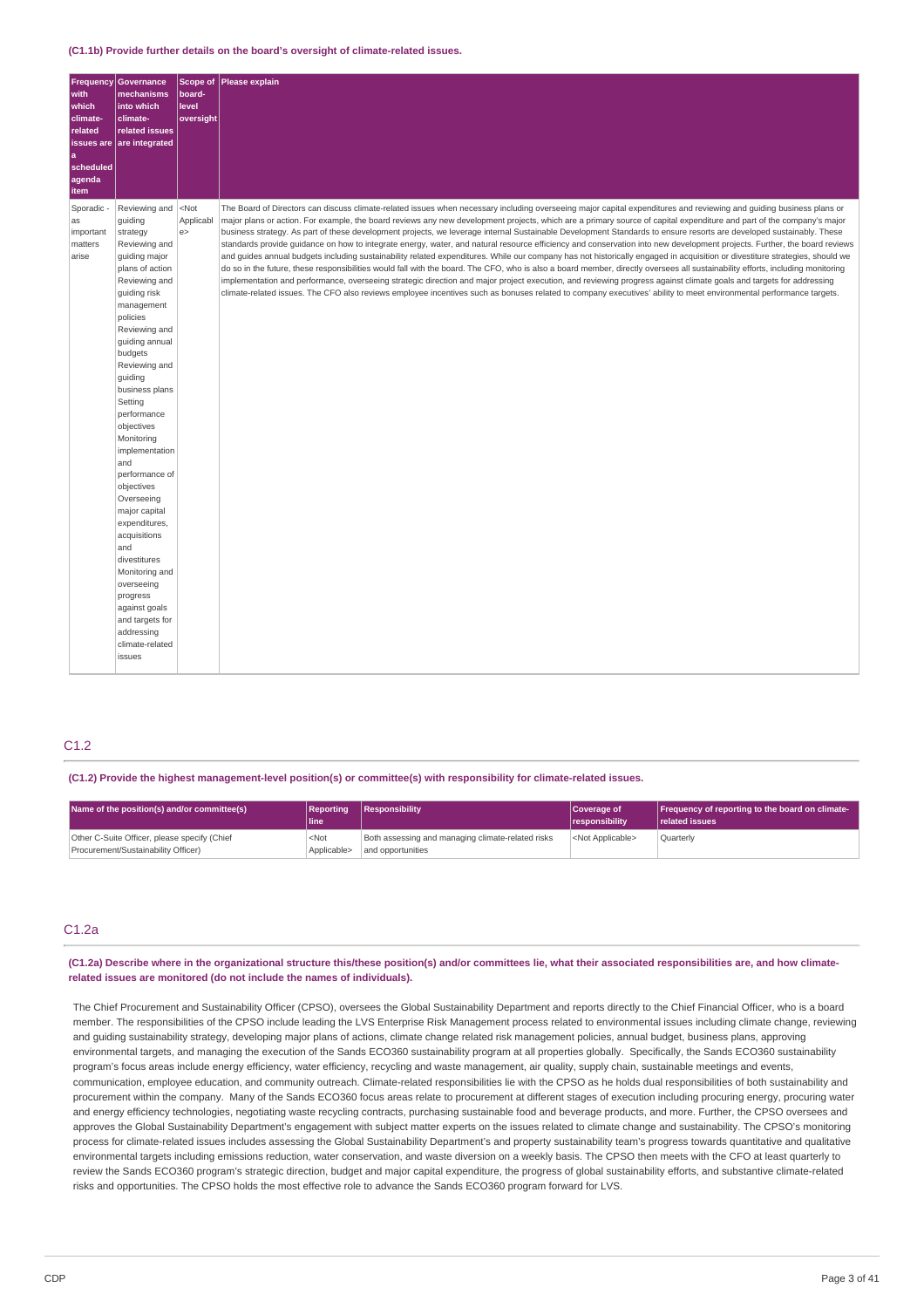## C1.3

### (C1.3) Do you provide incentives for the management of climate-related issues, including the attainment of targets?

|       | ovide incentives for the management of climate-related issues_ |  |
|-------|----------------------------------------------------------------|--|
| Row 1 |                                                                |  |

## C1.3a

### (C1.3a) Provide further details on the incentives provided for the management of climate-related issues (do not include the names of individuals).

| <b>Entitled to incentive</b>                                 | Type of | Activity<br> incentive inventivized        | <b>Comment</b>                                                                                                                                                                                                                                                                                                                                                                                                                                                                                                                   |
|--------------------------------------------------------------|---------|--------------------------------------------|----------------------------------------------------------------------------------------------------------------------------------------------------------------------------------------------------------------------------------------------------------------------------------------------------------------------------------------------------------------------------------------------------------------------------------------------------------------------------------------------------------------------------------|
| Environment/Sustainability   Monetary   Emissions<br>manager | reward  | reduction<br>project                       | Sustainability managers and directors who manage or oversee climate change project related projects are required to set their Management Incentive Program<br>goals in relation to our company's long-term emissions reduction, energy efficiency, water efficiency, recycling, or supply chain engagement goals.                                                                                                                                                                                                                |
| Facilities manager                                           | reward  | Monetary Emissions<br>reduction<br>project | Certain facility managers and engineers who are involved in climate change related projects are also required to set their Management Incentive Program goals<br>in relation to our company's long-term emissions reduction, energy efficiency, water efficiency, and recycling.                                                                                                                                                                                                                                                 |
| All employees                                                | reward  | Monetary Emissions<br>reduction<br>project | Team Member "ECO360 Live Green Award" programs recognize our employees who contribute to our company's sustainability efforts. Winning Team Members<br>are awarded various prizes, including monetary rewards at certain properties. As an example, at Sands China Ltd. the top ten recipients and nominees for the<br>'ECO360 Live Green Award receive a cash prize.                                                                                                                                                            |
| Other C-Suite Officer                                        | reward  | Monetary Emissions<br>reduction<br>project | As part of the company's Management Incentive Program, the Chief Procurement and Sustainability Officer (CPSO) is eligible to receive a bonus if the<br>company meets its EBITDA targets. Following the company's achievement of its EBITDA targets, the CPSO is then eligible to receive a percentage of his total<br>bonus based on his progress against his individual goals and targets. One of the CPSO's goals is related to the company's sustainability performance<br>(including energy, water, and waste performance). |
| Business unit manager                                        | reward  | Monetary Emissions<br>reduction<br>project | The Senior Vice President of Global Sustainability's Management Incentive Program goals relates to ECOtracker emission and energy reduction projects and<br>targets. The Senior Vice President of Global Sustainability is also responsible for the achievement of sustainability targets such as our science-based targets.                                                                                                                                                                                                     |

## C2. Risks and opportunities

## C2.1

(C2.1) Does your organization have a process for identifying, assessing, and responding to climate-related risks and opportunities? Yes

## C2.1a

### **(C2.1a) How does your organization define short-, medium- and long-term time horizons?**

|             | From (years) | To (years) | <b>Comment</b> |
|-------------|--------------|------------|----------------|
| Short-term  |              |            |                |
| Medium-term |              |            |                |
| Long-term   |              | 15         |                |

## $C2.1<sub>b</sub>$

### **(C2.1b) How does your organization define substantive financial or strategic impact on your business?**

We assess climate-related risk as part of the ERM program by identifying risk likelihood and potential impact and considering time-frame, management method and cost of management. The scale of the impact severity is defined as "1" for "minor" which is \$0-25 million, "2" for "moderate", which is \$26-100 million, "3" is for "major", which is \$101-250 million and "4" for "severe", which is \$251-500 million, and "5" is "catastrophic" which is over \$500 million. When identifying or assessing risks for LVS, substantive financial or strategic impact is defined as a scale of impact of \$101 million or more with a likely probability of occurring (likelihood 26-50%). The \$101 million threshold is less than 1% of the company annual revenue.

## C2.2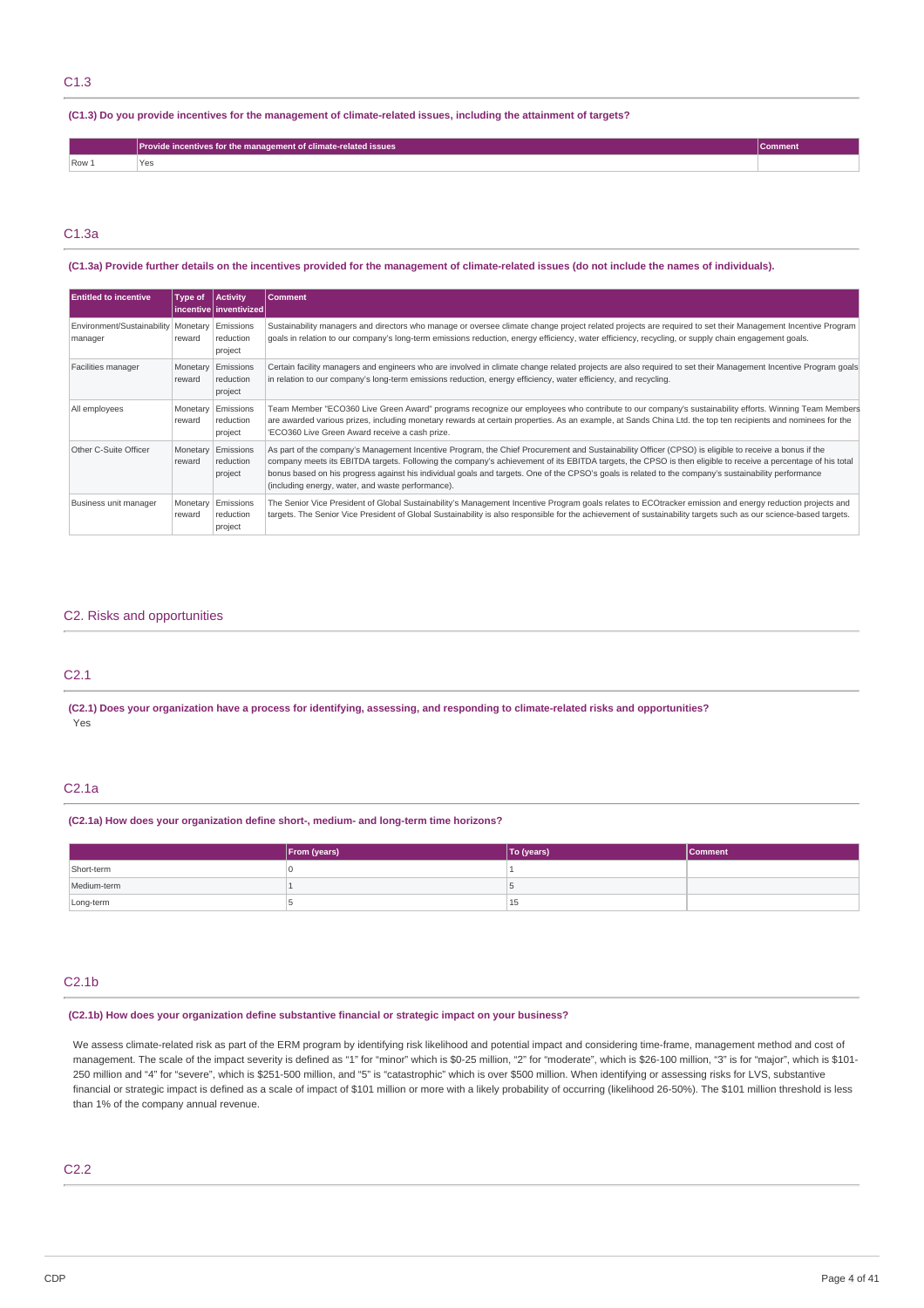#### **(C2.2) Describe your process(es) for identifying, assessing and responding to climate-related risks and opportunities.**

**Value chain stage(s) covered** Direct operations Upstream

**Risk management process**

Integrated into multi-disciplinary company-wide risk management process

**Frequency of assessment** More than once a year

**Time horizon(s) covered** Short-term

Medium-term Long-term

### **Description of process**

Las Vegas Sands and its affiliates, including Sands China Ltd. have an Enterprise Risk Management ("ERM") program that identifies and assesses company risks. Climaterelated risk assessment is part of the ERM program and is led by the Chief Procurement and Sustainability Officer (CPSO). The objectives of the ERM program include: (1) Implement a process that effectively identifies, assesses, and monitors LVS' most significant risks to inform business and investment decisions. (2) Enable ERM disclosures in LVS' annual reports. The ERM process is stated here. Risks are reviewed on a quarterly basis: (1) At the direction of LVS' Audit Committee, Executive Management creates a risk council to engage in the ERM assessment and to develop a sustainable ERM program. Audit Service Group (ASG) assists the risk council with engagement. (2) The risk council collaborates with an outside consulting firm and develops a risk inventory framework. Specific risks are aligned within 10 risk categories and considered on various time horizons. Climate-related risks are considered on short (0-1 years), medium (1-5 years), and long term (5-15+ years) time horizons. These risks are those that will impact the company's ability to operate, generate revenues and cash flows, or execute the business strategy. (3) After the risk inventory framework is developed, the relative significance of each item in the ERM Risk Inventory is assessed on two measures 1) likelihood of occurrence and 2) impact to the Company if the risk event or situation occurs. The risk assessment is scored on scales of 1-5 (1 is lowest and 5 is highest) for both risk likelihood and risk impact. Likelihood is defined as "the probability that risk could arise". Impact is defined as "the extent to which a risk event may adversely affect the company in the achievement of its objectives". When assessing impact, the full range of consequences were considered as well as the severity of those consequences. The scale of the impact severity is defined as "1" for "minor" which is \$0-25 million, "2" for "moderate", which is \$26-100 million, "3" is for "major", which is \$101-250 million and "4" is for "severe", which is \$251-500 million, and "5" is "catastrophic" which is over \$500 million. When identifying or assessing risks for LVS, substantive financial or strategic impact is defined as a scale of impact of \$101 million or more with a likely probability of occurring (likelihood 26-50%). The \$101 million threshold is less than 1% of the company annual revenue. The ASG interviews individuals who have primary knowledge of the specific risks (such as department leaders) in order to assess the likelihood and the impact severity and to document the mitigation strategy of each risk. Under the leadership of the CPSO, the Global Sustainability Department identifies and assesses all climate-related risks as part of the ERM program. The most significant risks are reported to the corporate ERM program on a quarterly basis to be ranked among all risks for the company. The climate-specific related risk assessment is conducted at both company and asset level. The sustainability departments evaluate physical risks such as the impact of weather on utility costs on an ongoing basis. We use an internal weather model to track changes in weather patterns and utility consumption monthly. More specifically, our weather model uses regression analysis to determine the relationship between cooling degree-days and utility (including electricity and chilled water) consumption. We have used weather modeling for 5+ years to isolate the impact of weather from business activity on our utility consumption. Our model has indicated that the rate and extent of temperature change has been more volatile in recent years, and has impacted the pattern and magnitude of both heating and air conditioning consumption. Although we have determined that it is considered "likely" that we will experience an increase in cooling-degree days in all regions in the future, the financial impact of this increase over short, medium, and long-term time horizons is currently estimated to be "minor" (less than \$25 million). To respond and manage the impact of weather on utility costs, all of our properties are assigned energy reduction goals and are expected to meet their targets annually. Each property identifies and implements energy efficiency, optimization and conservation projects (ECOTracker projects) in order to meet these goals. The sustainability departments also evaluate transition risks such as emerging climate-related legislation. For example, we are continuously monitoring Singapore's Resource Sustainability Act which was passed at the end of 2019. Over the next five years, the policy aims to combat electronic waste, excess packaging and food waste. Marina Bay Sands is well-positioned to comply with the policy as waste tracking and reduction initiatives are an integral part of the Sands ECO360 program. Although it is considered "likely" that we will experience some increased operational costs to comply with the regulation, over short, medium, and long-term time horizons, the financial impact is estimated to be "minor" (less than \$25 million). To respond and manage the impact of increasing waste reduction and reporting requirements, all of our properties are assigned waste reduction goals and are expected to meet their targets annually. Each property identifies and implements waste management, reduction and recycling initiatives to meet their goals. These initiatives include food waste reduction and donation, increase the recyclability of products procured, and recycling construction waste during renovation and new development projects. Further, the sustainability department has also evaluated transition risks such as emerging and existing carbon tax regulations. The Carbon Pricing Act which was implemented in Singapore in Jan of 2019, affects large GHG emitters, such as power stations. Even though the carbon tax does not currently apply to the individual users of electricity, it is expected that the cost will be passed down to the users indirectly, and as such, it will impact our Marina Bay Sands (MBS) property's operational cost. If the current rate of \$5 per ton of GHG emissions for taxable facilities is fully passed down to MBS, this would amount to approximately \$500,000 in increased costs. Although it is considered "likely" that we will experience an increase in utility costs due to the regulation over short, medium, and long-term time horizons, the financial impact is estimated to be "minor" (less than \$25 million). To respond and manage the impact of increase carbon regulations, all properties implement ECOTracker projects (see above), which help reduce greenhouse gas emissions.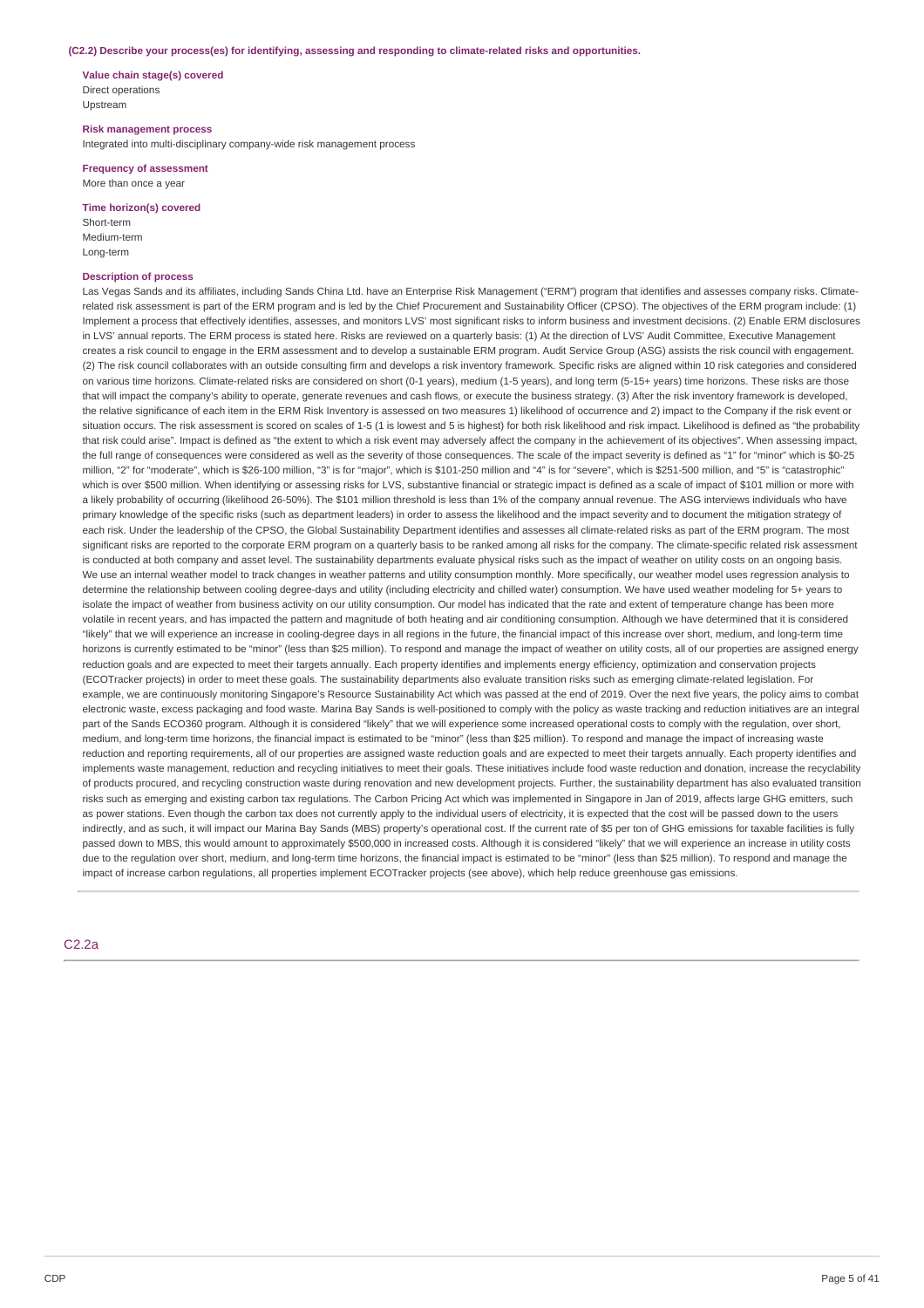## **(C2.2a) Which risk types are considered in your organization's climate-related risk assessments?**

|                        |                                 | Relevance Please explain                                                                                                                                                                                                                                                                                                                                                                                                                                                                                                                                                                                                                                                                                                                                                                                                                                                                                                                                                                                                                                                                                                                                                                                                                                                                                                                                                                                                                                                                                                                                                                                                                                                                                                                      |
|------------------------|---------------------------------|-----------------------------------------------------------------------------------------------------------------------------------------------------------------------------------------------------------------------------------------------------------------------------------------------------------------------------------------------------------------------------------------------------------------------------------------------------------------------------------------------------------------------------------------------------------------------------------------------------------------------------------------------------------------------------------------------------------------------------------------------------------------------------------------------------------------------------------------------------------------------------------------------------------------------------------------------------------------------------------------------------------------------------------------------------------------------------------------------------------------------------------------------------------------------------------------------------------------------------------------------------------------------------------------------------------------------------------------------------------------------------------------------------------------------------------------------------------------------------------------------------------------------------------------------------------------------------------------------------------------------------------------------------------------------------------------------------------------------------------------------|
|                        | &<br>inclusion                  |                                                                                                                                                                                                                                                                                                                                                                                                                                                                                                                                                                                                                                                                                                                                                                                                                                                                                                                                                                                                                                                                                                                                                                                                                                                                                                                                                                                                                                                                                                                                                                                                                                                                                                                                               |
| Current<br>regulation  | Relevant,<br>always<br>included | The sustainability department and other departments as needed assess local and regional climate-related requlation on a scale of 1-5 for 1) likelihood or probability that the risk could<br>arise, and 2) impact or the extent to which a risk event may adversely affect the company in the achievement of its objectives. These risks are then included in the climate-related risk<br>assessment. For example, the Singapore government enacted the Carbon Pricing Act in Jan of 2019, which affects large GHG emitters, such as power stations. Even though the carbon<br>tax does not currently apply to the individual users of electricity, it is expected that the cost will be passed down to the users indirectly, and as such, it will impact our Marina Bay Sands<br>(MBS) property's operational cost. If the current rate of \$5 per ton of GHG emissions for taxable facilities is fully passed down to MBS, this would amount to approximately \$500,000 in<br>increased costs.                                                                                                                                                                                                                                                                                                                                                                                                                                                                                                                                                                                                                                                                                                                                              |
| Emerging<br>regulation | Relevant,<br>always<br>included | The sustainability department and other departments as needed assess local and regional emerging climate-related regulation on a scale of 1-5 for 1) likelihood or probability that the risk<br>could arise, and 2) impact or the extent to which a risk event may adversely affect the company in the achievement of its objectives. These risks are then included in the climate-related risk<br>assessment. For example, we are continuously evaluating emerging waste regulation. Singapore's Resource Sustainability Act which was passed at the end of 2019 and is being<br>incrementally introduced over the next five years. The policy aims to combat electronic waste, excess packaging and food waste. This emerging regulation will increase reporting burden,<br>and cost associated with data capture and reporting. Marina Bay Sands is well-positioned to comply with the policy as waste tracking and reduction initiatives are an integral part of the<br>Sands ECO360 program.                                                                                                                                                                                                                                                                                                                                                                                                                                                                                                                                                                                                                                                                                                                                             |
| Technology             | Relevant.<br>always<br>included | The sustainability department and other departments as needed assess climate-related technology risk on a scale of 1-5 for 1) likelihood or probability that the risk could arise, and 2)<br>impact or the extent to which a risk event may adversely affect the company in the achievement of its objectives. These risks are then included in the climate-related risk assessment. We<br>actively evaluate technologies that can help us mitigate the risk of increased utility costs on an ongoing basis. We evaluate sub-metering technology, building management systems,<br>efficiency technology, and new renewable energy technologies considering both the cost to implement and utility cost savings. For example, at Marina Bay Sands we used advanced<br>building management systems to automate building cooling, heating, and lighting processes. Last year, the operation of this system cost very little and returned approximately \$340,000<br>USD in savings. While some technologies require very little cost compared to the savings, other technologies such as advanced sub-metering to better understand exactly where and how<br>energy is being used can be costly. For instance, sub-metering is estimated to require an investment of approximately \$1-\$2 million USD per resort. Advanced sub-metering technology is<br>continuously being evaluated for implementation because of the potential savings. The cost to transition to lower emission technology, such as sub-metering, poses a risk to Las Vegas<br>Sands through increased capital costs. However, without these technologies, significant energy reduction and cost savings would be difficult to realize and operational cost would increase. |
| Legal                  | Relevant,<br>always<br>included | The sustainability department and other departments as needed assess climate-related legal risk on a scale of 1-5 for 1) likelihood or probability that the risk could arise, and 2) impact or<br>the extent to which a risk event may adversely affect the company in the achievement of its objectives. These risks are then included in the climate-related risk assessment. For example,<br>at Marina Bay Sands and Sands China Ltd., we review national environmental, health and safety legal requirements on an on-going basis as part of compliance with ISO 20121<br>certification. This includes a review of regulations pertaining to indoor and outdoor air quality, transportation exhaust standards, environmental permits and more. Further, each of our<br>properties reviews product stewardship commitments, public sustainability commitments, and operational license for potential issues. Non-compliance issues could result in fines or<br>penalties against the company as well as poor stakeholder perception, thus legal is a relevant risk type and always considered in our risk assessment.                                                                                                                                                                                                                                                                                                                                                                                                                                                                                                                                                                                                                      |
| Market                 | Relevant.<br>always<br>included | The sustainability department and other departments as needed assess climate-related market risk on a scale of 1-5 for 1) likelihood or probability that the risk could arise, and 2) impact or<br>the extent to which a risk event may adversely affect the company in the achievement of its objectives. These risks are then included in the climate-related risk assessment. For example,<br>we evaluate sustainability trends in the meetings, incentives, conferences, and exhibitions (MICE) industry on an on-going basis. MICE business is an important part of our revenue<br>stream. In order to support the company's competitive advantage in the MICE industry, we frequently review sustainability trends and update our green meeting practices and services to<br>reflect new consumer trends and significant sustainability issues. Specifically, in Singapore, at our Marina Bay Sands property, our property has gained MICE business because of our<br>strong environmental programs and practices. If our business practices or MICE offerings do not meet the expectations of our MICE clients there is a risk of losing business.                                                                                                                                                                                                                                                                                                                                                                                                                                                                                                                                                                                     |
| Reputation             | Relevant,<br>always<br>included | The sustainability department and other departments as needed assess climate-related reputation risk on a scale of 1-5 for 1) likelihood or probability that the risk could arise, and 2)<br>impact or the extent to which a risk event may adversely affect the company in the achievement of its objectives. These risks are then included in the climate-related risk assessment. For<br>example, as part of our global risk assessment, we evaluate the impact of not meeting our Sands ECO360 energy, water, and waste goals on the company's reputation. More specifically,<br>our science-based targets are highly visible to an array of stakeholders and it is important that we remain committed to achieving these targets. Although unfavorable, in the event that we<br>do not meet our Sands ECO360 goals, it is unlikely that this will have a negative financial impact on our operations. Further, we also evaluate our reputation as part of our global risk<br>assessment by considering how various stakeholders such as guests, suppliers, and non-profits view our Sands ECO360 program and environmental initiatives. We have previously<br>conducted Corporate Perception Research to understand the opinions of our stakeholders more deeply. The researchers noted that "making a noticeable, sustainable difference in the<br>community" can propel a company's reputation. If we fail to demonstrate sufficient measures to reduce our environmental impact we can be exposed to some level of reputational and<br>brand risk.                                                                                                                                                                                    |
| Acute<br>physical      | Relevant,<br>always<br>included | The sustainability department and other departments as needed assess climate-related acute-physical risk on a scale of 1-5 for 1) likelihood or probability that the risk could arise, and 2)<br>impact or the extent to which a risk event may adversely affect the company in the achievement of its objectives. These risks are then included in the climate-related risk assessment. For<br>example, Typhoon Hato in 2017 was one of the strongest typhoons in the past 50 years to impact Macao. A smaller typhoon, typhoon Mangkhut, hit Macao In 2018. Typhoons of various<br>sizes impact Macao annually. These typhoons could cause potential damage to Sands China Ltd. properties and/or result in partial or full resort closures, which could decrease revenue.<br>Typhoons have not had a scale of impact of \$101 million or more on our operations.                                                                                                                                                                                                                                                                                                                                                                                                                                                                                                                                                                                                                                                                                                                                                                                                                                                                           |
| Chronic<br>physical    | Relevant,<br>always<br>included | The sustainability department and other departments as needed assess climate-related chronic physical risk on a scale of 1-5 for 1) likelihood or probability that the risk could arise, and 2)<br>impact or the extent to which a risk event may adversely affect the company in the achievement of its objectives. These risks are then included in the climate-related risk assessment. For<br>example, we identified volatile and unpredictable temperature changes as a potential risk to our properties. We use an internal weather model to run regression analysis on the relationship<br>between cooling degree-days and changes in kWh for Sands China Ltd., Marina Bay Sands, and The Venetian Resort Las Vegas, to understand how weather impacts our electricity<br>consumption. Our model has indicated that the rate and extent of temperature change have been more volatile in recent years, which has impacted the pattern and magnitude of both<br>heating and air conditioning consumption in our operations. We also identified changes in precipitation and droughts as a potential risk to our operations in Las Vegas. Further, we have<br>included water supply shortage and the impact of drought on global operations in our risk assessment. We are also planning to evaluate the long-term impact of sea-level rise on Sands<br>China Ltd. and Marina Bay Sands.                                                                                                                                                                                                                                                                                                                                                 |

## C2.3

(C2.3) Have you identified any inherent climate-related risks with the potential to have a substantive financial or strategic impact on your business? .<br>No

## C2.3b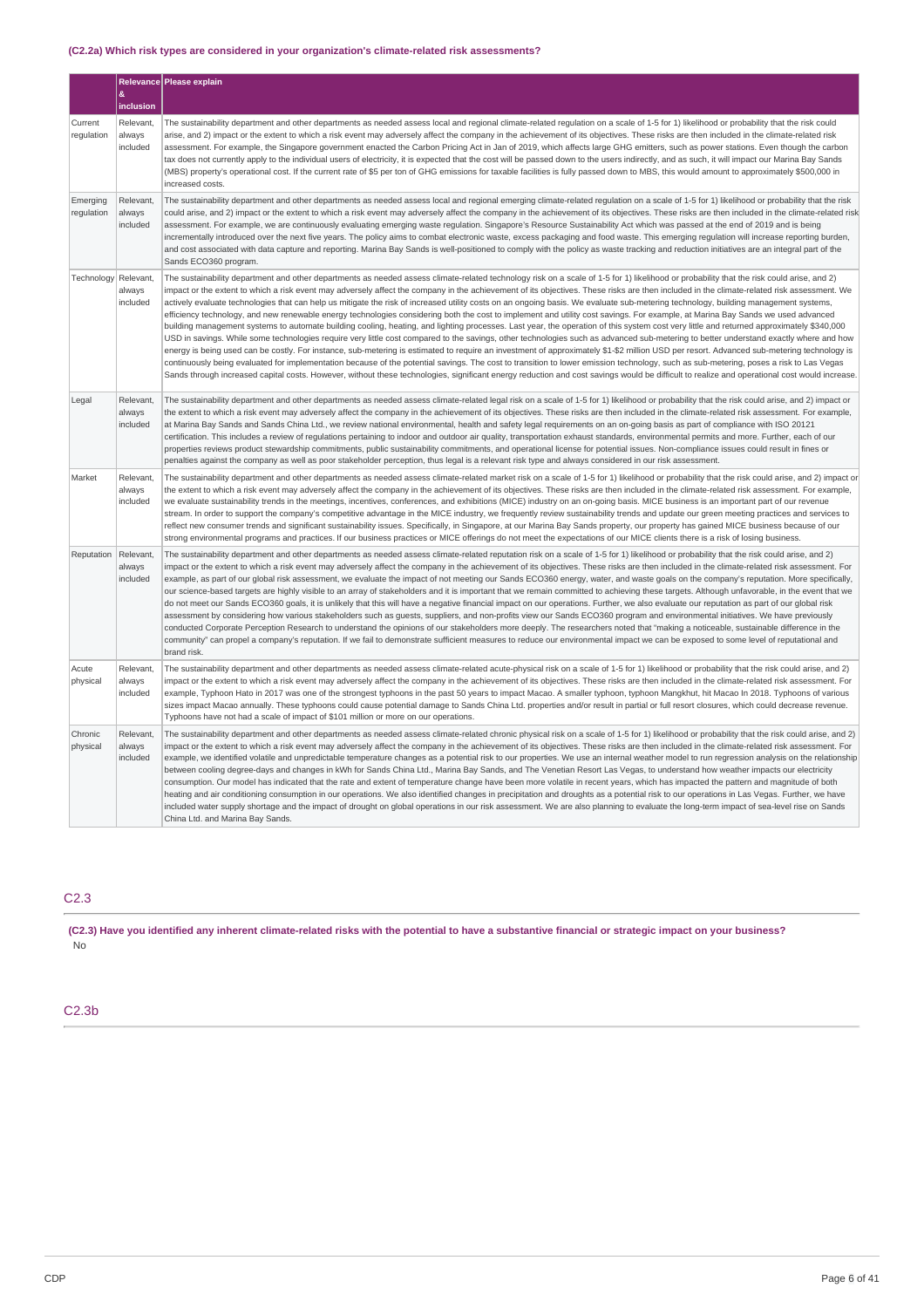(C2.3b) Why do you not consider your organization to be exposed to climate-related risks with the potential to have a substantive financial or strategic impact on **your business?**

| Primary<br><b>reason</b>                                                         | Please explain                                                                                                                                                                                                                                                                                                                                                                                                                                                                                                                                                                                                                                                                                                                                                                                                                                                                                                                                                                                                                                                                                                                                                                                                                                                                                                                                                                                                                                                                                                                                                                                                                                                                                                                                                                                                                                                                                                                                                                                                                                                                                                                                                                                                                                                                            |
|----------------------------------------------------------------------------------|-------------------------------------------------------------------------------------------------------------------------------------------------------------------------------------------------------------------------------------------------------------------------------------------------------------------------------------------------------------------------------------------------------------------------------------------------------------------------------------------------------------------------------------------------------------------------------------------------------------------------------------------------------------------------------------------------------------------------------------------------------------------------------------------------------------------------------------------------------------------------------------------------------------------------------------------------------------------------------------------------------------------------------------------------------------------------------------------------------------------------------------------------------------------------------------------------------------------------------------------------------------------------------------------------------------------------------------------------------------------------------------------------------------------------------------------------------------------------------------------------------------------------------------------------------------------------------------------------------------------------------------------------------------------------------------------------------------------------------------------------------------------------------------------------------------------------------------------------------------------------------------------------------------------------------------------------------------------------------------------------------------------------------------------------------------------------------------------------------------------------------------------------------------------------------------------------------------------------------------------------------------------------------------------|
| but none<br>with<br>have a<br>financial or<br>strategic<br>impact on<br>business | Row Risks exist, We assess climate-related risk as part of the ERM program by identifying risk likelihood and potential impact, considering timeframe, management method and cost of management. In 2019, the<br>scale of impact severity is defined as "1" for "minor" which is \$0-25 million, "2" for "moderate", which is \$26-100 million, "3" is for "major", which is \$101-250 million and "4" for "severe", which is<br>\$251-500 million, and "5" is "catastrophic" which is over \$500 million. When identifying or assessing risks for LVS, substantive financial or strategic impact is defined as a scale of impact of \$101<br>potential to   million or more with a likely probability of occurring (likelihood 26-50%). In 2019, the \$101 million threshold was less than 1% of the company annual revenue. The sustainability team evaluates<br>climate-related risk by category such as regulation, technology, legal, market, reputation, acute/chronic physical, and up/downstream and considers the full range of consequences. The most<br>substantive significant risks identified including the risk of increased energy costs, restricted utility consumption, severe weather, prolonged heat/haze, pricing volatility, and mandatory conservation measures<br>have a combined estimated impact of less than \$25 million. For example, as noted in C2.2 we evaluate physical risks using an internal weather model. The model uses regression analysis to<br>determine the relationship between cooling degree-days and utility consumption and has indicated that the rate and extent of temperature change have been more volatile in recent years. This<br>has impacted ourheating and cooling. Although it is considered "likely" that we will experience an increase in cooling-degree days in the future, the financial impact of this increase over short,<br>medium, and long-term time horizons is currently estimated to be "less than \$25 million. We have also evaluated the financial impact of previous typhoons on Sands China Ltd.'s operations.<br>Typhoon Hato in 2017 was one of the strongest typhoons in the past 50 years to impact Macao. Typhoons of various sizes hit Macao annually. These typhoons could cause property damage or |
|                                                                                  | result in partial or full resort closures, which could decrease revenue. Typhoons have not had a scale of impact of \$101 million thus far. These risks do not satisfy our substantive financial or<br>strategic impact threshold and will not alter the way LVS executes its major business strategy.                                                                                                                                                                                                                                                                                                                                                                                                                                                                                                                                                                                                                                                                                                                                                                                                                                                                                                                                                                                                                                                                                                                                                                                                                                                                                                                                                                                                                                                                                                                                                                                                                                                                                                                                                                                                                                                                                                                                                                                    |

## C2.4

(C2.4) Have you identified any climate-related opportunities with the potential to have a substantive financial or strategic impact on your business? No

## C2.4b

### **(C2.4b) Why do you not consider your organization to have climate-related opportunities?**

| Primary      | Please explain                                                                                                                                                                                                          |
|--------------|-------------------------------------------------------------------------------------------------------------------------------------------------------------------------------------------------------------------------|
| Ireason      |                                                                                                                                                                                                                         |
|              | Row   Opportunities   We assess and prioritize climate-related opportunities by identifying the opportunities' likelihood, potential impact and time horizon. We develop mitigation strategies and identify the cost to |
| exist, but   | realize the opportunity. When identifying or assessing opportunities for LVS, substantive financial or strategic impact is defined as a scale of impact of \$101 million or more with a reasonable                      |
| none with    | likelihood of occurring. The \$101 million threshold is less than 1% of the company annual revenue. The sustainability team identifies and evaluates a list of climate-related opportunities in the                     |
| potential to | areas of direct operations, supply chain, and customer, breaking down the opportunity types by the categories of resource efficiency, energy source, products and services, markets and                                 |
| have a       | resilience. For example, the most significant opportunity we identified is related to resource efficiency. Through our Sands ECO360 Program, one of our most significant climate-related                                |
| substantive  | opportunity energy efficiency projects in 2018 generated total savings of \$2.1 million, which is well below our threshold. Between 2010 and 2019, we estimate our net savings to be                                    |
| financial or | approximately \$8 million per year. This does not meet our annual \$101 million threshold for substantive financial and strategic opportunities. As another example, we have assessed how                               |
| strategic    | expanding our sustainability offerings could attract new hotel quests and MICE clients and overall expand our market share. However, we do not consider this market opportunity to meet the                             |
| impact on    | substantive financial or strategic scale of impact threshold. The climate-related opportunities identified will not impact how LVS executes its major business strategy. Therefore, even though the                     |
| business     | opportunities exist, none with the potential to have a substantive financial or strategic impact on business. We update our opportunity assessment on a regular basis. While the opportunities                          |
|              | might not be "substantive" to the entire company, the sustainability team still actively review and try to realize climate-related opportunities that are significant to the department.                                |

### C3. Business Strategy

## C3.1

**(C3.1) Have climate-related risks and opportunities influenced your organization's strategy and/or financial planning?** Yes

## C3.1a

**(C3.1a) Does your organization use climate-related scenario analysis to inform its strategy?** No, but we anticipate using qualitative and/or quantitative analysis in the next two years

## C3.1c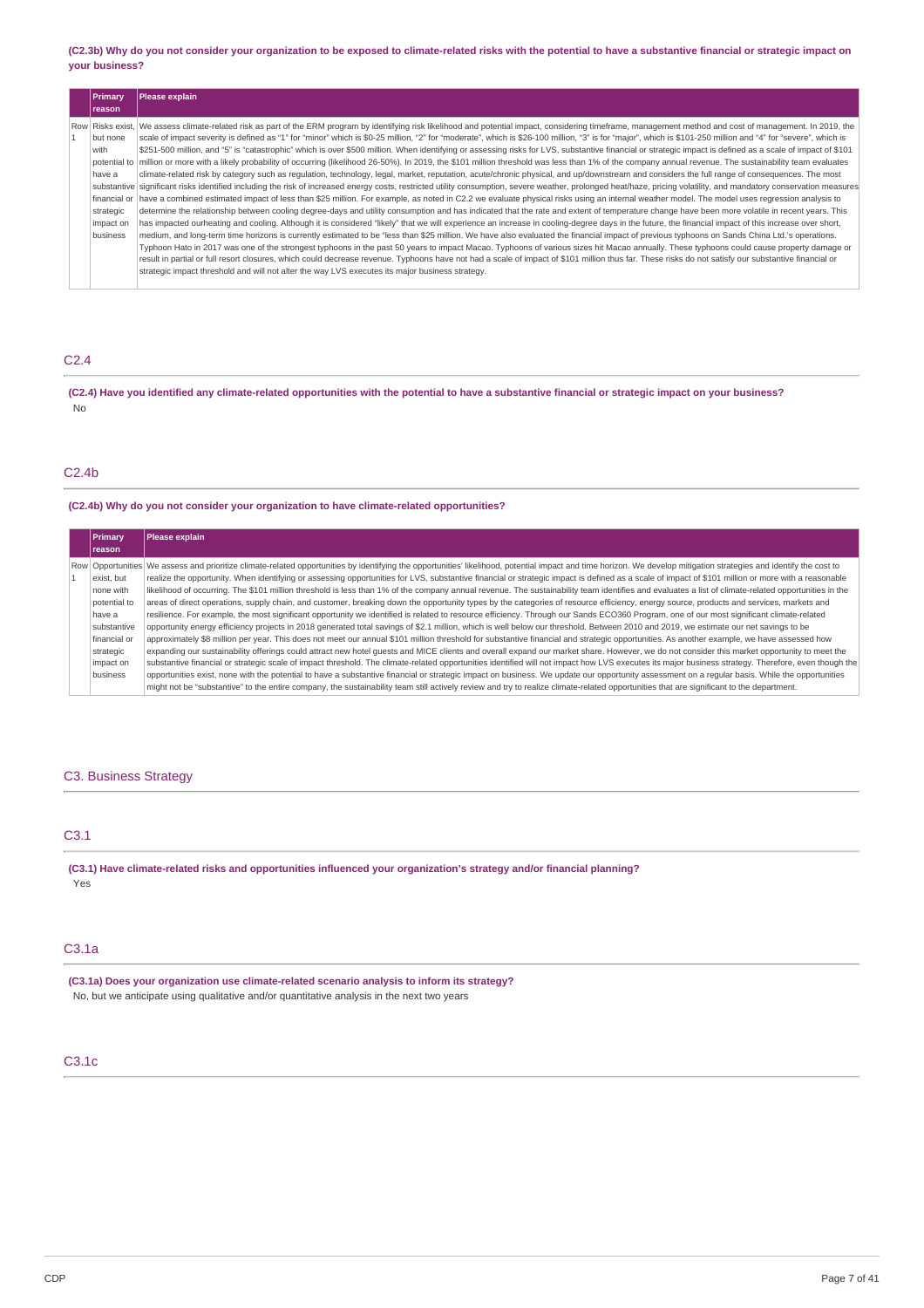#### **(C3.1c) Why does your organization not use climate-related scenario analysis to inform its strategy?**

The biggest challenge for LVS to use climate-related scenario analysis is that we are not able to conduct an analysis that can provide actionable, business-specific, insights without the help of niche subject matter experts and consultants that have strong experience in climate scenario analysis, hospitality and gaming, and translating climate analysis into tangible business action. There are limited publicly accessible climate-related scenario analysis models for the hospitality industry that consider business relevant parameters such as the impact of increased instances of extreme weather, weather volatility, and higher temperatures on Las Vegas, Singapore, Macao, flight patterns and tourist visitation.

From a resource stand point, the necessity to consult with external entities that may or may not provide applicable business specific insights creates a financial barrier for LVS that may not be adequately justified given our current assessment of the financial and strategic impact of the risks and opportunities. Other specific challenges per Task Force on Climate-Related Financial Disclosure include:

(1) The majority of publicly available climate-related scenario (both transition and physical risk scenarios) were not designed for individual company risk assessment or financial analysis. A majority of transition risk scenarios provide outputs such as the energy mix under given circumstances in the future, but not sector-or activity-specific results in most instances. The outputs of climate modeling of physical scenarios, undertaken within the framework of the IPCC, are currently not easily accessible to wide majority of organizations.

(2) Scenario-based climate assessments are still in their infancy.

(3) For those organizations that use scenario analysis, whether for transition and/or physical risk, in their strategic planning and risk management process, the number that have publicly disclosed information about these analyses is limited.

We continue to talk to experienced subject matter experts and consultants to learn more about climate-related scenario analysis and their applicability to our industry and our business. If we believe the methodology is mature and valuable and applicable to our sector, we will engage a consultant to help us conduct a climate-related scenario assessment and integrate the results into our business strategy.

## C3.1d

### **(C3.1d) Describe where and how climate-related risks and opportunities have influenced your strategy.**

| Products                                    | related risks<br>and<br>opportunities<br>influenced<br>your strategy<br>in this area?<br>Yes | Have climate- Description of influence<br>Our Sands ECO360 strategy is the company's sustainability strategy that is implemented across all operations globally. This strategy is continuously shaped and quided by global                                                                                                                                                                                                                                                                                                                                                                                                                                                                                                                                                                                                                                                                                                                                                                                                                                                                                                                                                                                                                                                                                                                                                                                                                                                                                                                                                                                                                                                                                                                                                                                                                                                                                                                                                                                                                                                    |
|---------------------------------------------|----------------------------------------------------------------------------------------------|-------------------------------------------------------------------------------------------------------------------------------------------------------------------------------------------------------------------------------------------------------------------------------------------------------------------------------------------------------------------------------------------------------------------------------------------------------------------------------------------------------------------------------------------------------------------------------------------------------------------------------------------------------------------------------------------------------------------------------------------------------------------------------------------------------------------------------------------------------------------------------------------------------------------------------------------------------------------------------------------------------------------------------------------------------------------------------------------------------------------------------------------------------------------------------------------------------------------------------------------------------------------------------------------------------------------------------------------------------------------------------------------------------------------------------------------------------------------------------------------------------------------------------------------------------------------------------------------------------------------------------------------------------------------------------------------------------------------------------------------------------------------------------------------------------------------------------------------------------------------------------------------------------------------------------------------------------------------------------------------------------------------------------------------------------------------------------|
| and<br>services                             |                                                                                              | environmental trends, such as climate change, that impact our business, society and planet. Short, medium and long term climate-related risks and opportunities that arise through the<br>ERM and on an ongoing basis are continuously integrated into the sustainability strategy and acted upon by each of our resorts in Macao, Singapore, and Las Vegas. Our Sands<br>ECO360 global sustainability strategy which have been shaped by our most relevant environmental risks and opportunities focuses on four foundational pillars: (1) Green Buildings; (2)<br>Environmentally Responsible Operations; (3) Green Meetings and Events; (4) Stakeholder Engagement, and six key themes: (1) Energy; (2) Transportation (3) Water (4) Waste (5) Food<br>and (6) Procurement. As an Integrated Resort company, our primary products are resort room nights, entertainment offerings and restaurant experiences. To provide these services<br>sustainably, our resorts, which are millions of square feet in size and encompass all of our offerings, must be designed, developed and operated efficiently. In 2018 we implemented our<br>Sustainable Development Standards (SDS) which are a set of standards and quidelines that ensure that renovation and new development projects are designed and constructed as<br>sustainably as possible. Building sustainably from the beginning helps us reduce utility expenditure during operation; thus reducing climate-related utility-related risk as detailed in C2.3b.<br>SDS applies to major renovation projects, which typically occur on a short (0-1 years) or medium (1-5 years) time horizon, and to new development projects which occur on a long time<br>horizon (5-15+ years). This decision to implement SDS represents the most substantive strategic decision made to date within this business area.                                                                                                                                                                                                        |
| Supply<br>chain<br>and/or<br>value<br>chain | Yes                                                                                          | Our Sands ECO360 strategy is the company's sustainability strategy that is implemented across all operations globally. This strategy is continuously shaped and quided by global<br>environmental trends, such as climate change, that impact our business, society and planet. Short, medium and long term climate-related risks and opportunities that arise through the<br>ERM and on an ongoing basis are continuously integrated into the sustainability strategy and acted upon by each of our resorts in Macao, Singapore, and Las Vegas. Our Sands<br>ECO360 global sustainability strategy which have been shaped by our most relevant environmental risks and opportunities focuses on four foundational pillars: (1) Green Buildings; (2)<br>Environmentally Responsible Operations; (3) Green Meetings and Events; (4) Stakeholder Engagement, and six key themes: (1) Energy; (2) Transportation (3) Water (4) Waste (5) Food<br>and (6) Procurement. Implementation of a sustainable procurement program which focuses on sourcing products within key commodity categories, represents the most substantive<br>strategic decision made within this business area. For example, in regions where we have the ability to choose our electricity supplier we have evaluated the utility's ability to provide<br>cleaner, low-carbon electricity to our properties. In 2019, at Marina Bay Sands, we recently switched utility providers to a company that offers a cleaner energy product and can offer<br>opportunities to purchase renewable energy certificates. This decision helps mitigate against the climate-related risk of utility pricing volatility and utility carbon taxation. Properties are<br>given annual sustainable procurement targets and are expected to engage their supply chain to procure products that meet our sustainability standards. As part of the ECO360 strategy,<br>our sustainable procurement programs are planned into the future along short (0-5 years), medium (5-10 years) and long term (10-15 years) time horizons. |
| Investment Yes<br>in R&D                    |                                                                                              | Our Sands ECO360 strategy is the company's sustainability strategy that is implemented across all operations globally. This strategy is continuously shaped and quided by global<br>environmental trends, such as climate change, that impact our business, society and planet. Short, medium and long term climate-related risks and opportunities that arise through the<br>ERM and on an ongoing basis are continuously integrated into the sustainability strategy and acted upon by each of our resorts in Macao, Singapore, and Las Vegas. Our Sands<br>ECO360 global sustainability strategy which have been shaped by our most relevant environmental risks and opportunities focuses on four foundational pillars: (1) Green Buildings; (2)<br>Environmentally Responsible Operations; (3) Green Meetings and Events; (4) Stakeholder Engagement, and six key themes: (1) Energy; (2) Transportation (3) Water (4) Waste (5) Food<br>and (6) Procurement. ECOtracker is a Sands ECO360 program that was put in place to addresses our most substantive financial and strategic risk of increasing energy costs, restricted<br>utility consumption, operational impact due to severe weather, prolonged heat or haze, pricing volatility, and mandatory conservation measures as noted in C2.3b. The ECOtracker<br>program is a cross-departmental program of sustainability and facilities managers who identify and implement energy, water, and waste, efficiency, conservation, and optimization<br>driven projects. Research and development of new building optimization, energy efficiency, water capture, and recovery technologies is an important part of the ECOtracker programs.<br>ECOtracker projects are planned into the future along short (0-5 years), medium (5-10 years) and long term (10-15 years) time horizons. In 2018 Marina Bay Sands and Sands China<br>Ltd. properties worked with a supplier to develop custom motors for our hotels that significantly decrease energy consumption.                                                    |
| Operations Yes                              |                                                                                              | Our Sands ECO360 strategy is the company's sustainability strategy that is implemented across all operations globally. This strategy is continuously shaped and quided by global<br>environmental trends, such as climate change, that impact our business, society and planet. Short, medium and long term climate-related risks and opportunities that arise through the<br>ERM and on an ongoing basis are continuously integrated into the sustainability strategy and acted upon by each of our resorts in Macao, Singapore, and Las Vegas. Our Sands<br>ECO360 global sustainability strategy which has been shaped by our most relevant environmental risks and opportunities focuses on four foundational pillars: (1) Green Buildings; (2)<br>Environmentally Responsible Operations; (3) Green Meetings and Events; (4) Stakeholder Engagement, and six key themes: (1) Energy; (2) Transportation (3) Water (4) Waste (5) Food<br>and (6) Procurement. ECOtracker is a Sands ECO360 program that was put in place to addresses our most substantive financial and strategic risk of increasing energy costs, restricted<br>utility consumption, operational impact due to severe weather, prolonged heat or haze, pricing volatility, and mandatory conservation measures as noted in C2.3b. The ECOtracker<br>program is a cross-departmental program of sustainability and facilities managers who identify and implement energy, water, and waste, efficiency, conservation and optimization driven<br>projects. Typically, each year, the ECOtracker program implements projects that have annualized electricity savings of 40 kWh million or more. ECOtracker projects are planned into the<br>future along short (0-5 years), medium (5-10 years) and long term (10-15 years) time horizons. As a result of the ECOtracker program, in 2019, we implemented 54 energy efficiency<br>projects which are projected to save 49.6 million kWh of electricity annually. These savings reduced our 2019 Scope 1 and 2 GHG emissions by 2.5%.                      |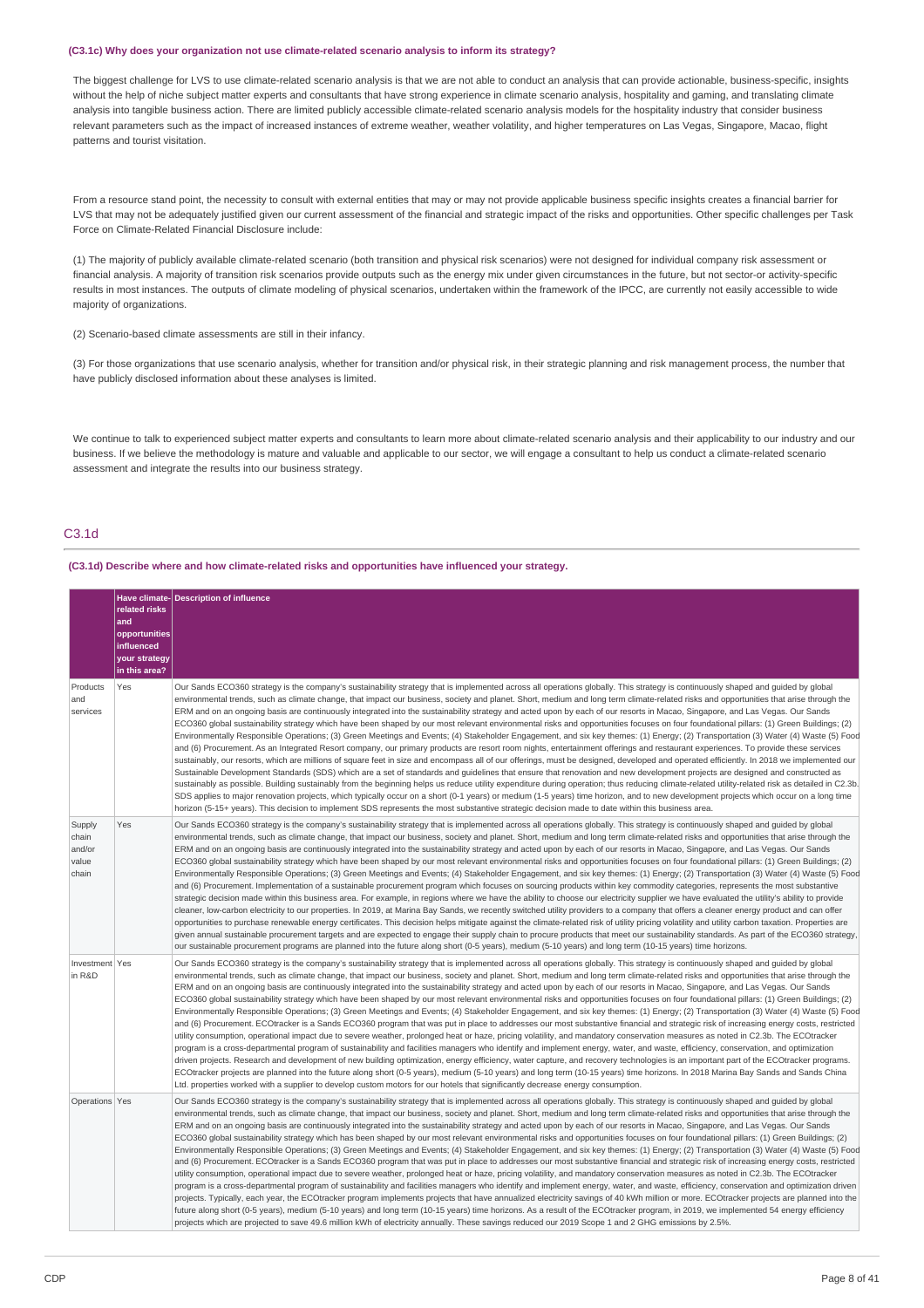## C3.1e

### **(C3.1e) Describe where and how climate-related risks and opportunities have influenced your financial planning.**

| Financial<br>planning<br>lelements<br><b>Ithat have</b><br>l been<br>linfluenced | <b>Description of influence</b>                                                                                                                                                                                                                                                                                                                                                                                                                                                                                                                                                                                                                                                                                                                                                                                                                                                                                                          |
|----------------------------------------------------------------------------------|------------------------------------------------------------------------------------------------------------------------------------------------------------------------------------------------------------------------------------------------------------------------------------------------------------------------------------------------------------------------------------------------------------------------------------------------------------------------------------------------------------------------------------------------------------------------------------------------------------------------------------------------------------------------------------------------------------------------------------------------------------------------------------------------------------------------------------------------------------------------------------------------------------------------------------------|
| Row Capital                                                                      | The Sands ECO360 ECOtracker program implements global energy, water, and waste efficiency, conservation, and optimization driven projects globally. This global program mitigates risks and<br>expenditures seizes opportunities related to increasing utility costs and volatile weather. Annually, CAPEX budgets for ECOtracker are determined based on the anticipated projects to be implemented. Each<br>resort determines the type and number of ECOtracker projects to be implemented based on its annual energy reduction target. For example, in 2019 our resorts had a CAPEX ECOtracker<br>budget of over 15 million USD and successfully implemented 54 projects. On an on-going basis, properties update their 3-year ECOTracker roadmaps which identify future ECOTracker projects<br>and pilots to be implemented. These roadmaps are aligned with the scale of reductions required to meet our 2025 science-based target. |

## C3.1f

(C3.1f) Provide any additional information on how climate-related risks and opportunities have influenced your strategy and financial planning (optional).

## C4. Targets and performance

## C4.1

**(C4.1) Did you have an emissions target that was active in the reporting year?** Absolute target

## C4.1a

**(C4.1a) Provide details of your absolute emissions target(s) and progress made against those targets.**

**Target reference number** Abs 1

**Year target was set** 2019

**Target coverage** Company-wide

**Scope(s) (or Scope 3 category)** Scope 1+2 (market-based)

**Base year** 2018

**Covered emissions in base year (metric tons CO2e)** 938694

Covered emissions in base year as % of total base year emissions in selected Scope(s) (or Scope 3 category) 100

**Target year**

2025

**Targeted reduction from base year (%)** 17.5

**Covered emissions in target year (metric tons CO2e) [auto-calculated]** 774422.55

**Covered emissions in reporting year (metric tons CO2e)** 889648

**% of target achieved [auto-calculated]** 29.8566792951545

**Target status in reporting year** New

**Is this a science-based target?** Yes, this target has been approved as science-based by the Science-Based Targets initiative

**Please explain (including target coverage)**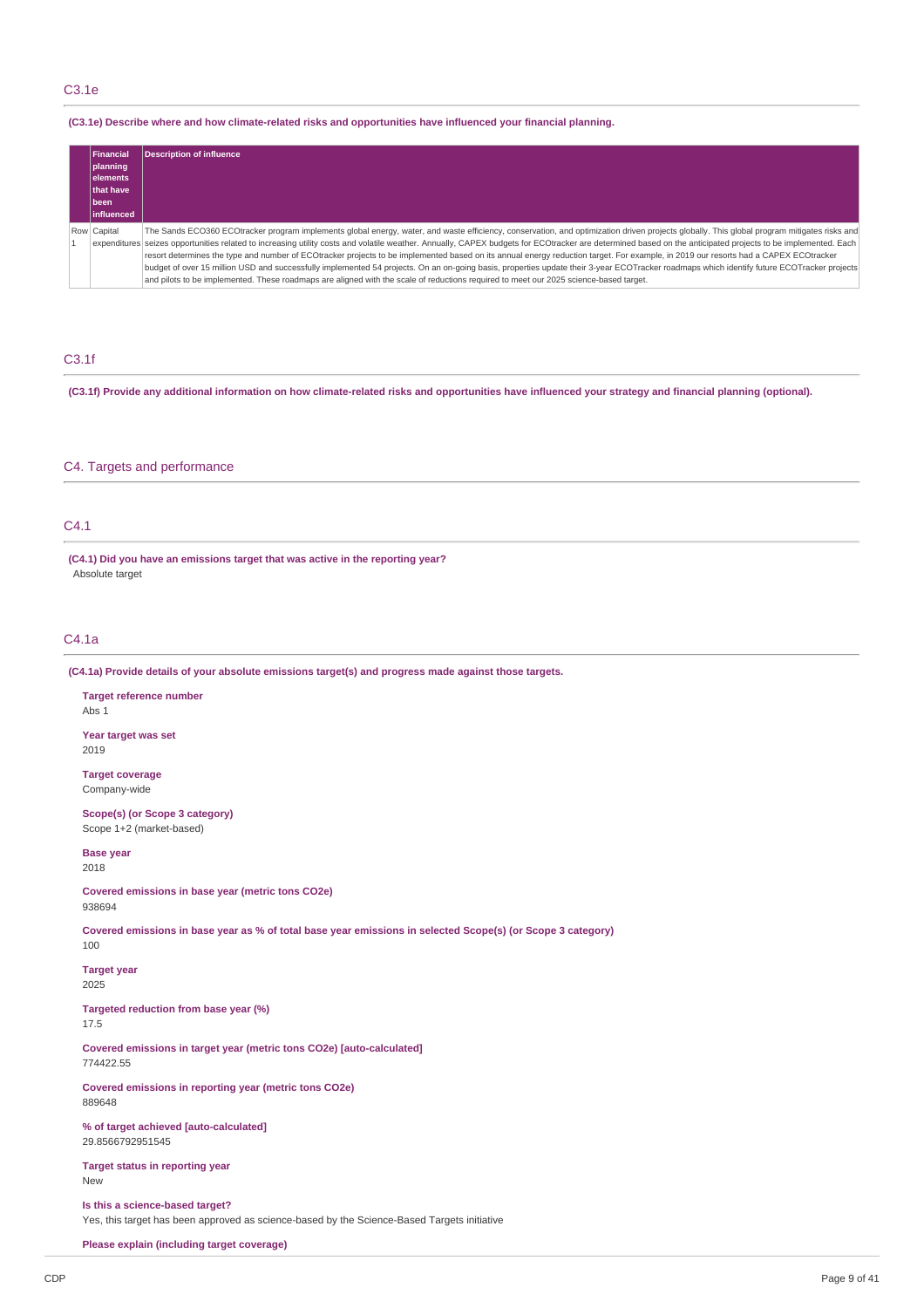Our new Science-Based Target is to reduce absolute scope 1 and 2 GHG emissions 17.5% by 2025 from a 2018 base year. This target replaced our previous Science-Based Targets (Abs 2 and Abs 3) below.

**Target reference number** Abs 2

**Year target was set**

2016 **Target coverage**

Business activity

**Scope(s) (or Scope 3 category)** Scope 1+2 (location-based)

**Base year** 2015

**Covered emissions in base year (metric tons CO2e)** 882952

Covered emissions in base year as % of total base year emissions in selected Scope(s) (or Scope 3 category)

**Target year** 2021

**Targeted reduction from base year (%)**

9

85

**Covered emissions in target year (metric tons CO2e) [auto-calculated]** 803486.32

**Covered emissions in reporting year (metric tons CO2e)**

**% of target achieved [auto-calculated]** <Calculated field>

**Target status in reporting year** Replaced

**Is this a science-based target?**

Yes, this target has been approved as science-based by the Science-Based Targets initiative

## **Please explain (including target coverage)**

This is our old SBT for resort operations. The new SBT above (abs 1) replaced this target (abs 2) and our target for ferry operations (abs 3). This target was a sciencebased target that was calculated using the SDA service/commercial buildings sector model.

## **Target reference number**

Abs 3

**Year target was set** 2016

**Target coverage** Business activity

**Scope(s) (or Scope 3 category)** Scope 1

**Base year** 2015

**Covered emissions in base year (metric tons CO2e)** 154859

Covered emissions in base year as % of total base year emissions in selected Scope(s) (or Scope 3 category) 63

**Target year** 2030

**Targeted reduction from base year (%)**

19

**Covered emissions in target year (metric tons CO2e) [auto-calculated]** 125435.79

**Covered emissions in reporting year (metric tons CO2e)**

**% of target achieved [auto-calculated]** <Calculated field>

**Target status in reporting year** Replaced

## **Is this a science-based target?**

Yes, this target has been approved as science-based by the Science-Based Targets initiative

**Please explain (including target coverage)**

This is our old SBT for ferry operations. The new SBT above (abs 1) replaced this target (abs 3) and our target for resort operations (abs 2). This target was a science-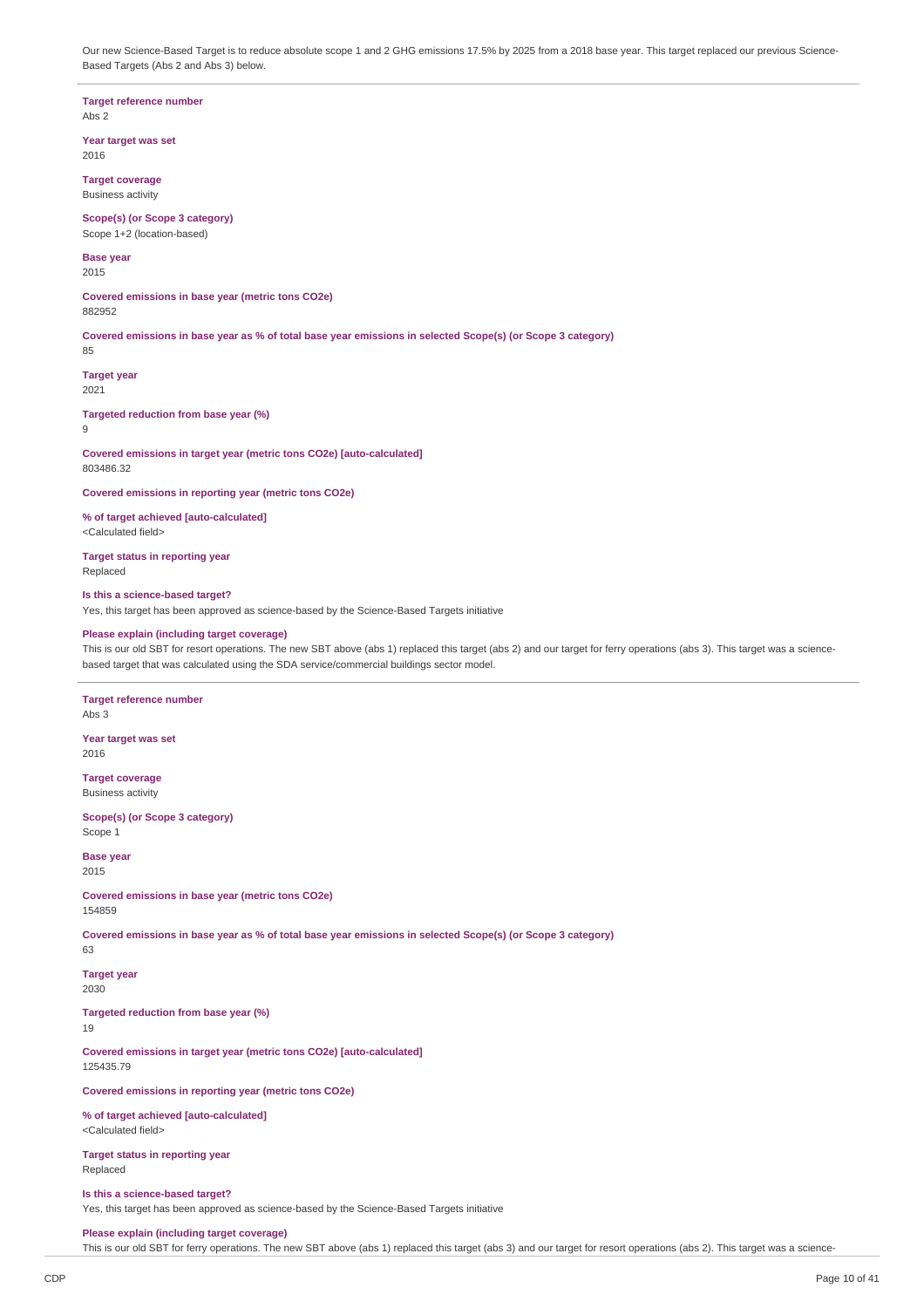## C4.2

**(C4.2) Did you have any other climate-related targets that were active in the reporting year?** No other climate-related targets

## C4.3

(C4.3) Did you have emissions reduction initiatives that were active within the reporting year? Note that this can include those in the planning and/or **implementation phases.**

Yes

### C4.3a

### (C4.3a) Identify the total number of initiatives at each stage of development, and for those in the implementation stages, the estimated CO2e savings.

|                           | Number of initiatives | Total estimated annual CO2e savings in metric tonnes CO2e (only for rows marked *) |
|---------------------------|-----------------------|------------------------------------------------------------------------------------|
| Under investigation       |                       |                                                                                    |
| To be implemented*        |                       |                                                                                    |
| Implementation commenced* |                       |                                                                                    |
| Implemented*              | 54                    | 30227                                                                              |
| Not to be implemented     |                       |                                                                                    |

## C4.3b

**(C4.3b) Provide details on the initiatives implemented in the reporting year in the table below.**

### **Initiative category & Initiative type**

Company policy or behavioral change Change in procurement practices

### **Estimated annual CO2e savings (metric tonnes CO2e)**

8

## **Scope(s)**

Scope 2 (market-based)

## **Voluntary/Mandatory**

Voluntary

### **Annual monetary savings (unit currency – as specified in C0.4)** 2260

**Investment required (unit currency – as specified in C0.4)** 460000

**Payback period**

>25 years

### **Estimated lifetime of the initiative** 6-10 years

## **Comment**

## **Initiative category & Initiative type**

Energy efficiency in buildings **Building Energy Management Systems (BEMS)** Building Energy Management Systems (BEMS)

## **Estimated annual CO2e savings (metric tonnes CO2e)** 856

### **Scope(s)** Scope 2 (market-based)

**Voluntary/Mandatory**

Voluntary

**Annual monetary savings (unit currency – as specified in C0.4)** 340861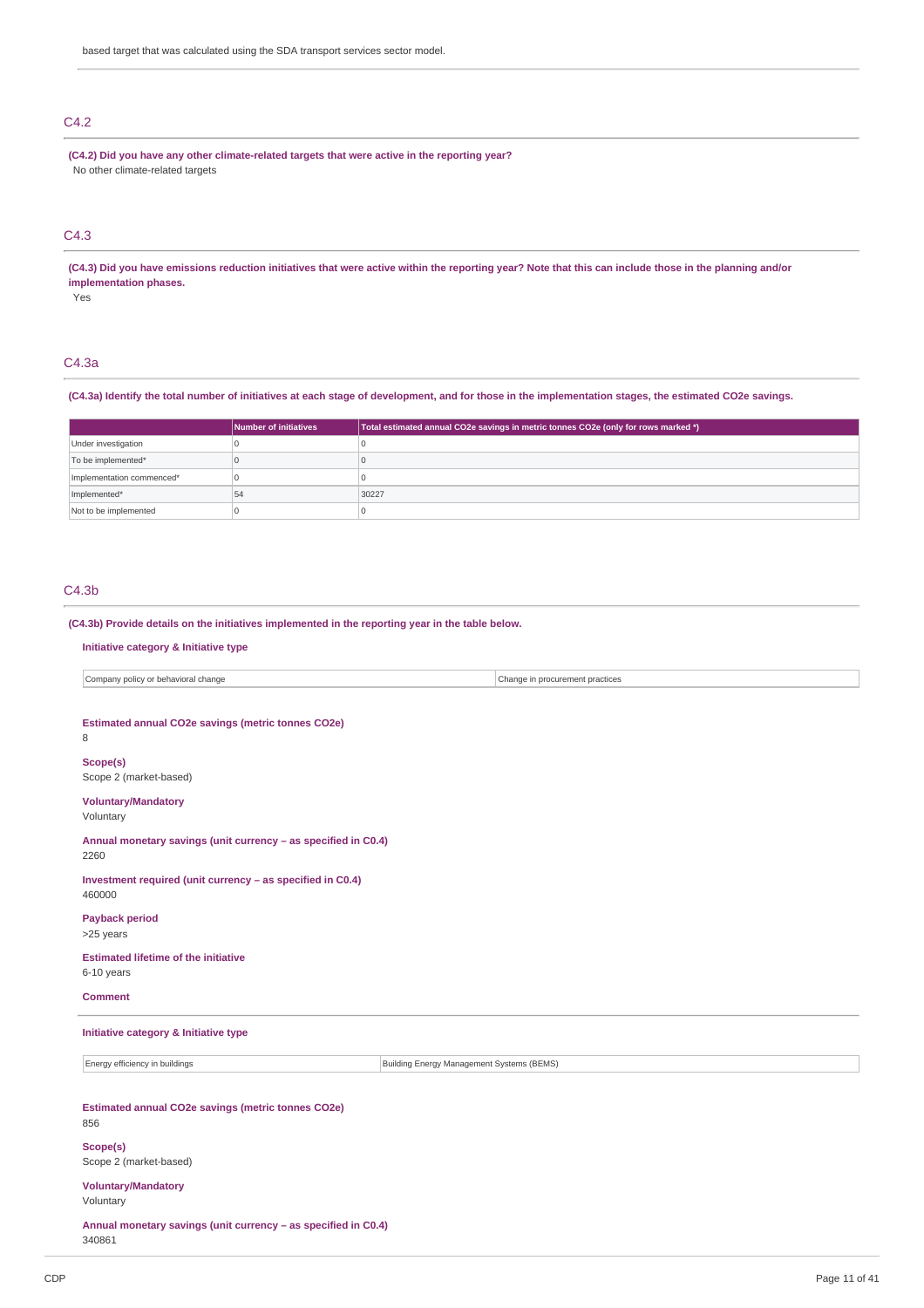**Investment required (unit currency – as specified in C0.4)** 0 **Payback period** <1 year **Estimated lifetime of the initiative** 11-15 years **Comment Initiative category & Initiative type** Energy efficiency in buildings **Heating, Ventilation and Air Conditioning (HVAC) Estimated annual CO2e savings (metric tonnes CO2e)** 1975 **Scope(s)** Scope 2 (location-based) **Voluntary/Mandatory** Voluntary **Annual monetary savings (unit currency – as specified in C0.4)** 407598 **Investment required (unit currency – as specified in C0.4)** 1708982 **Payback period** 4-10 years **Estimated lifetime of the initiative** 11-15 years **Comment Initiative category & Initiative type** Energy efficiency in buildings Lighting **Estimated annual CO2e savings (metric tonnes CO2e)** 4857 **Scope(s)** Scope 2 (market-based) **Voluntary/Mandatory** Voluntary **Annual monetary savings (unit currency – as specified in C0.4)** 84981071 **Investment required (unit currency – as specified in C0.4)** 3796532 **Payback period** 4-10 years **Estimated lifetime of the initiative** 6-10 years **Comment Initiative category & Initiative type** Energy efficiency in production processes Cooling technology **Estimated annual CO2e savings (metric tonnes CO2e)** 2286 **Scope(s)** Scope 2 (market-based) **Voluntary/Mandatory** Voluntary **Annual monetary savings (unit currency – as specified in C0.4)** 372000 **Investment required (unit currency – as specified in C0.4)** 3600000 **Payback period**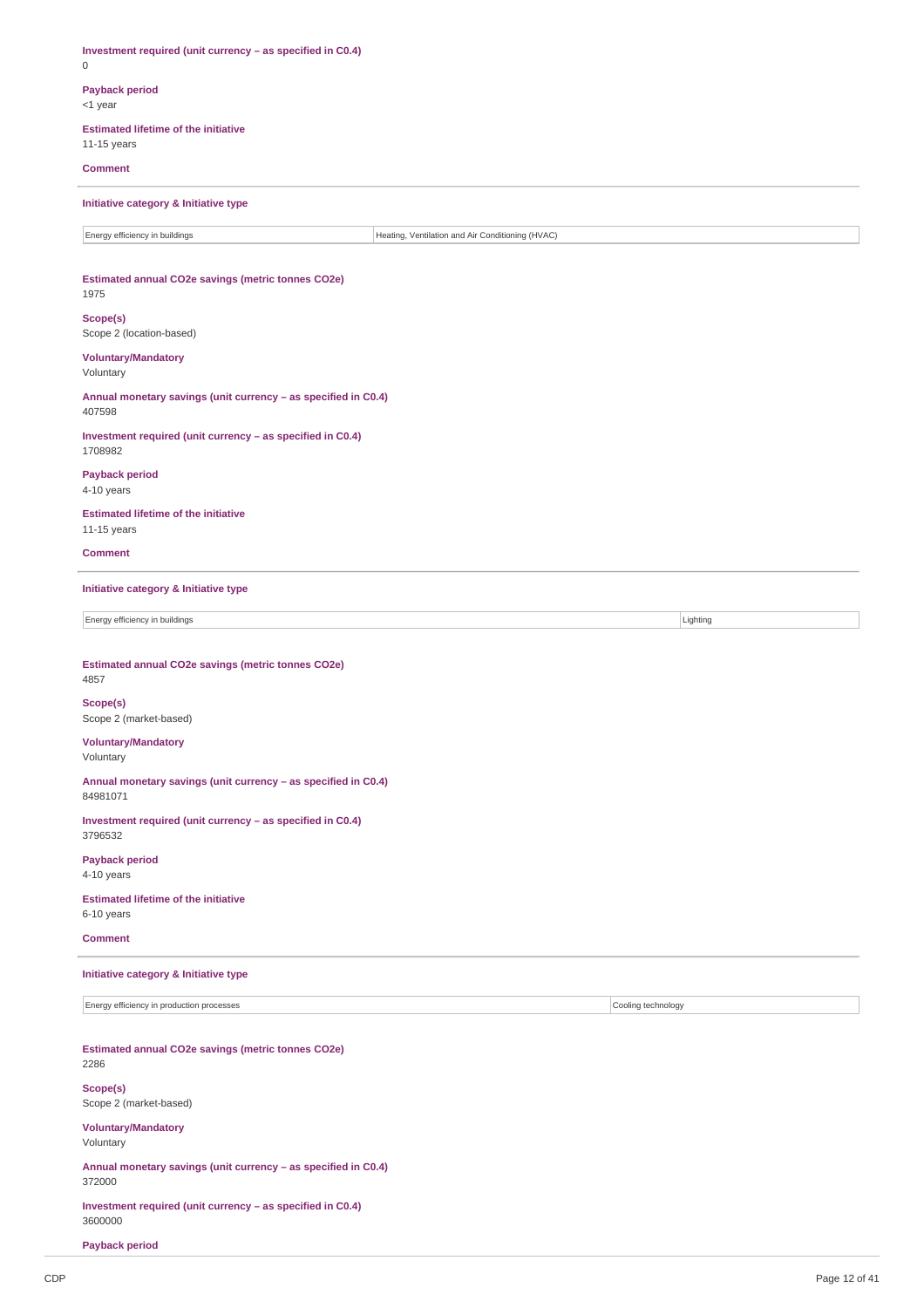4-10 years

### **Estimated lifetime of the initiative** 6-10 years

**Comment**

**Initiative category & Initiative type**

Energy efficiency in production processes **Motors and Security 1999** Motors and drives

**Estimated annual CO2e savings (metric tonnes CO2e)** 13365

**Scope(s)** Scope 2 (market-based)

**Voluntary/Mandatory** Voluntary

**Annual monetary savings (unit currency – as specified in C0.4)** 13933246

**Investment required (unit currency – as specified in C0.4)** 5196830

**Payback period** 1-3 years

**Estimated lifetime of the initiative** 11-15 years

### **Comment**

**Initiative category & Initiative type**

Energy efficiency in production processes **Process** optimization

**Estimated annual CO2e savings (metric tonnes CO2e)** 189

**Scope(s)** Scope 2 (market-based)

### **Voluntary/Mandatory** Voluntary

**Annual monetary savings (unit currency – as specified in C0.4)** 11939004

**Investment required (unit currency – as specified in C0.4)** 39579

**Payback period** 1-3 years

**Estimated lifetime of the initiative** 11-15 years

**Comment**

**Initiative category & Initiative type**

Energy efficiency in production processes Smart control system

**Estimated annual CO2e savings (metric tonnes CO2e)** 3559

## **Scope(s)**

Scope 2 (market-based)

## **Voluntary/Mandatory** Voluntary

**Annual monetary savings (unit currency – as specified in C0.4)** 729210

**Investment required (unit currency – as specified in C0.4)** 970000

**Payback period** 1-3 years

**Estimated lifetime of the initiative** 11-15 years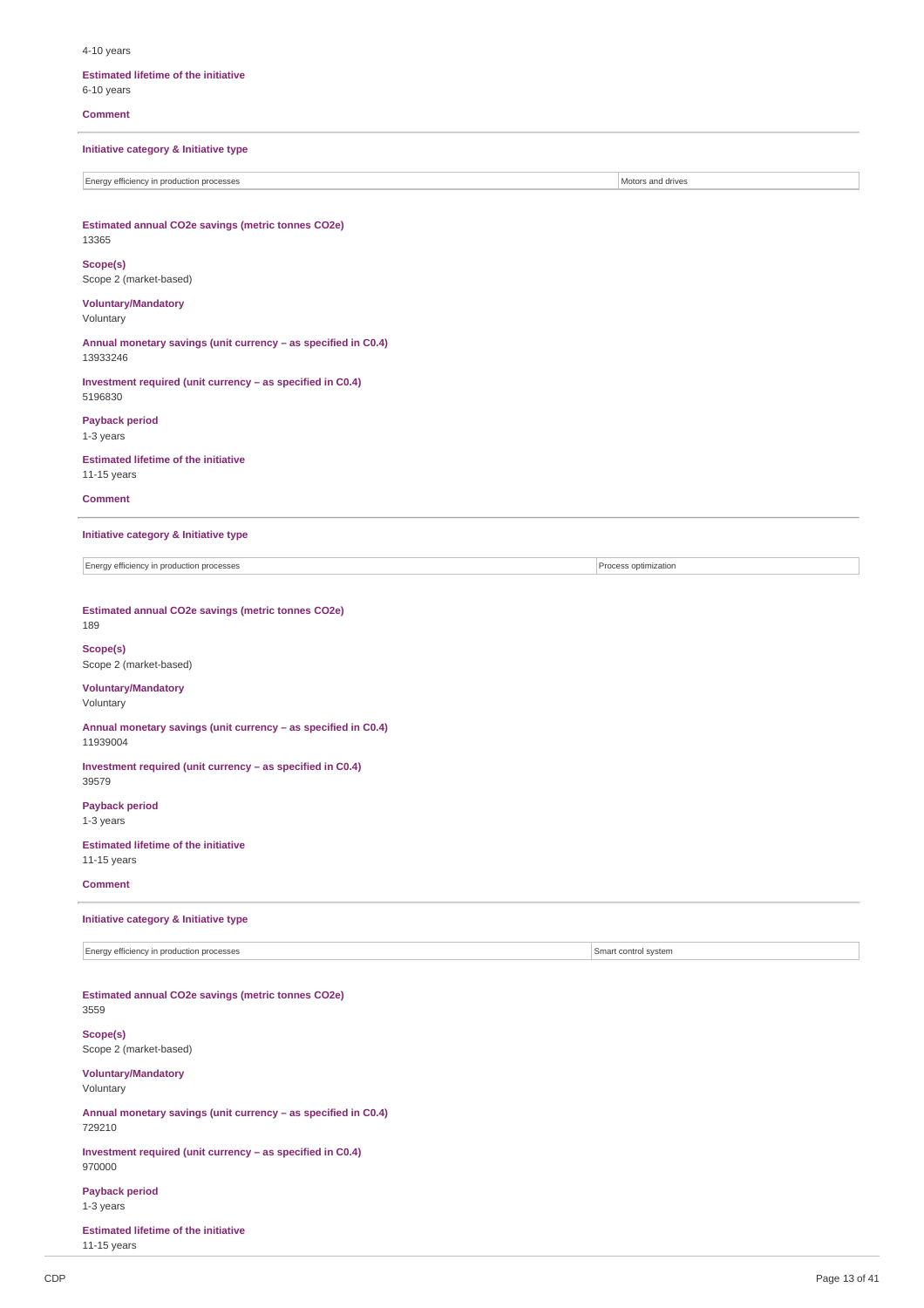### **Initiative category & Initiative type**

Energy efficiency in production processes Waste heat recovery

## **Estimated annual CO2e savings (metric tonnes CO2e)**

3131 **Scope(s)**

Scope 1 Scope 2 (market-based)

## **Voluntary/Mandatory**

Voluntary

**Annual monetary savings (unit currency – as specified in C0.4)** 908918

**Investment required (unit currency – as specified in C0.4)** 1000663

**Payback period**

1-3 years

**Estimated lifetime of the initiative** 6-10 years

**Comment**

C4.3c

## **(C4.3c) What methods do you use to drive investment in emissions reduction activities?**

| <b>Method</b>                                                   | <b>Comment</b>                                                                                                                                                                                                                                                                                                                                                                                                                                                                                                                                                                                                                                                                                                                                                                                                                                                                                                                                                                                                                                                                                      |
|-----------------------------------------------------------------|-----------------------------------------------------------------------------------------------------------------------------------------------------------------------------------------------------------------------------------------------------------------------------------------------------------------------------------------------------------------------------------------------------------------------------------------------------------------------------------------------------------------------------------------------------------------------------------------------------------------------------------------------------------------------------------------------------------------------------------------------------------------------------------------------------------------------------------------------------------------------------------------------------------------------------------------------------------------------------------------------------------------------------------------------------------------------------------------------------|
| Compliance with<br>regulatory                                   | Our Sands ECO360 program drives investment in emission reduction activities along with other environmental initiatives each year. Our 'ECOTracker' projects are efficiency, conservation,<br>and optimization driven projects related to energy, water, and waste. Additionally, the Sands ECO360 program carries out other types of environmental initiatives related to our 'key themes'<br>requirements/standards including energy, water, waste, transportation, food, and procurement. The program is based on four pillars: Green Buildings, Environmentally Responsible Operations, Green Meetings<br>and Events, and Stakeholder Engagement. We consider compliance with regulatory requirements/standards during Sands ECO360 annual planning. We also consider compliance with<br>requiatory requirements as part of our Environmental Management System.                                                                                                                                                                                                                                 |
| Dedicated budget for<br>energy efficiency                       | Our Sands ECO360 program drives investment in emission reduction activities along with other environmental initiatives each year. Our 'ECOTracker' projects are efficiency, conservation,<br>and optimization driven projects related to energy, water, and waste. Additionally, the Sands ECO360 program carries out other types of environmental initiatives related to our 'key themes'<br>including energy, water, waste, transportation, food, and procurement. The program is based on four pillars: Green Buildings, Environmentally Responsible Operations, Green Meetings<br>and Events, and Stakeholder Engagement. Sands ECO360 has a dedicated property-specific budget each year for energy, water, and waste conservation and efficiency projects.                                                                                                                                                                                                                                                                                                                                    |
| Dedicated budget for<br>low-carbon product<br>R&D               | Our Sands ECO360 program drives investment in emission reduction activities along with other environmental initiatives each year. Our 'ECOTracker' projects are efficiency, conservation,<br>and optimization driven projects related to energy, water, and waste. Additionally, the Sands ECO360 program carries out other types of environmental initiatives related to our 'key themes'<br>including energy, water, waste, transportation, food, and procurement. The program is based on four pillars: Green Buildings, Environmentally Responsible Operations, Green Meetings<br>and Events, and Stakeholder Engagement. We consider low-carbon products throughout the year and during annual ECOtracker project planning. We also work with some suppliers to<br>identify and develop low-carbon products for our properties.                                                                                                                                                                                                                                                                |
| Dedicated budget for<br>other emissions<br>reduction activities | Our Sands ECO360 program drives investment in emission reduction activities along with other environmental initiatives each year. Our 'ECOTracker' projects are efficiency, conservation,<br>and optimization driven projects related to energy, water, and waste. Additionally, the Sands ECO360 program carries out other types of environmental initiatives related to our 'key themes'<br>including energy, water, waste, transportation, food, and procurement. The program is based on four pillars: Green Buildings, Environmentally Responsible Operations, Green Meetings<br>and Events, and Stakeholder Engagement. Our ECOTracker budget includes projects such as building optimization, process improvement and sub-metering, in addition to energy<br>efficiency, aimed at reducing emissions.                                                                                                                                                                                                                                                                                        |
| Internal finance<br>mechanisms                                  | Our Sands ECO360 program drives investment in emission reduction activities along with other environmental initiatives each year. Our 'ECOTracker' projects are efficiency, conservation,<br>and optimization driven projects related to energy, water, and waste. Additionally, the Sands ECO360 program carries out other types of environmental initiatives related to our 'key themes'<br>including energy, water, waste, transportation, food, and procurement. The program is based on four pillars: Green Buildings, Environmentally Responsible Operations, Green Meetings<br>and Events, and Stakeholder Engagement. We evaluate all Sands ECO360 and ECOtracker projects using internal finance mechanisms and sometimes make exceptions for<br>environmentally beneficial projects that have low ROIs or otherwise do not meet certain company criteria, based on other indirect benefits identified.                                                                                                                                                                                    |
| Lower return on<br>investment (ROI)<br>specification            | Our Sands ECO360 program drives investment in emission reduction activities along with other environmental initiatives each year. Our 'ECOTracker' projects are efficiency, conservation,<br>and optimization driven projects related to energy, water, and waste. Additionally, the Sands ECO360 program carries out other types of environmental initiatives related to our 'key themes'<br>including energy, water, waste, transportation, food, and procurement. The program is based on four pillars: Green Buildings, Environmentally Responsible Operations, Green Meetings<br>and Events, and Stakeholder Engagement. We evaluate all Sands ECO360 and ECOtracker projects using internal finance mechanisms and sometimes make exceptions for<br>environmentally beneficial projects that have low ROIs or otherwise do not meet certain company criteria, based on other indirect benefits identified. In addition, we consider projects such<br>as water conservation that typically have lower ROIs that fall below our company's ROI threshold in order to advance water conservation. |
| Financial optimization<br>calculations                          | Our Sands ECO360 program drives investment in emission reduction activities along with other environmental initiatives each year. Our 'ECOTracker' projects are efficiency, conservation,<br>and optimization driven projects related to energy, water, and waste. Additionally, the Sands ECO360 program carries out other types of environmental initiatives related to our 'key themes'<br>including energy, water, waste, transportation, food, and procurement. The program is based on four pillars: Green Buildings, Environmentally Responsible Operations, Green Meetings<br>and Events, and Stakeholder Engagement. We conduct financial optimization calculations for all ECOtracker projects.                                                                                                                                                                                                                                                                                                                                                                                           |
| Employee engagement                                             | Our Sands ECO360 program drives investment in emission reduction activities along with other environmental initiatives each year. Our 'ECOTracker' projects are efficiency, conservation,<br>and optimization driven projects related to energy, water, and waste. Additionally, the Sands ECO360 program carries out other types of environmental initiatives related to our 'key themes'<br>including energy, water, waste, transportation, food, and procurement. The program is based on four pillars: Green Buildings, Environmentally Responsible Operations, Green Meetings<br>and Events, and Stakeholder Engagement. Our one million actions goal by 2020 encourages Team Members to take 'eco-actions' such as carpooling to working, attending eco-education<br>series, or conserving energy and water, promoting reduced environmental impact in our operations at home in our Team Members daily lives.                                                                                                                                                                                |
| Internal<br>incentives/recognition<br>programs                  | Our Sands ECO360 program drives investment in emission reduction activities along with other environmental initiatives each year. Our 'ECOTracker' projects are efficiency, conservation,<br>and optimization driven projects related to energy, water, and waste. Additionally, the Sands ECO360 program carries out other types of environmental initiatives related to our 'key themes'<br>including energy, water, waste, transportation, food, and procurement. The program is based on four pillars: Green Buildings, Environmentally Responsible Operations, Green Meetings<br>and Events, and Stakeholder Engagement. Members of our management and leadership teams' Management Incentive Program goals and annual bonus are tied to environmental<br>performance. Further, we recognize sustainable suppliers in our annual Supplier Excellence awards, which takes place at each of our properties globally.                                                                                                                                                                             |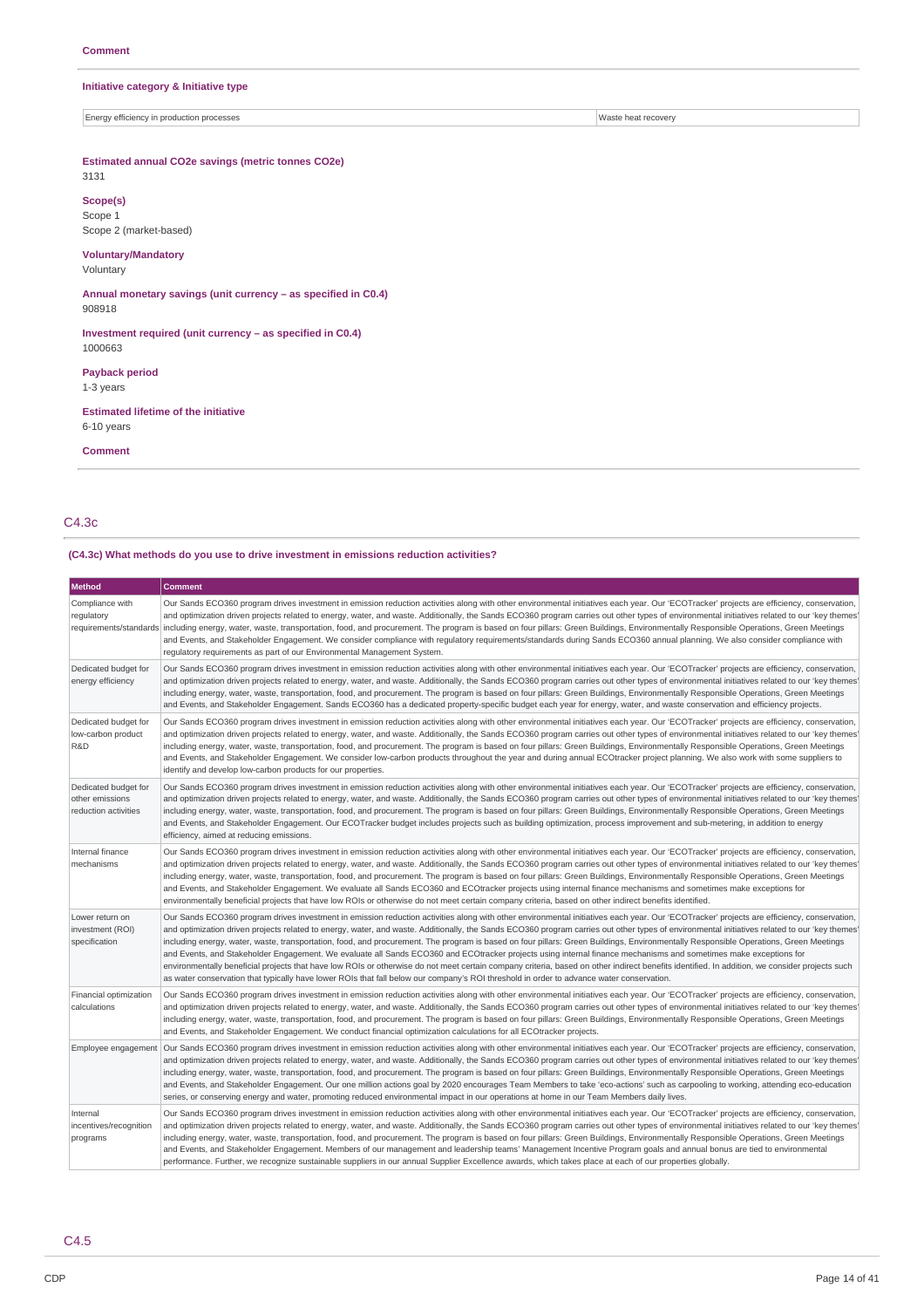(C4.5) Do you classify any of your existing goods and/or services as low-carbon products or do they enable a third party to avoid GHG emissions? No

## C5. Emissions methodology

## C5.1

**(C5.1) Provide your base year and base year emissions (Scopes 1 and 2).**

### **Scope 1**

**Base year start** January 1 2018

**Base year end** December 31 2018

**Base year emissions (metric tons CO2e)** 252509

**Comment**

**Scope 2 (location-based)**

**Base year start**

**Base year end**

**Base year emissions (metric tons CO2e)**

**Comment**

**Scope 2 (market-based)**

**Base year start** January 1 2018

**Base year end** December 31 2018

**Base year emissions (metric tons CO2e)** 686185

**Comment**

## C5.2

(C5.2) Select the name of the standard, protocol, or methodology you have used to collect activity data and calculate emissions. The Greenhouse Gas Protocol: A Corporate Accounting and Reporting Standard (Revised Edition)

## C6. Emissions data

C6.1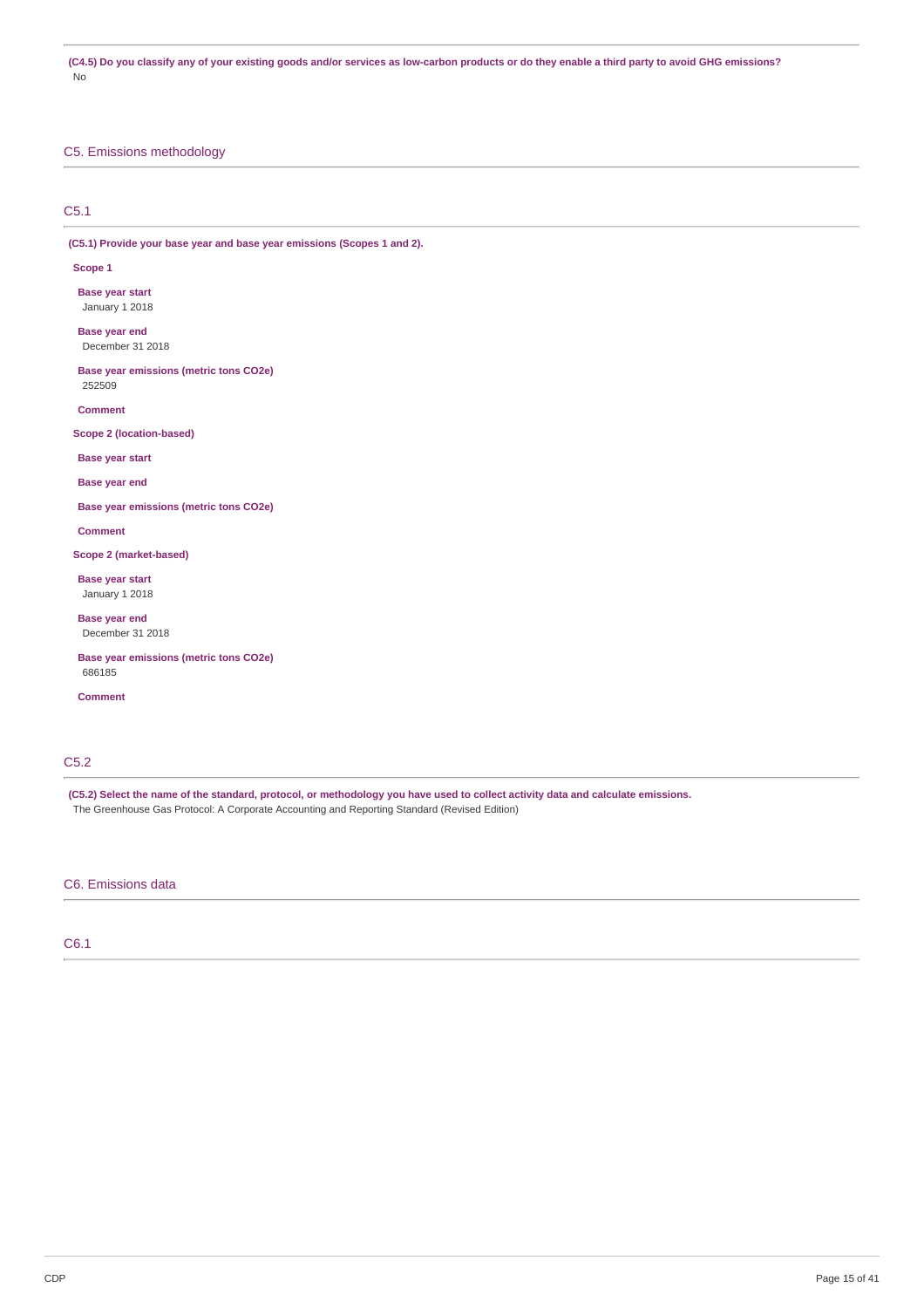### **(C6.1) What were your organization's gross global Scope 1 emissions in metric tons CO2e?**

### **Reporting year**

**Gross global Scope 1 emissions (metric tons CO2e)** 214263

**Start date** January 1 2019

**End date**

December 31 2019

**Comment**

## **Past year 1**

**Gross global Scope 1 emissions (metric tons CO2e)** 252509

**Start date** January 1 2018

**End date** December 31 2018

**Comment**

## C6.2

**(C6.2) Describe your organization's approach to reporting Scope 2 emissions.**

### **Row 1**

**Scope 2, location-based** We are reporting a Scope 2, location-based figure

**Scope 2, market-based** We are reporting a Scope 2, market-based figure

**Comment**

### C6.3

**(C6.3) What were your organization's gross global Scope 2 emissions in metric tons CO2e?**

### **Reporting year**

**Scope 2, location-based** 766936

**Scope 2, market-based (if applicable)** 675385

**Start date** January 1 2019

**End date** December 31 2019

**Comment**

**Past year 1**

**Scope 2, location-based** 730095

**Scope 2, market-based (if applicable)** 686185

**Start date** January 1 2018

**End date** December 31 2018

**Comment**

## C6.4

(C6.4) Are there any sources (e.g. facilities, specific GHGs, activities, geographies, etc.) of Scope 1 and Scope 2 emissions that are within your selected reporting **boundary which are not included in your disclosure?**

No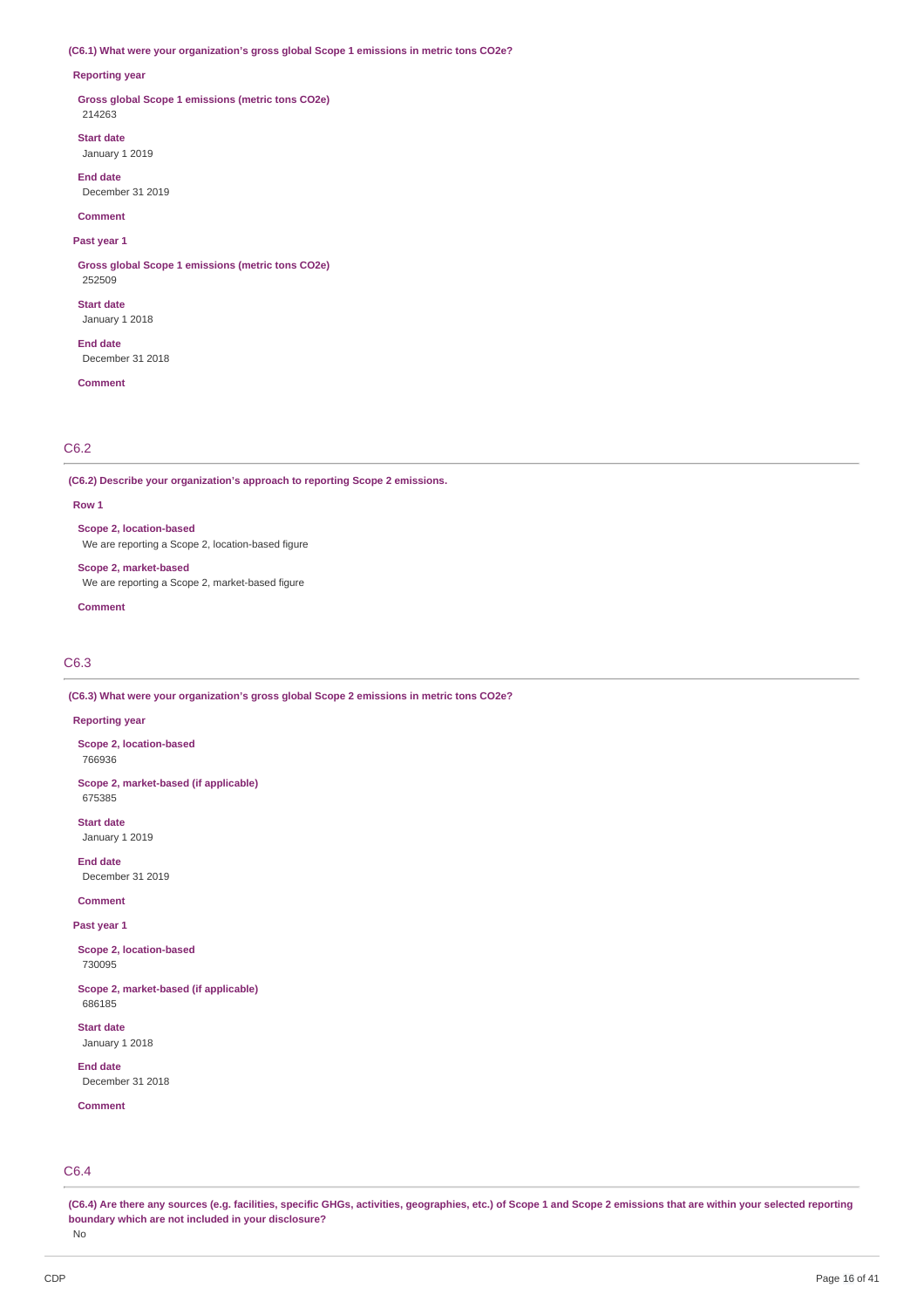### C6.5

**(C6.5) Account for your organization's gross global Scope 3 emissions, disclosing and explaining any exclusions.**

### **Purchased goods and services**

**Evaluation status** Relevant, calculated

**Metric tonnes CO2e** 298612

#### **Emissions calculation methodology**

Using our sector, revenue and spend information, Trucost's EEI-O model was used to calculate the supply chain GHG emissions through all tiers up to and including raw relevant extraction.

**Percentage of emissions calculated using data obtained from suppliers or value chain partners**

**Please explain**

**Capital goods**

**Evaluation status**

Relevant, calculated

**Metric tonnes CO2e**

2549

### **Emissions calculation methodology**

Using our sector, revenue and spend information, Trucost's EEI-O model was used to calculate the supply chain GHG emissions through all tiers up to and including raw relevant extraction.

**Percentage of emissions calculated using data obtained from suppliers or value chain partners**

### **Please explain**

**Fuel-and-energy-related activities (not included in Scope 1 or 2)**

### **Evaluation status** Relevant, calculated

## **Metric tonnes CO2e**

202466

### **Emissions calculation methodology**

Using our actual energy consumption data by fuel type, Trucost applied fuel specific 2016 DEFRA factors to calculate GHG emissions associated with fuel-and-energyrelated activities.

**Percentage of emissions calculated using data obtained from suppliers or value chain partners**

#### **Please explain**

**Upstream transportation and distribution**

**Evaluation status**

Relevant, calculated

**Metric tonnes CO2e** 4472

#### **Emissions calculation methodology**

Using our sector, revenue and spend information, Trucost's EEI-O model was used to calculate the upstream transportation and distribution GHG emissions.

**Percentage of emissions calculated using data obtained from suppliers or value chain partners**

### **Please explain**

### **Waste generated in operations**

**Evaluation status** Relevant, calculated

### **Metric tonnes CO2e**

54107

## **Emissions calculation methodology**

Monthly tonnages for landfilled, diverted (i.e., recycled) and incinerated waste were used to derive the total MT CO2e equivalent. Emission factors were used from the EPA Waste Reduction Model (WARM) v14 (03/2016) and 2016 Climate Registry Default Emission Factors. For diverted (i.e., recycled) waste, an emission factor of 0 MT CO2e/MT waste was used per the guidance in WRI's Corporate Value Chain [Scope 3] Accounting and Reporting Standard. GWP data was referenced from The Climate Registry's General Reporting Protocol. Our raw waste data is tracked monthly via backup waste hauling receipts; therefore data is accurate and verified.

**Percentage of emissions calculated using data obtained from suppliers or value chain partners**

**Please explain**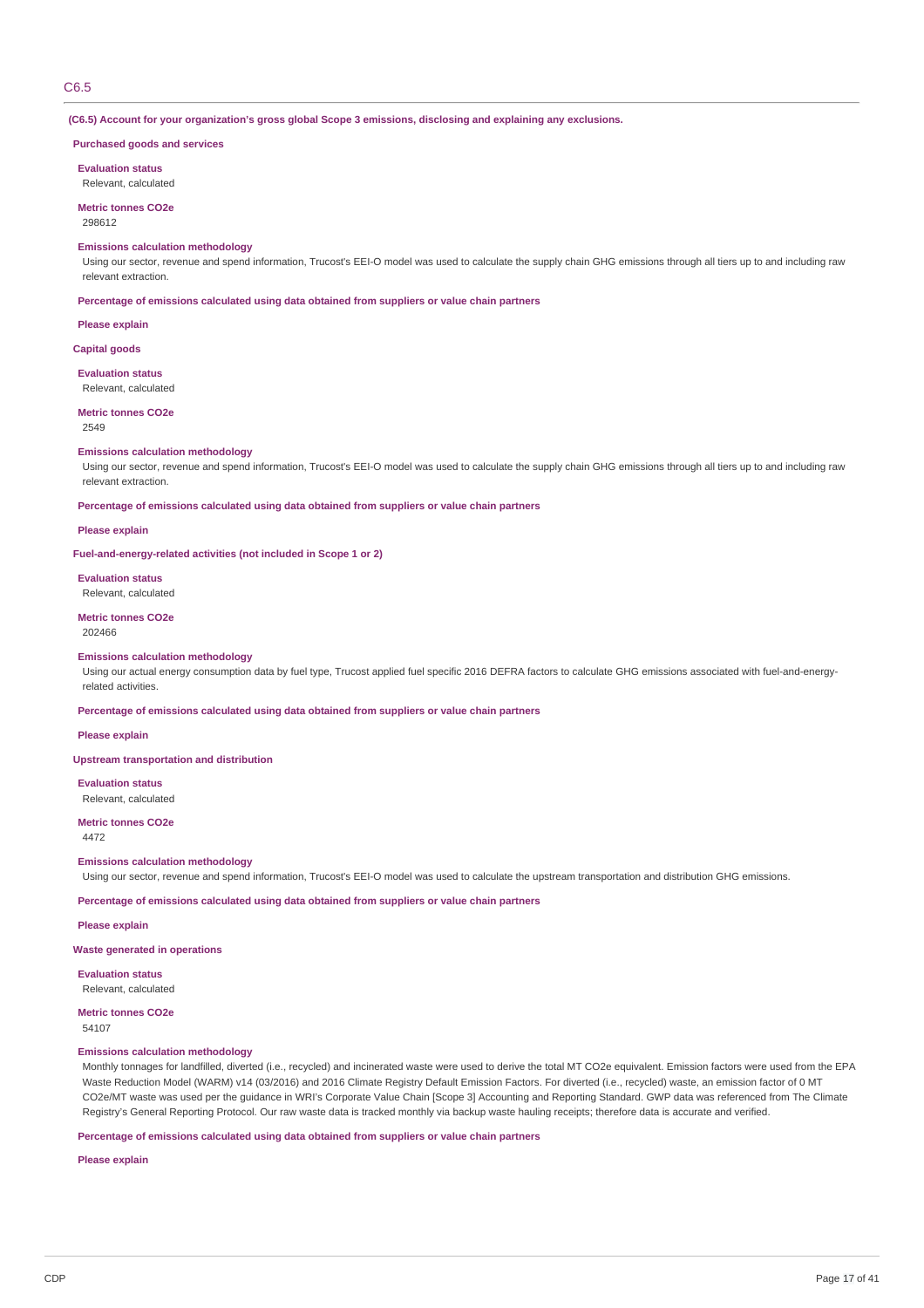#### **Business travel**

**Evaluation status** Relevant, calculated

**Metric tonnes CO2e** 11657

### **Emissions calculation methodology**

Using our sector, revenue and actual travel spend information, Trucost's EEI-O model was used to calculate business travel GHG emissions.

**Percentage of emissions calculated using data obtained from suppliers or value chain partners**

**Please explain**

#### **Employee commuting**

**Evaluation status** Relevant, calculated

**Metric tonnes CO2e** 16753

#### **Emissions calculation methodology**

Using our global employee head count (by country) and country-specific statistics on commuting time, transportation mode and distance the emissions from employee commuting were calculated.

**Percentage of emissions calculated using data obtained from suppliers or value chain partners**

#### **Please explain**

### **Upstream leased assets**

**Evaluation status**

Relevant, calculated

## **Metric tonnes CO2e**

3461

### **Emissions calculation methodology**

Our company has leased assets in both Singapore and Las Vegas. In Las Vegas, our leased assets include aircraft, a shared parking garage, and warehouse space. In Singapore, we lease office space. The Greenhouse Gas Protocol Corporate Value Chain [Scope 3] Accounting and Reporting Standard was used to calculate emissions associated with Scope 3 electricity and jet fuel consumption.

### **Percentage of emissions calculated using data obtained from suppliers or value chain partners**

### **Please explain**

#### **Downstream transportation and distribution**

**Evaluation status** Not relevant, explanation provided

**Metric tonnes CO2e** <Not Applicable>

### **Emissions calculation methodology**

<Not Applicable>

**Percentage of emissions calculated using data obtained from suppliers or value chain partners**

<Not Applicable>

### **Please explain**

In accordance with the guidance, the definition of downstream transportation and distribution is "transportation and distribution of products sold by the reporting company between the reporting company's operations and the end consumer (if not paid for by the reporting company), including retail and storage (in vehicles and facilities not owned or controlled by the reporting company)". Our product is hotel room nights and the use of casino space, meeting space, retail space and other amenities, which are not typical goods that can be transported.

### **Processing of sold products**

**Evaluation status**

Not relevant, explanation provided

## **Metric tonnes CO2e**

<Not Applicable>

#### **Emissions calculation methodology**

<Not Applicable>

**Percentage of emissions calculated using data obtained from suppliers or value chain partners**

## <Not Applicable> **Please explain**

Our product is hotel room nights and the use of casino space, meeting space, retail space and other amenities; the energy used has been captured in Scope 1 and 2 emissions.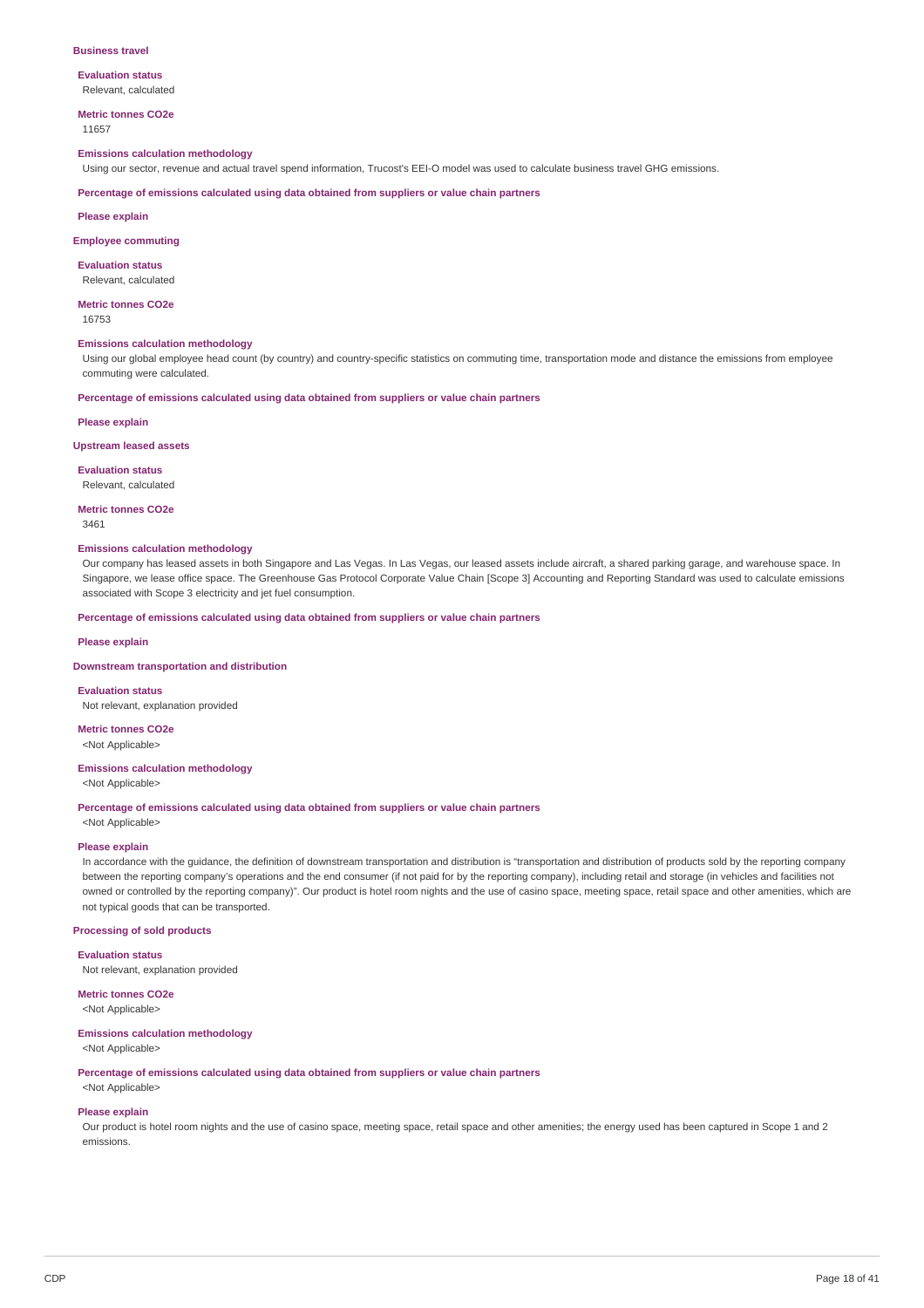### **Use of sold products**

### **Evaluation status**

Not relevant, explanation provided

**Metric tonnes CO2e** <Not Applicable>

#### **Emissions calculation methodology**

<Not Applicable>

**Percentage of emissions calculated using data obtained from suppliers or value chain partners**

## <Not Applicable> **Please explain**

The energy consumption of our sold products: hotel room nights, use of casino space, meeting space, retail space and other amenities have been captured in Scope 1 and 2 emissions.

#### **End of life treatment of sold products**

## **Evaluation status**

Not relevant, explanation provided

## **Metric tonnes CO2e**

<Not Applicable>

### **Emissions calculation methodology**

<Not Applicable>

**Percentage of emissions calculated using data obtained from suppliers or value chain partners**

<Not Applicable>

### **Please explain**

Our products are hotel room nights, use of casino space, meeting space, retail space and other amenities; the energy used has been captured in Scope 1 and 2 emissions.

### **Downstream leased assets**

**Evaluation status** Not relevant, explanation provided

## **Metric tonnes CO2e**

<Not Applicable>

## **Emissions calculation methodology**

<Not Applicable>

**Percentage of emissions calculated using data obtained from suppliers or value chain partners**

## <Not Applicable>

**Please explain**

We used financial control method to define the boundary, and the emissions from our leased assets have been captured in Scope 1 and Scope 2 emissions.

### **Franchises**

**Evaluation status** Not relevant, explanation provided

### **Metric tonnes CO2e**

<Not Applicable>

### **Emissions calculation methodology**

<Not Applicable>

**Percentage of emissions calculated using data obtained from suppliers or value chain partners** <Not Applicable>

### **Please explain**

We used financial control method to define the boundary, and the emissions from our assets under franchising agreements have been captured in Scope 1 and Scope 2 emissions.

### **Investments**

**Evaluation status**

Not relevant, explanation provided

### **Metric tonnes CO2e**

<Not Applicable>

## **Emissions calculation methodology**

<Not Applicable>

**Percentage of emissions calculated using data obtained from suppliers or value chain partners** <Not Applicable>

**Please explain**

We do not have significant financial investments that are not included in scope 1 and scope 2, including equity investments, debt investments, project finance, and managed investments and client services.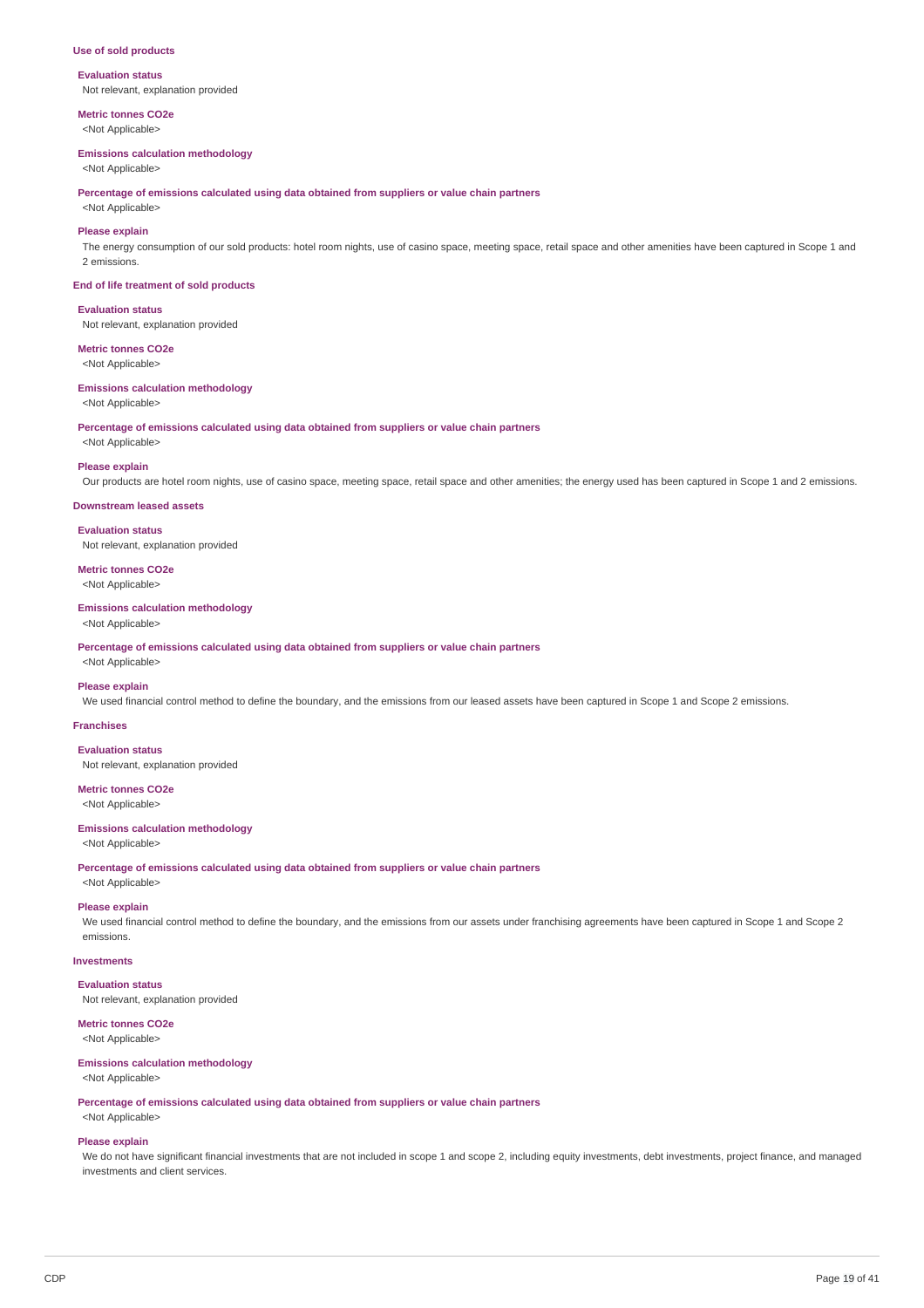#### **Other (upstream)**

**Evaluation status**

#### **Metric tonnes CO2e**

<Not Applicable>

### **Emissions calculation methodology**

<Not Applicable>

**Percentage of emissions calculated using data obtained from suppliers or value chain partners** <Not Applicable>

#### **Please explain**

**Other (downstream)**

### **Evaluation status**

**Metric tonnes CO2e**

<Not Applicable>

**Emissions calculation methodology**

<Not Applicable>

**Percentage of emissions calculated using data obtained from suppliers or value chain partners** <Not Applicable>

#### **Please explain**

### C6.7

**(C6.7) Are carbon dioxide emissions from biogenic carbon relevant to your organization?** No

## C6.10

(C6.10) Describe your gross global combined Scope 1 and 2 emissions for the reporting year in metric tons CO2e per unit currency total revenue and provide any **additional intensity metrics that are appropriate to your business operations.**

## **Intensity figure**

0.000066

889648

**Metric numerator (Gross global combined Scope 1 and 2 emissions, metric tons CO2e)**

### **Metric denominator**

unit total revenue

**Metric denominator: Unit total** 13512000000

**Scope 2 figure used** Market-based

**% change from previous year** 7.5

## **Direction of change**

Decreased

## **Reason for change**

Emission reduction initiatives, including the purchase of renewable energy certificates and building efficiency projects, lead to a decrease in the intensity figure by 8.1% year over year. Please note the previous year was recalculated using market-based emissions. Additionally, total revenue was adjusted to exclude Sands Bethlehem for both years.

## C7. Emissions breakdowns

## C7.1

**(C7.1) Does your organization break down its Scope 1 emissions by greenhouse gas type?** No

## C7.2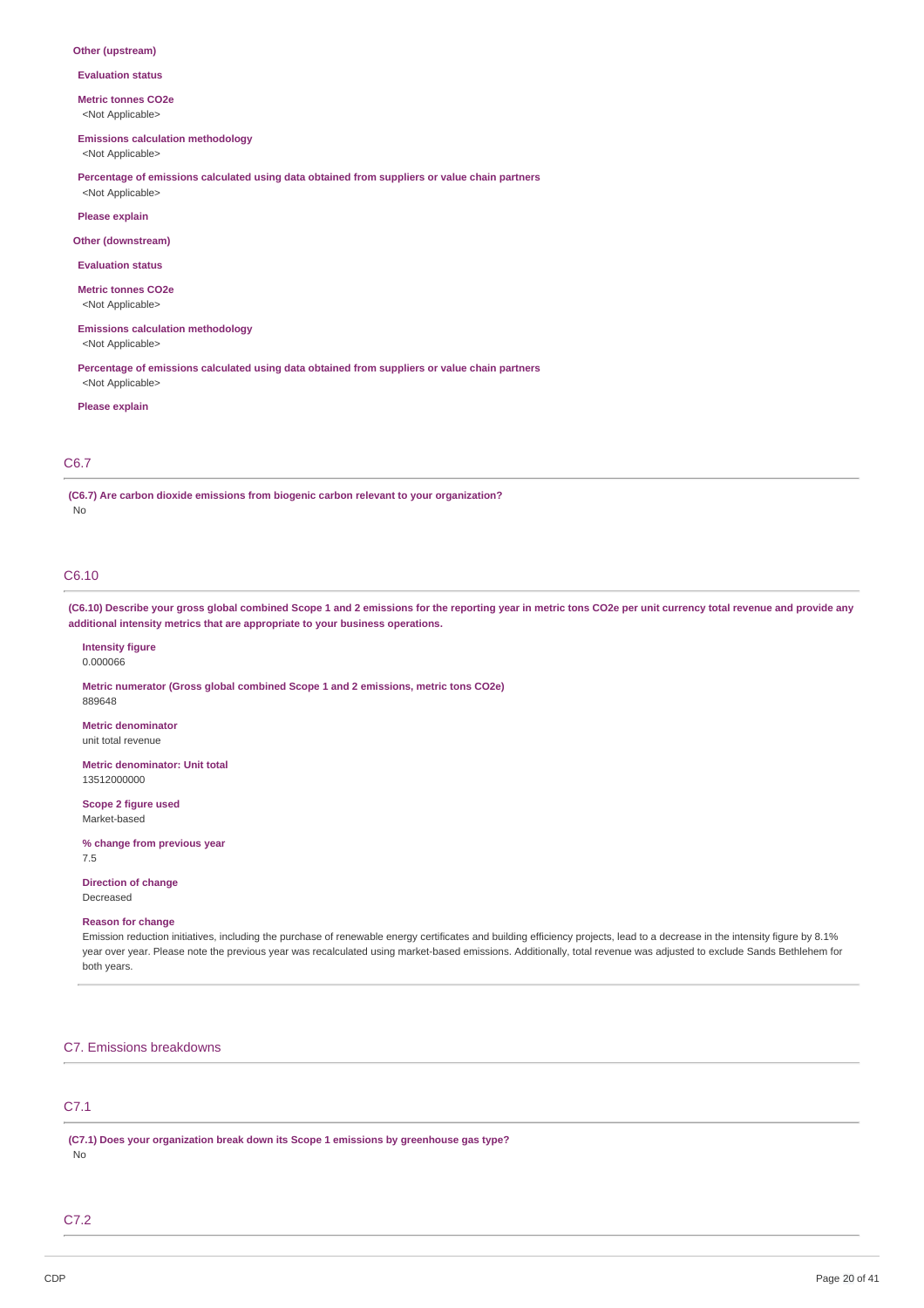### **(C7.2) Break down your total gross global Scope 1 emissions by country/region.**

| <b>Country/Region</b>                      | Scope 1 emissions (metric tons CO2e) |
|--------------------------------------------|--------------------------------------|
| United States of America                   | 43709                                |
| Singapore                                  | 3139                                 |
| China, Macao Special Administrative Region | 167414                               |

## C7.3

**(C7.3) Indicate which gross global Scope 1 emissions breakdowns you are able to provide.** By activity

## C7.3c

### **(C7.3c) Break down your total gross global Scope 1 emissions by business activity.**

| <b>Activity</b>                                                                                     | Scope 1 emissions (metric tons CO2e) |
|-----------------------------------------------------------------------------------------------------|--------------------------------------|
| Mobile combustion - vehicles (mobile CNG, diesel, and gasoline)                                     | 11586                                |
| Mobile combustion - ships (Cotai Water Jet ferry operations)                                        | 136296                               |
| Mobile combustion - aviation (corporate jet)                                                        | 17695                                |
| Fugitive emissions - (refrigerants)                                                                 | 4780                                 |
| Stationary combustion – (natural gas, town gas, LPG and stationary diesel for emergency generators) | 43906                                |
| Renewable energy generated (solar PV and solar thermal)                                             |                                      |

## C7.5

## **(C7.5) Break down your total gross global Scope 2 emissions by country/region.**

| Country/Region                                | Scope 2, location-based Scope 2, market-based<br>(metric tons CO2e) | $ $ (metric tons CO2e) | Purchased and consumed electricity,<br>heat, steam or cooling (MWh) | <b>Purchased and consumed low-carbon electricity, heat, steam or cooling</b><br>accounted for in Scope 2 market-based approach (MWh) |
|-----------------------------------------------|---------------------------------------------------------------------|------------------------|---------------------------------------------------------------------|--------------------------------------------------------------------------------------------------------------------------------------|
| United States of America   84929              |                                                                     | 9257                   | 178492                                                              | 146828                                                                                                                               |
| Singapore                                     | 105175                                                              | 89297                  | 249296                                                              | 7994                                                                                                                                 |
| China, Macao Special<br>Administrative Region | 576832                                                              | 576832                 | 654160                                                              |                                                                                                                                      |

### C7.6

**(C7.6) Indicate which gross global Scope 2 emissions breakdowns you are able to provide.** By activity

## C7.6c

**(C7.6c) Break down your total gross global Scope 2 emissions by business activity.**

| <b>Activity</b>            | Scope 2, location-based (metric tons CO2e) | Scope 2, market-based (metric tons CO2e) |
|----------------------------|--------------------------------------------|------------------------------------------|
| Electricity                | 736144                                     | 644594                                   |
| <b>Heating Electricity</b> | 1265                                       | 1265                                     |
| Cooling Electricity        | 29526                                      | 29526                                    |

## C7.9

(C7.9) How do your gross global emissions (Scope 1 and 2 combined) for the reporting year compare to those of the previous reporting year? Decreased

## C7.9a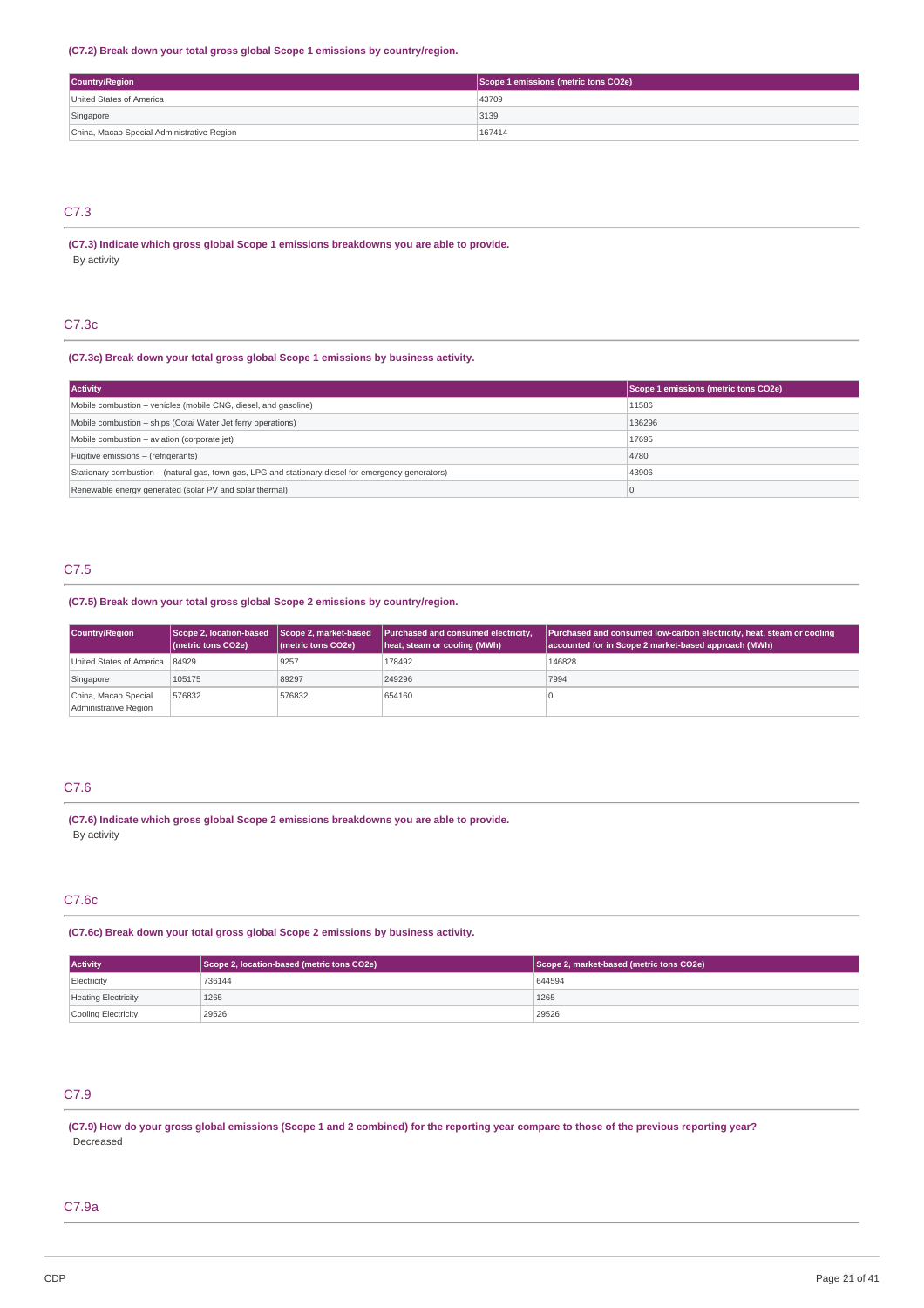### (C7.9a) Identify the reasons for any change in your gross global emissions (Scope 1 and 2 combined), and for each of them specify how your emissions compare **to the previous year.**

|                                                  | Change in Direction<br>emissions of change<br>(metric<br>tons<br>CO <sub>2e</sub> ) |                                                         | Emissions<br>value<br>(percentage) | Please explain calculation                                                                                                                                                                                                                                                                                                                                                                                                                                                                                                                                                                                            |
|--------------------------------------------------|-------------------------------------------------------------------------------------|---------------------------------------------------------|------------------------------------|-----------------------------------------------------------------------------------------------------------------------------------------------------------------------------------------------------------------------------------------------------------------------------------------------------------------------------------------------------------------------------------------------------------------------------------------------------------------------------------------------------------------------------------------------------------------------------------------------------------------------|
| Change in<br>renewable<br>energy<br>consumption  | 45490                                                                               | Decreased 4.8                                           |                                    | In 2019, we purchased wind and solar renewable energy certificates for both The Venetian Resort and Marina Bay Sands. In addition, both properties also<br>self-generate renewable energy through rooftop solar PV and thermal systems. The resulting change in scope 1 and 2 emissions in 2019 was a decrease of<br>45,490 MTCO2e, therefore, we arrived at 4.8% through (45,490/938,694)*100.                                                                                                                                                                                                                       |
| Other<br>emissions<br>reduction<br>activities    | 23149                                                                               | Decreased 2.5                                           |                                    | In 2019, emissions reduction activities contributed to a 2.5% decrease in GHG emissions. These savings represent the estimated annualized GHG emissions<br>listed in C4.3a as well as additional actual savings. Emissions reduction activities implemented in CY 2019 include both operational improvements (e.g.,<br>commissioning activities, chiller plant optimization) and energy efficiency building projects (e.g., installation of LEDs, delamping). The resulting change in scope<br>1 and 2 emissions in 2019 was a decrease of 23,149 MTCO2e, therefore, we arrived at 2.5% through (23,149/938,694)*100. |
| Divestment                                       |                                                                                     | $<$ Not<br>Applicable<br>$\mathbf{r}$                   |                                    |                                                                                                                                                                                                                                                                                                                                                                                                                                                                                                                                                                                                                       |
| Acquisitions                                     |                                                                                     | <not<br>Applicable<br/><math>\mathbf{r}</math></not<br> |                                    |                                                                                                                                                                                                                                                                                                                                                                                                                                                                                                                                                                                                                       |
| Mergers                                          |                                                                                     | $<$ Not<br>Applicable<br>$\geq$                         |                                    |                                                                                                                                                                                                                                                                                                                                                                                                                                                                                                                                                                                                                       |
| Change in<br>output                              | 9807                                                                                | Decreased 1                                             |                                    | In 2019, our Cotai Jet ferry operation and Sands Aviation operations decreased their consumption of marine fuel and aviation fuel due to less ferry and plane<br>trips. An increase in other business activity offset some the above noted decrease in consumption. The resulting change in scope 1 and 2 emissions in 2019<br>was a decrease of 9,807 MTCO2e, therefore, we arrived at 1.0% through (9,807/938,694)*100.                                                                                                                                                                                             |
| Change in<br>methodology                         | 26164                                                                               | Increased                                               | 2.8                                | Market-based scope 2 emission factors decreased in Singapore and Las Vegas and increased in Macao in 2019. Since Macao represents a large portion of<br>both our business activity and emissions there was an overall increase in emissions due to the changes in emission factors. The resulting change in scope 1<br>and 2 emissions in 2019 was an increase of 26,164 MTCO2e, therefore, we arrived at 2.8% through (26,164/938,694)*100.                                                                                                                                                                          |
| Change in<br>boundary                            |                                                                                     | $<$ Not<br>Applicable<br>$\geq$                         |                                    |                                                                                                                                                                                                                                                                                                                                                                                                                                                                                                                                                                                                                       |
| Change in<br>physical<br>operating<br>conditions | 11142                                                                               | Increased $1.2$                                         |                                    | We utilize weather modeling to predict and analyze electricity usage and the impact of weather. In 2019 we experienced a weather "penalty" which caused us<br>to utilize more electricity in most regions. The resulting change in scope 1 and 2 emissions in 2019 was an increase of 11,142 MTCO2e, therefore, we arrived<br>at 1.2% through (11,142 /938,694)*100.                                                                                                                                                                                                                                                  |
| Unidentified                                     | 7907                                                                                | Decreased 0.8                                           |                                    | We are not able to identify the remaining portion of our total decrease in Scope 1 and 2 emissions. The resulting change in scope 1 and 2 emissions in 2019<br>was an increase of 7,907 MTCO2e, therefore, we arrived at 0.8% through (7,907 /938,694)*100.                                                                                                                                                                                                                                                                                                                                                           |
| Other                                            |                                                                                     | <not<br>Applicable<br/>1&gt;</not<br>                   |                                    |                                                                                                                                                                                                                                                                                                                                                                                                                                                                                                                                                                                                                       |

## C7.9b

(C7.9b) Are your emissions performance calculations in C7.9 and C7.9a based on a location-based Scope 2 emissions figure or a market-based Scope 2 **emissions figure?**

Market-based

### C8. Energy

## C8.1

**(C8.1) What percentage of your total operational spend in the reporting year was on energy?** More than 0% but less than or equal to 5%

## C8.2

### **(C8.2) Select which energy-related activities your organization has undertaken.**

|                                                    | Indicate whether your organization undertook this energy-related activity in the reporting year |
|----------------------------------------------------|-------------------------------------------------------------------------------------------------|
| Consumption of fuel (excluding feedstocks)         | Yes                                                                                             |
| Consumption of purchased or acquired electricity   | Yes                                                                                             |
| Consumption of purchased or acquired heat          | Yes                                                                                             |
| Consumption of purchased or acquired steam         | <b>No</b>                                                                                       |
| Consumption of purchased or acquired cooling       | Yes                                                                                             |
| Generation of electricity, heat, steam, or cooling | Yes                                                                                             |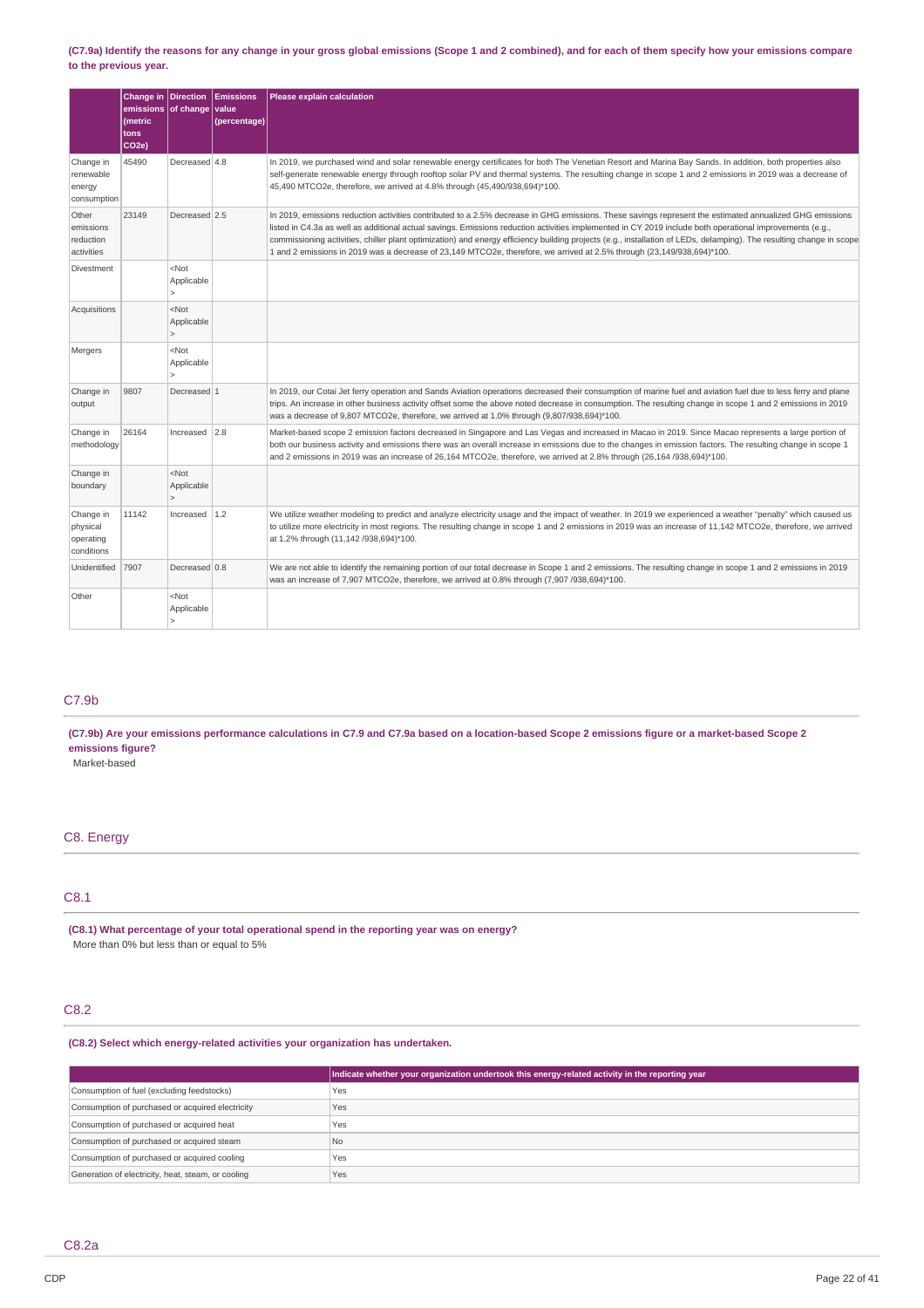### **(C8.2a) Report your organization's energy consumption totals (excluding feedstocks) in MWh.**

|                                                         | <b>Heating value</b>                   |                           | MWh from renewable sources   MWh from non-renewable sources | Total (renewable and non-renewable) MWh |
|---------------------------------------------------------|----------------------------------------|---------------------------|-------------------------------------------------------------|-----------------------------------------|
| Consumption of fuel (excluding feedstock)               | HHV (higher heating value) $ 0\rangle$ |                           | 890303                                                      | 890303                                  |
| Consumption of purchased or acquired electricity        | <not applicable=""></not>              |                           | 1008065                                                     | 1008065                                 |
| Consumption of purchased or acquired heat               | <not applicable=""></not>              |                           | 2999                                                        | 2999                                    |
| Consumption of purchased or acquired steam              | <not applicable=""></not>              | <not applicable=""></not> | <not applicable=""></not>                                   | <not applicable=""></not>               |
| Consumption of purchased or acquired cooling            | <not applicable=""></not>              |                           | 69987                                                       | 69987                                   |
| Consumption of self-generated non-fuel renewable energy | <not applicable=""></not>              | 409                       | <not applicable=""></not>                                   | 409                                     |
| Total energy consumption                                | <not applicable=""></not>              | 409                       | 1971354                                                     | 1971763                                 |

### C8.2b

### **(C8.2b) Select the applications of your organization's consumption of fuel.**

|                                                         | Indicate whether your organization undertakes this fuel application |
|---------------------------------------------------------|---------------------------------------------------------------------|
| Consumption of fuel for the generation of electricity   | Yes                                                                 |
| Consumption of fuel for the generation of heat          | Yes                                                                 |
| Consumption of fuel for the generation of steam         | No                                                                  |
| Consumption of fuel for the generation of cooling       | No                                                                  |
| Consumption of fuel for co-generation or tri-generation | <sup>1</sup> No                                                     |

## C8.2c

**(C8.2c) State how much fuel in MWh your organization has consumed (excluding feedstocks) by fuel type.**

**Fuels (excluding feedstocks)** Jet Kerosene

**Heating value** HHV (higher heating value)

**Total fuel MWh consumed by the organization** 71260

**MWh fuel consumed for self-generation of electricity** 0

**MWh fuel consumed for self-generation of heat** 71260

**MWh fuel consumed for self-generation of steam** <Not Applicable>

**MWh fuel consumed for self-generation of cooling** <Not Applicable>

**MWh fuel consumed for self-cogeneration or self-trigeneration** <Not Applicable>

**Emission factor** 2597.37909

**Unit** kg CO2e per m3

**Emissions factor source** 2018 Climate Registry Default Emission Factors, pg.32, Table 13.1

**Comment**

**Fuels (excluding feedstocks)** Compressed Natural Gas (CNG)

**Heating value** HHV (higher heating value)

**Total fuel MWh consumed by the organization** 22694

**MWh fuel consumed for self-generation of electricity** 0

**MWh fuel consumed for self-generation of heat** 22694

**MWh fuel consumed for self-generation of steam**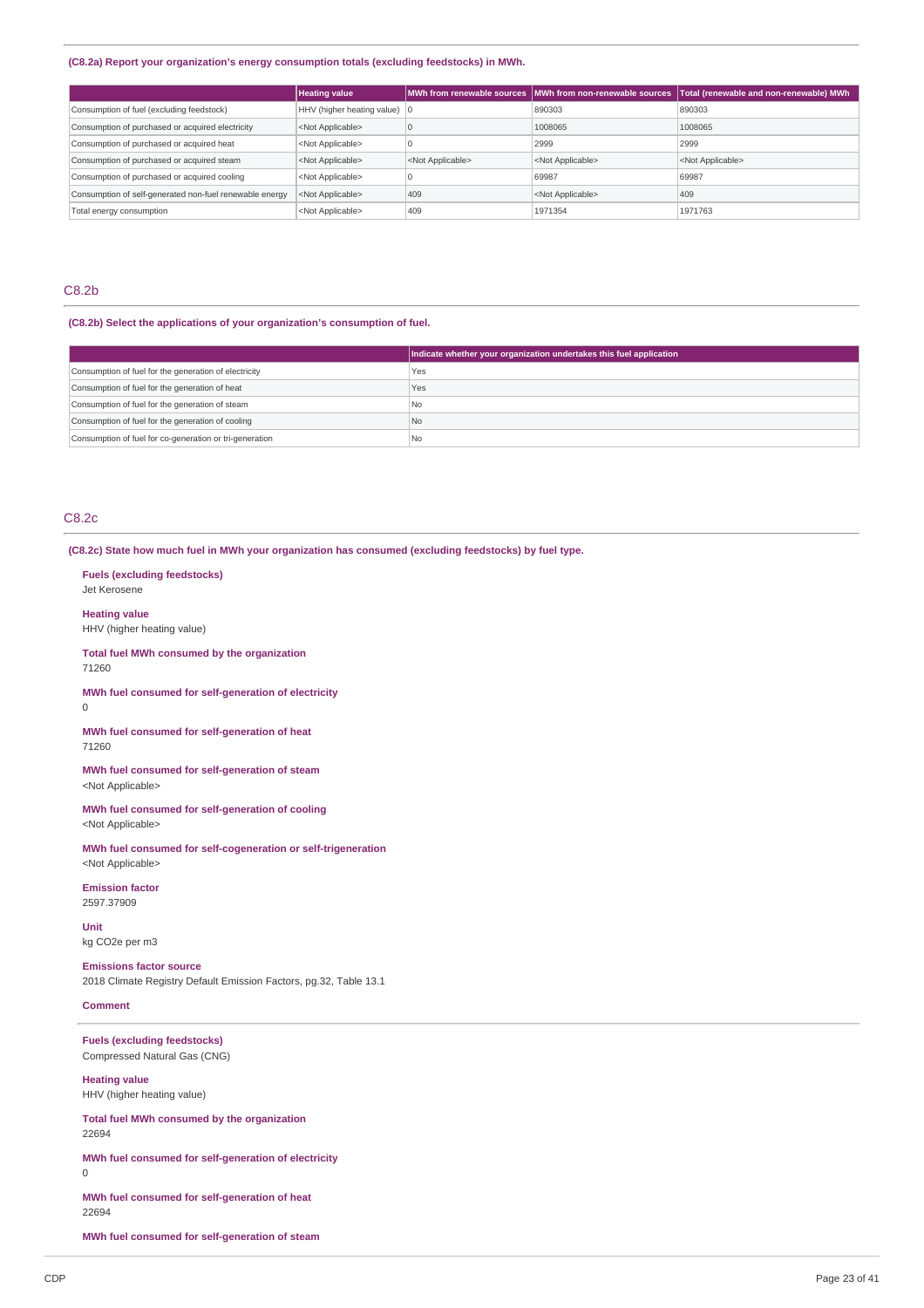#### <Not Applicable>

### **MWh fuel consumed for self-generation of cooling** <Not Applicable>

**MWh fuel consumed for self-cogeneration or self-trigeneration** <Not Applicable>

**Emission factor** 53.68019

**Unit** kg CO2e per GJ

**Emissions factor source** 2018-Climate-Registry-Default-Emission-Factors, Pg. 33, Table 13.1

### **Comment**

**Fuels (excluding feedstocks)** Diesel

**Heating value** HHV (higher heating value)

**Total fuel MWh consumed by the organization** 20907

**MWh fuel consumed for self-generation of electricity**  $\Omega$ 

**MWh fuel consumed for self-generation of heat** 20907

**MWh fuel consumed for self-generation of steam** <Not Applicable>

**MWh fuel consumed for self-generation of cooling** <Not Applicable>

**MWh fuel consumed for self-cogeneration or self-trigeneration** <Not Applicable>

**Emission factor** 2727.17664

**Unit** kg CO2e per m3

**Emissions factor source** 2018 Climate Registry Default Emission Factors, pg.32, Table 13.1

### **Comment**

**Fuels (excluding feedstocks)** Distillate Oil

**Heating value** HHV (higher heating value)

**Total fuel MWh consumed by the organization** 436

**MWh fuel consumed for self-generation of electricity** 0

**MWh fuel consumed for self-generation of heat** 436

**MWh fuel consumed for self-generation of steam** <Not Applicable>

**MWh fuel consumed for self-generation of cooling** <Not Applicable>

**MWh fuel consumed for self-cogeneration or self-trigeneration** <Not Applicable>

**Emission factor** 0.07408

**Unit** metric tons CO2 per million Btu

**Emissions factor source** 2018 Climate Registry Default Emission Factors, pg.5, Table 12.1

**Comment**

**Fuels (excluding feedstocks)**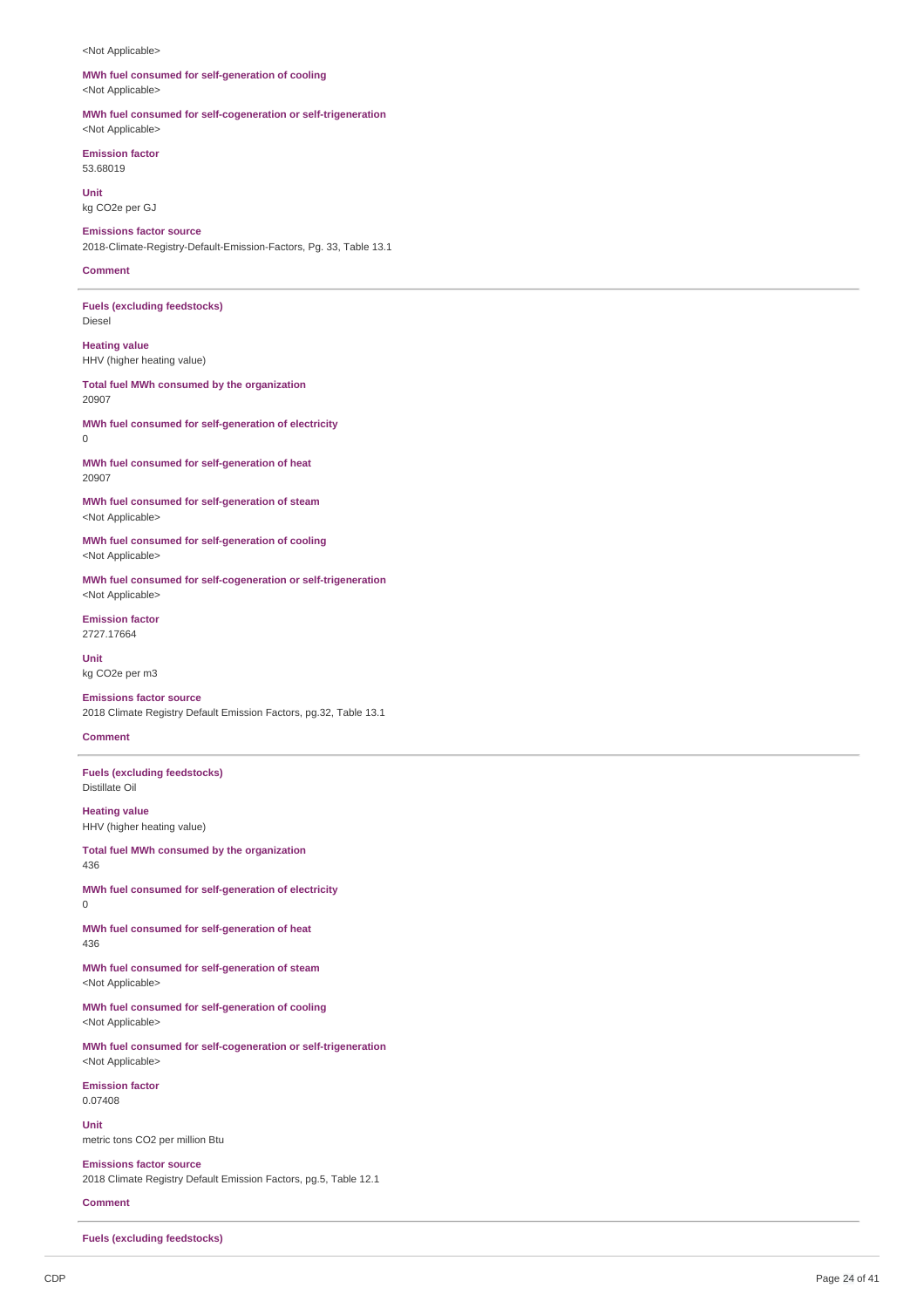#### Motor Gasoline

### **Heating value**

HHV (higher heating value)

**Total fuel MWh consumed by the organization**

7651

**MWh fuel consumed for self-generation of electricity** 0

**MWh fuel consumed for self-generation of heat** 7651

**MWh fuel consumed for self-generation of steam** <Not Applicable>

**MWh fuel consumed for self-generation of cooling** <Not Applicable>

**MWh fuel consumed for self-cogeneration or self-trigeneration** <Not Applicable>

**Emission factor** 2345.21165

**Unit** kg CO2e per m3

**Emissions factor source** 2018 Climate Registry Default Emission Factors, pg.32, Table 13.1

### **Comment**

**Fuels (excluding feedstocks)** Liquefied Petroleum Gas (LPG)

**Heating value** HHV (higher heating value)

**Total fuel MWh consumed by the organization** 47752

**MWh fuel consumed for self-generation of electricity**  $\Omega$ 

**MWh fuel consumed for self-generation of heat** 47752

**MWh fuel consumed for self-generation of steam** <Not Applicable>

**MWh fuel consumed for self-generation of cooling** <Not Applicable>

**MWh fuel consumed for self-cogeneration or self-trigeneration** <Not Applicable>

**Emission factor** 0.06279

**Unit** metric tons CO2e per million Btu

**Emissions factor source** 2018 Climate Registry Default Emission Factors, pg. 6, Table 12.1

### **Comment**

**Fuels (excluding feedstocks)** Marine Fuel Oil

**Heating value** HHV (higher heating value)

**Total fuel MWh consumed by the organization** 533944

**MWh fuel consumed for self-generation of electricity**  $\Omega$ 

**MWh fuel consumed for self-generation of heat** 533944

**MWh fuel consumed for self-generation of steam** <Not Applicable>

**MWh fuel consumed for self-generation of cooling** <Not Applicable>

**MWh fuel consumed for self-cogeneration or self-trigeneration**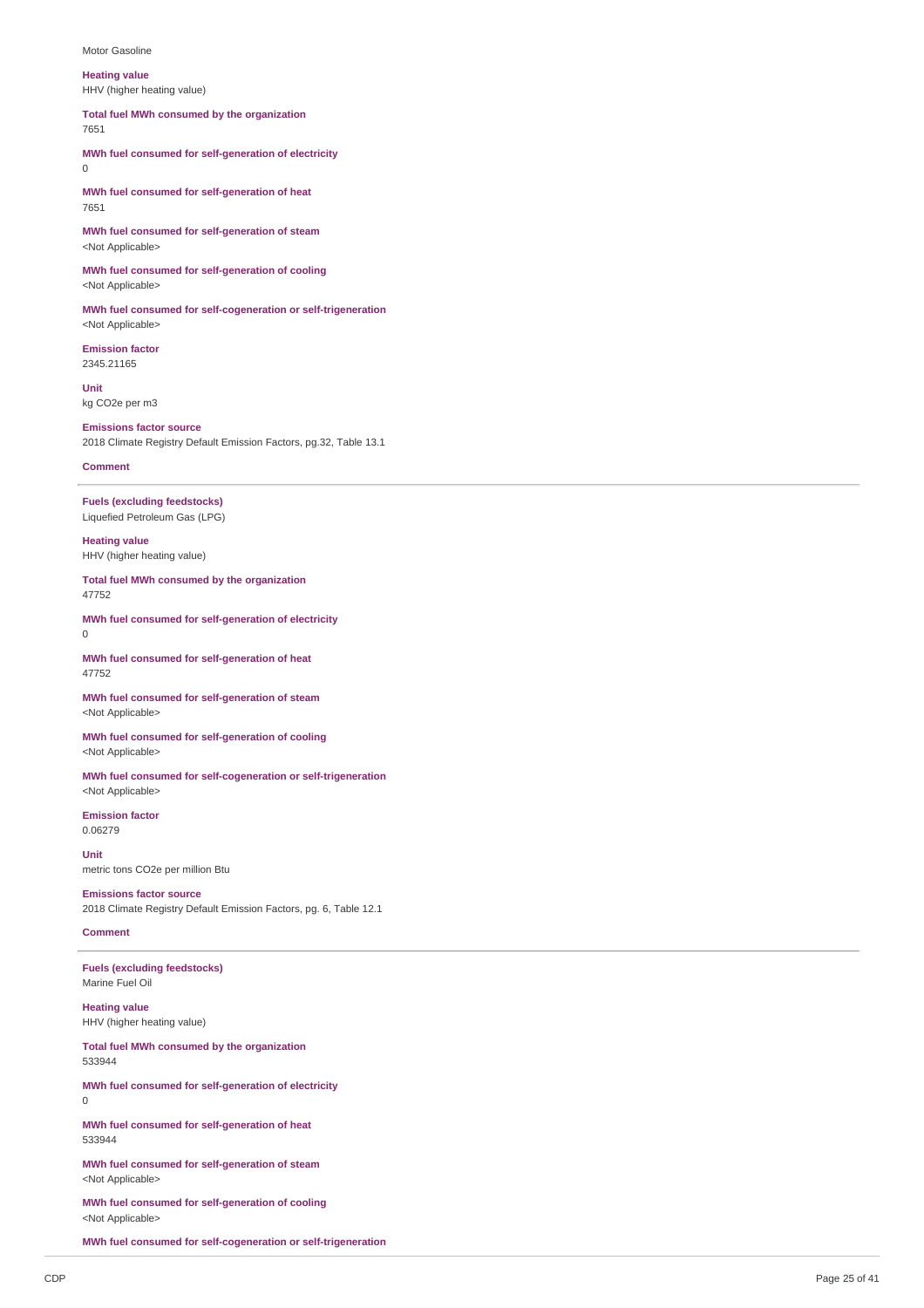### <Not Applicable>

**Emission factor**

2729.14282

**Unit** kg CO2e per m3

## **Emissions factor source**

2018 Climate Registry Default Emission Factors, pg.32, Table 13.1

**Comment**

**Fuels (excluding feedstocks)** Natural Gas

**Heating value** HHV (higher heating value)

**Total fuel MWh consumed by the organization** 175821

## **MWh fuel consumed for self-generation of electricity**

0

**MWh fuel consumed for self-generation of heat** 175821

**MWh fuel consumed for self-generation of steam** <Not Applicable>

**MWh fuel consumed for self-generation of cooling** <Not Applicable>

**MWh fuel consumed for self-cogeneration or self-trigeneration** <Not Applicable>

**Emission factor** 0.05332

**Unit** metric tons CO2e per million Btu

### **Emissions factor source**

2018 Climate Registry Default Emission Factors, pg. 4 Table 12.1

## **Comment**

**Fuels (excluding feedstocks)** Town Gas

**Heating value** HHV (higher heating value)

**Total fuel MWh consumed by the organization** 9838

**MWh fuel consumed for self-generation of electricity** 0

**MWh fuel consumed for self-generation of heat** 9838

**MWh fuel consumed for self-generation of steam** <Not Applicable>

**MWh fuel consumed for self-generation of cooling** <Not Applicable>

**MWh fuel consumed for self-cogeneration or self-trigeneration** <Not Applicable>

**Emission factor** 0.04689

**Unit**

metric tons CO2e per million Btu

## **Emissions factor source**

EPA, Emission Factors for Green House Gas Inventories, Table 1 (https://www.epa.gov/sites/production/files/2018-03/documents/emission-factors\_mar\_2018\_0.pdf)

## **Comment**

C8.2d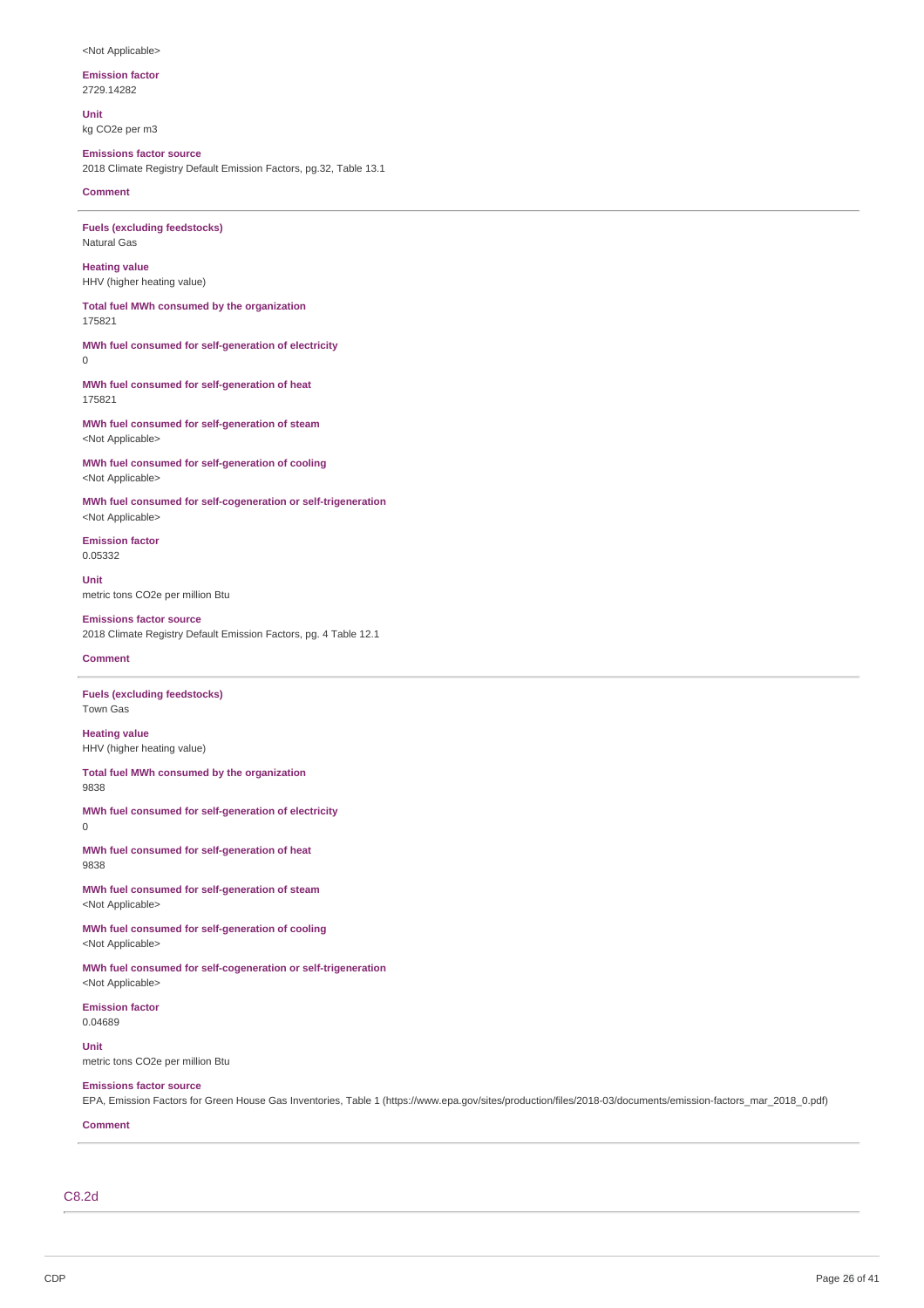### (C8.2d) Provide details on the electricity, heat, steam, and cooling your organization has generated and consumed in the reporting year.

|                 | $ $ (MWh) | Total Gross generation   Generation that is consumed by the<br>organization (MWh) | (MWh) | Gross generation from renewable sources Generation from renewable sources that is consumed by the<br>organization (MWh) |
|-----------------|-----------|-----------------------------------------------------------------------------------|-------|-------------------------------------------------------------------------------------------------------------------------|
| Electricity 769 |           | 769                                                                               | 333   | 333                                                                                                                     |
| Heat            | 76        | 76                                                                                | 76    |                                                                                                                         |
| Steam           |           |                                                                                   |       |                                                                                                                         |
| Cooling 0       |           |                                                                                   |       |                                                                                                                         |

### C8.2e

(C8.2e) Provide details on the electricity, heat, steam, and/or cooling amounts that were accounted for at a zero emission factor in the market-based Scope 2 **figure reported in C6.3.**

### **Sourcing method**

Unbundled energy attribute certificates, Renewable Energy Certificates (RECs)

## **Low-carbon technology type**

Wind

### **Country/region of consumption of low-carbon electricity, heat, steam or cooling** United States of America

### **MWh consumed accounted for at a zero emission factor**

146828

### **Comment**

### **Sourcing method**

Unbundled energy attribute certificates, other - please specify (TIGRS)

## **Low-carbon technology type**

Solar

### **Country/region of consumption of low-carbon electricity, heat, steam or cooling Singapore**

## **MWh consumed accounted for at a zero emission factor**

7994

## **Comment**

The unbundled energy attributes are TIGRs purchased from solar facilities in Singapore.

## C9. Additional metrics

## C9.1

### **(C9.1) Provide any additional climate-related metrics relevant to your business.**

### C-CE9.6/C-CG9.6/C-CH9.6/C-CN9.6/C-CO9.6/C-EU9.6/C-MM9.6/C-OG9.6/C-RE9.6/C-ST9.6/C-TO9.6/C-TS9.6

**(C-CE9.6/C-CG9.6/C-CH9.6/C-CN9.6/C-CO9.6/C-EU9.6/C-MM9.6/C-OG9.6/C-RE9.6/C-ST9.6/C-TO9.6/C-TS9.6) Does your organization invest in research and development (R&D) of low-carbon products or services related to your sector activities?**

|       | Investment in low-carbon R&D | <b>Comment</b> |
|-------|------------------------------|----------------|
| Row 1 | ase select<br>יכגס<br>.      |                |

## C10. Verification

### C10.1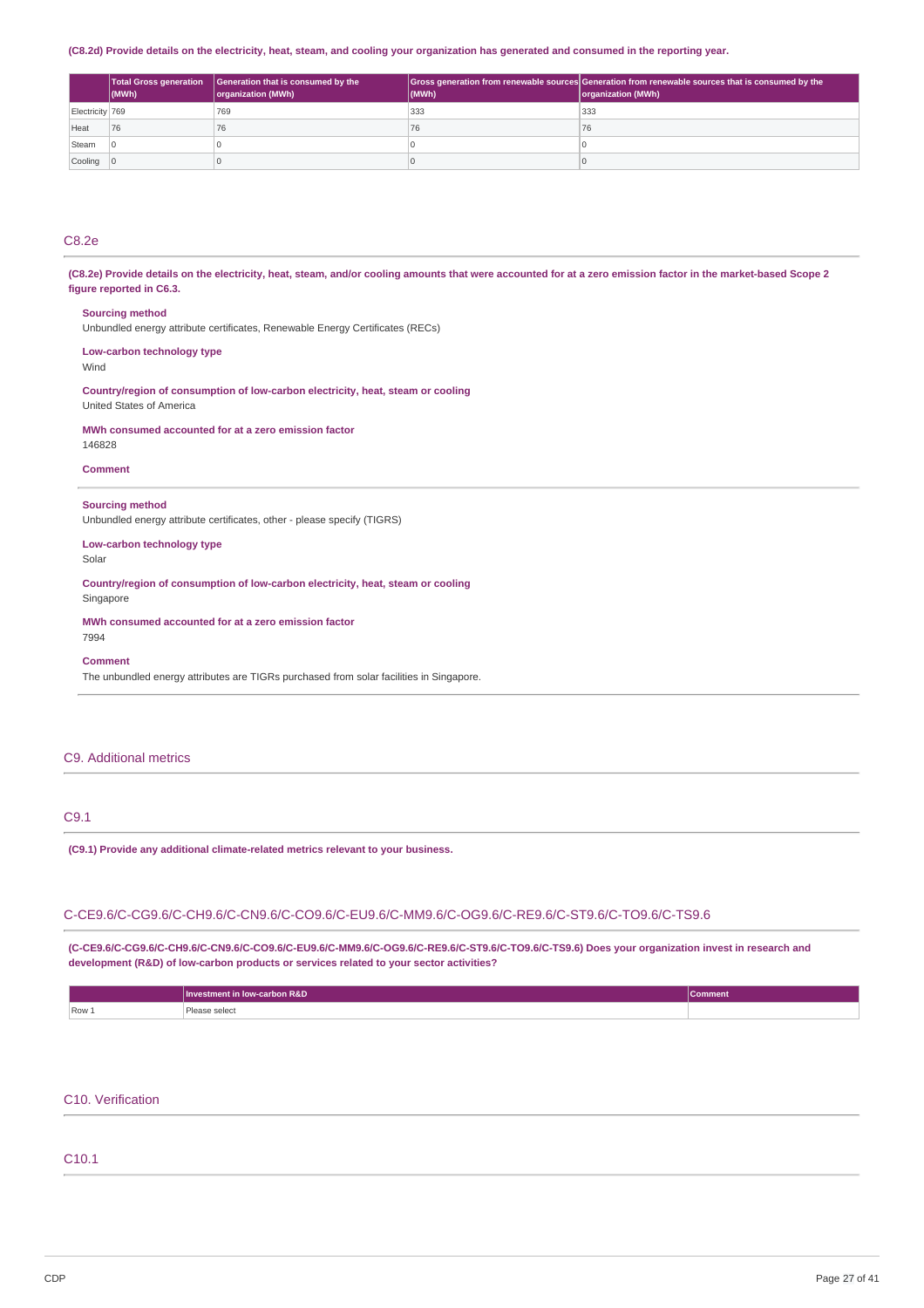**(C10.1) Indicate the verification/assurance status that applies to your reported emissions.**

|                                          | Verification/assurance status                          |  |
|------------------------------------------|--------------------------------------------------------|--|
| Scope 1                                  | Third-party verification or assurance process in place |  |
| Scope 2 (location-based or market-based) | Third-party verification or assurance process in place |  |
| Scope 3                                  | Third-party verification or assurance process in place |  |

## C10.1a

(C10.1a) Provide further details of the verification/assurance undertaken for your Scope 1 emissions, and attach the relevant statements.

**Verification or assurance cycle in place** Annual process

**Status in the current reporting year** Complete

**Type of verification or assurance** Limited assurance

**Attach the statement** LVS AS-ASRauthorized.pdf

**Page/ section reference** Page 1-2

**Relevant standard** ISO14064-3

**Proportion of reported emissions verified (%)** 100

## C10.1b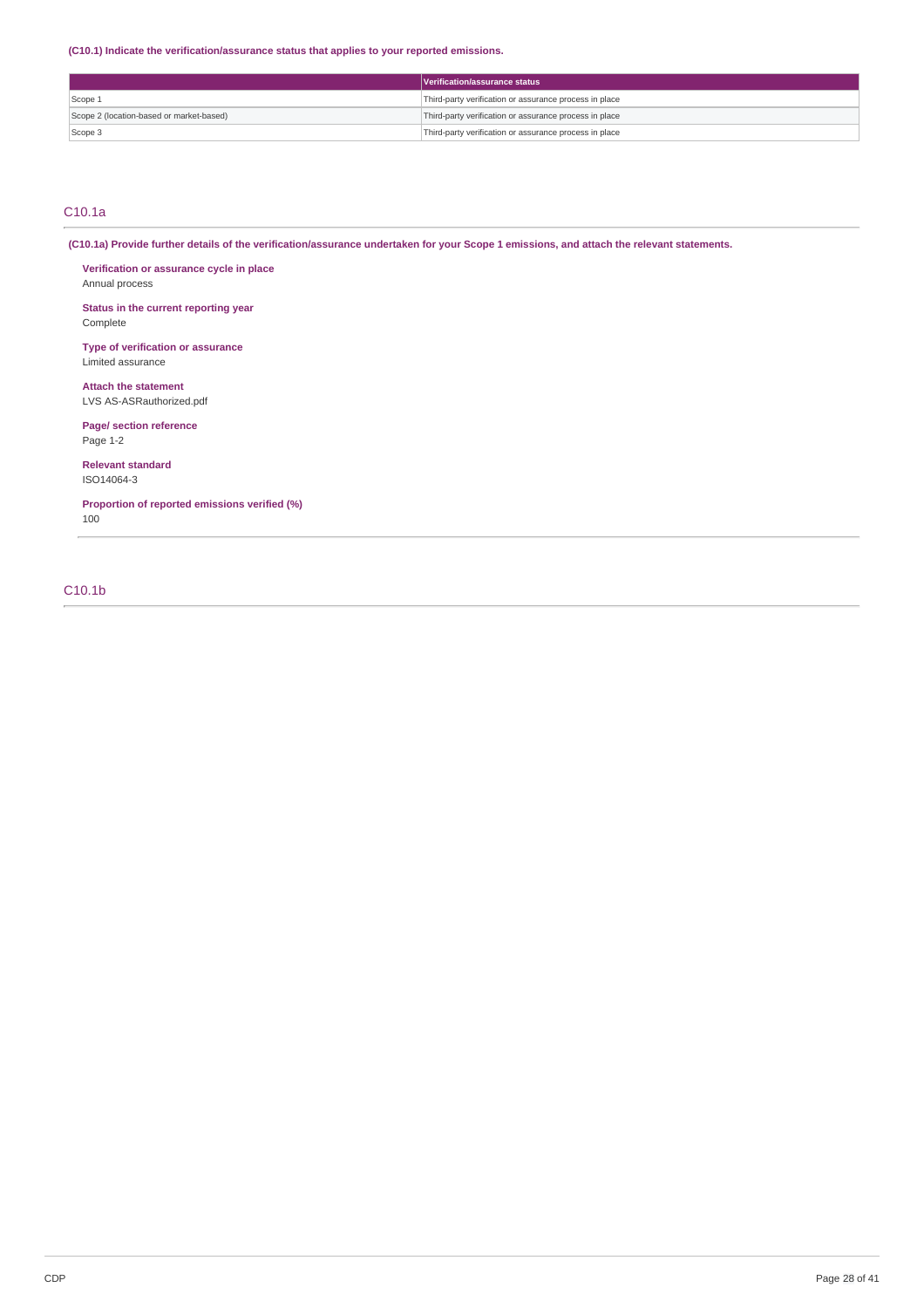### (C10.1b) Provide further details of the verification/assurance undertaken for your Scope 2 emissions and attach the relevant statements.

**Scope 2 approach** Scope 2 market-based

**Verification or assurance cycle in place** Annual process

**Status in the current reporting year** Complete

**Type of verification or assurance** Limited assurance

**Attach the statement** LVS AS-ASRauthorized.pdf

**Page/ section reference** Page 1-2

**Relevant standard** ISO14064-3

**Proportion of reported emissions verified (%)** 100

**Scope 2 approach** Scope 2 location-based

**Verification or assurance cycle in place** Annual process

**Status in the current reporting year** Complete

**Type of verification or assurance** Limited assurance

**Attach the statement** LVS AS-ASRauthorized.pdf

**Page/ section reference** Page 1-2

**Relevant standard** ISO14064-3

**Proportion of reported emissions verified (%)** 100

## C10.1c

(C10.1c) Provide further details of the verification/assurance undertaken for your Scope 3 emissions and attach the relevant statements.

**Scope 3 category**

Scope 3: Waste generated in operations

**Verification or assurance cycle in place** Annual process

**Status in the current reporting year** Complete

**Type of verification or assurance** Limited assurance

**Attach the statement** LVS AS-ASRauthorized.pdf

**Page/section reference** Page 1-2

**Relevant standard** ISO14064-3

**Proportion of reported emissions verified (%)** 100

## C10.2

(C10.2) Do you verify any climate-related information reported in your CDP disclosure other than the emissions figures reported in C6.1, C6.3, and C6.5? No, but we are actively considering verifying within the next two years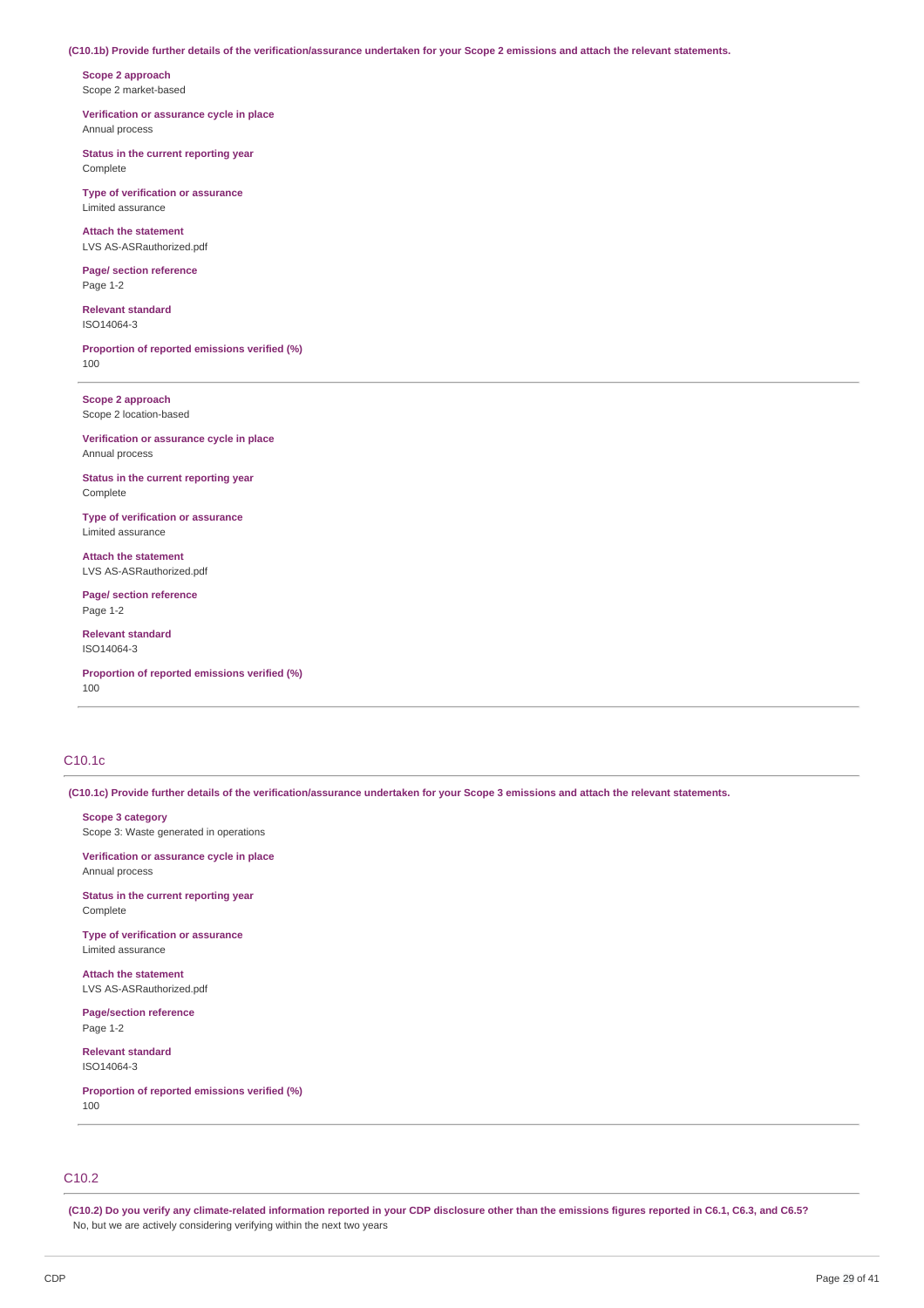## C11.1

(C11.1) Are any of your operations or activities regulated by a carbon pricing system (i.e. ETS, Cap & Trade or Carbon Tax)? No, and we do not anticipate being regulated in the next three years

## C11.2

**(C11.2) Has your organization originated or purchased any project-based carbon credits within the reporting period?** Yes

## C11.2a

(C11.2a) Provide details of the project-based carbon credits originated or purchased by your organization in the reporting period.

**Credit origination or credit purchase**

Credit purchase

**Project type** Wind

#### **Project identification**

The Project involves the construction and operation of a 201 MW wind farm, located in the southwest of Yumen County, Gansu Province. The project will install 134 new wind turbines of 1,500 kW and is expected to generate 431,949 MWh of clean electricity, annually. throughout its lifetime.

**Verified to which standard**

VCS (Verified Carbon Standard)

**Number of credits (metric tonnes CO2e)** 49300

**Number of credits (metric tonnes CO2e): Risk adjusted volume**  $\Omega$ 

**Credits cancelled**

Yes

## **Purpose, e.g. compliance**

Voluntary Offsetting

## C11.3

# **(C11.3) Does your organization use an internal price on carbon?**

No, and we do not currently anticipate doing so in the next two years

## C12. Engagement

## C12.1

**(C12.1) Do you engage with your value chain on climate-related issues?** Yes, our suppliers Yes, other partners in the value chain

### C12.1a

**(C12.1a) Provide details of your climate-related supplier engagement strategy.**

**Type of engagement**

Compliance & onboarding

**Details of engagement** Code of conduct featuring climate change KPIs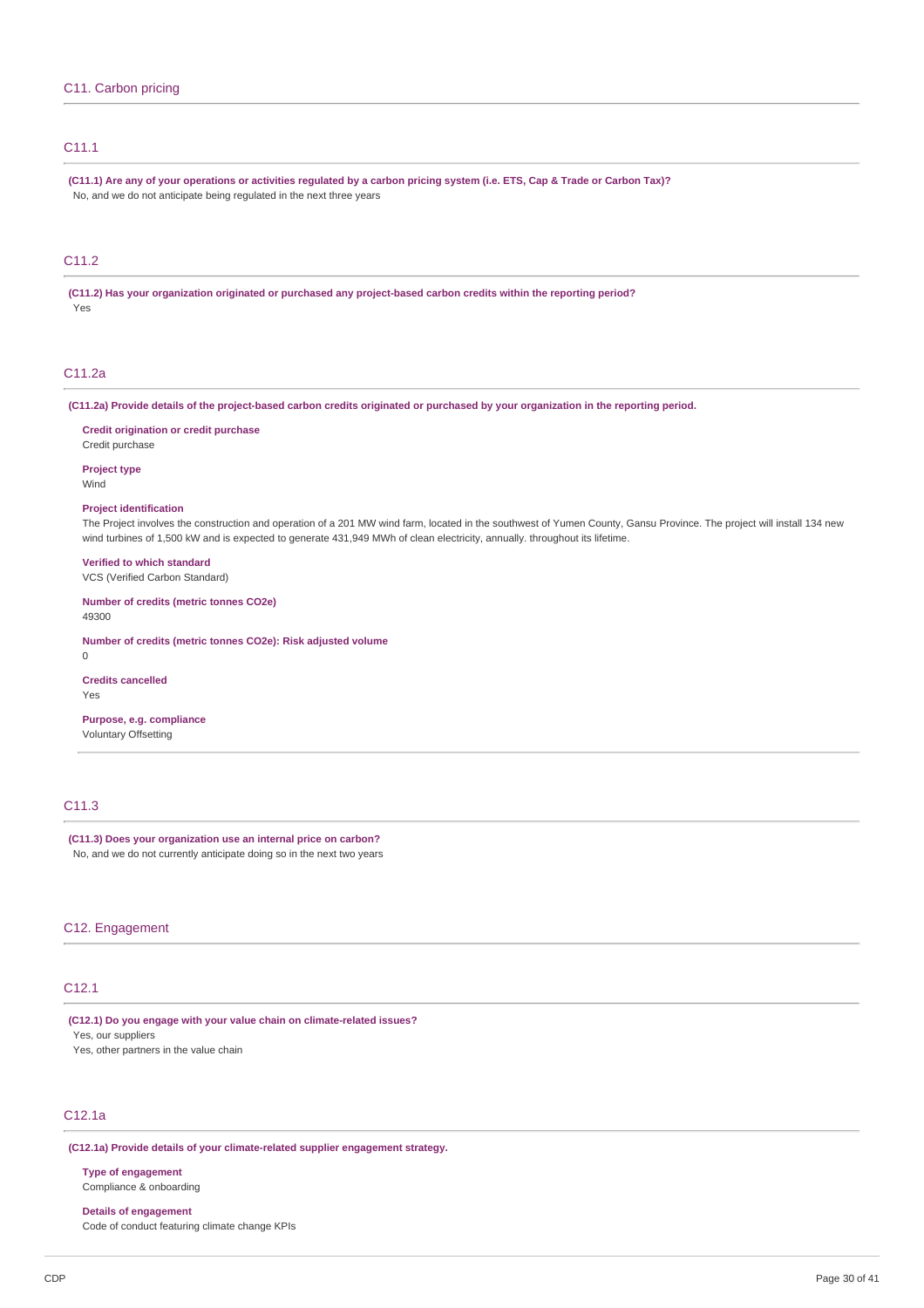## **% total procurement spend (direct and indirect)**

100

**% of supplier-related Scope 3 emissions as reported in C6.5**

50

### **Rationale for the coverage of your engagement**

Environmental sustainability is integrated into supplier selection and management mechanisms through the compliance and onboarding process. All suppliers must acknowledge and comply with the Supplier Code of Conduct, which requires suppliers to "use commercially reasonable efforts to conduct operations in a manner that is environmentally responsible, conserves natural resources, and minimizes pollution and harmful emissions" [...] "make continuous improvements in their environmental protection strategies and measure the result" and further to "comply with all environmental laws and requlations." If a supplier does not comply with the Supplier Code of Conduct then we do not conduct business with that supplier. Thus, our coverage of engagement is 100% of suppliers as this is standard practice for our business and integral to operating as a responsible corporation.

### **Impact of engagement, including measures of success**

The impact of our engagement includes increased awareness of sustainability and environmental issues within our supply base. Showing our expectation of commitment from suppliers to protect the environment from the very beginning of engagement paves the way to more targeted engagement and assessment with suppliers at the product level. As a result of the Supplier Code of Conduct and auditing against the code, multiple suppliers have made advances in environmental stewardship and improved documentation of their climate and environmental initiatives. Suppliers such as FF&E (furniture, fixture, and equipment suppliers) and food suppliers are more likely to be in compliance with environmental regulations than they were before our Supplier Code of Conduct was updated with climate and environmental requirements. We periodically assess our contracts and update them with the new procedures and policies, including climate change-related criteria. We measure success by striving for 100% supplier compliance. Since adding environmental criteria into our Supplier Code of Conduct, we have seen a positive response from our suppliers and a willingness to engage on environmental issues.

### **Comment**

#### **Type of engagement**

Information collection (understanding supplier behavior)

#### **Details of engagement**

Other, please specify (Identification of sustainable products)

### **% of suppliers by number**

8

**% total procurement spend (direct and indirect)**

3

**% of supplier-related Scope 3 emissions as reported in C6.5** 1.4

#### **Rationale for the coverage of your engagement**

When evaluating suppliers we consider their alignment with our Sustainability Procurement Policy. The Policy aims to minimize negative environmental impacts by ensuring the procurement of products and services that 1) Conserve natural resources, materials, water and energy, and protect biodiversity 2) Maximize recyclability and recycled content, and minimize waste 3) Reduce toxicity and pollution, including greenhouse gas emissions and 4) Provide opportunities for small and medium size enterprises and local businesses. The policy covers products and materials in the following three categories: 1) Required sustainable products: products that must meet the specified sustainability criteria. Any exception or deviation from the sustainability guidelines shall be approved in advance. 2) Recommended sustainable products – products that should follow the sustainability criteria where feasible. 3) Potential sustainable products – products for which sustainability attributes and criteria should be explored. We collect information from suppliers to evaluate whether their products meet our policy, if not, we work with suppliers for alternative sustainable products. Suppliers selected for this type of engagement are those in targeted commodity categories, who can or do supply us with sustainable product alternatives. Currently, we collect information for about 8% of suppliers comprising approximately 3% of total procurement spend. Since collecting information on sustainable products from suppliers began, we have seen our sustainable procurement spend for targeted commodity categories increase by a few percentage points.

#### **Impact of engagement, including measures of success**

We measure the success of our product-level sustainability program by monitoring the percentage of purchased products that are compliant with our sustainability standards. We also set annual sustainable procurement targets for each product category. We assess and measure the success of this initiative regularly through monthly sustainable procurement reports and annual reviews with property sustainability leaders and the procurement department. The impact of our engagement includes increased purchasing of sustainable product alternatives and creation of demand for these products from our supply base. Since monitoring and measuring sustainable products, we have increased purchasing of sustainable products with credible sustainability certifications in our F&B category including procuring FairTrade coffee, Rainforest alliance bananas, and USDA organic vegetables at our Las Vegas properties. At Marina Bay Sands, we have increased our sustainable seafood purchasing and increased procurement of MSC certified seafood products. Marina Bay Sands has set a goal to procure 50% of annual seafood spend from responsible sources by 2020. We also monitor and measure in dollar spend, procurement of sustainable products including LED light bulbs, Energy Star or energy-efficient technology and appliances, FSC certified paper, environmentally friendly cleaning supplies and more.

#### **Comment**

### **Type of engagement**

Engagement & incentivization (changing supplier behavior)

### **Details of engagement**

Climate change performance is featured in supplier awards scheme Offer financial incentives for suppliers who reduce your downstream emissions (Scopes 3)

#### **% of suppliers by number**

 $100$ 

**% total procurement spend (direct and indirect)**

100

## **% of supplier-related Scope 3 emissions as reported in C6.5**

### 50

#### **Rationale for the coverage of your engagement**

Climate change performance is featured in supplier awards scheme through our global annual Sands Supplier Excellence Awards (SSEA) program. We acknowledge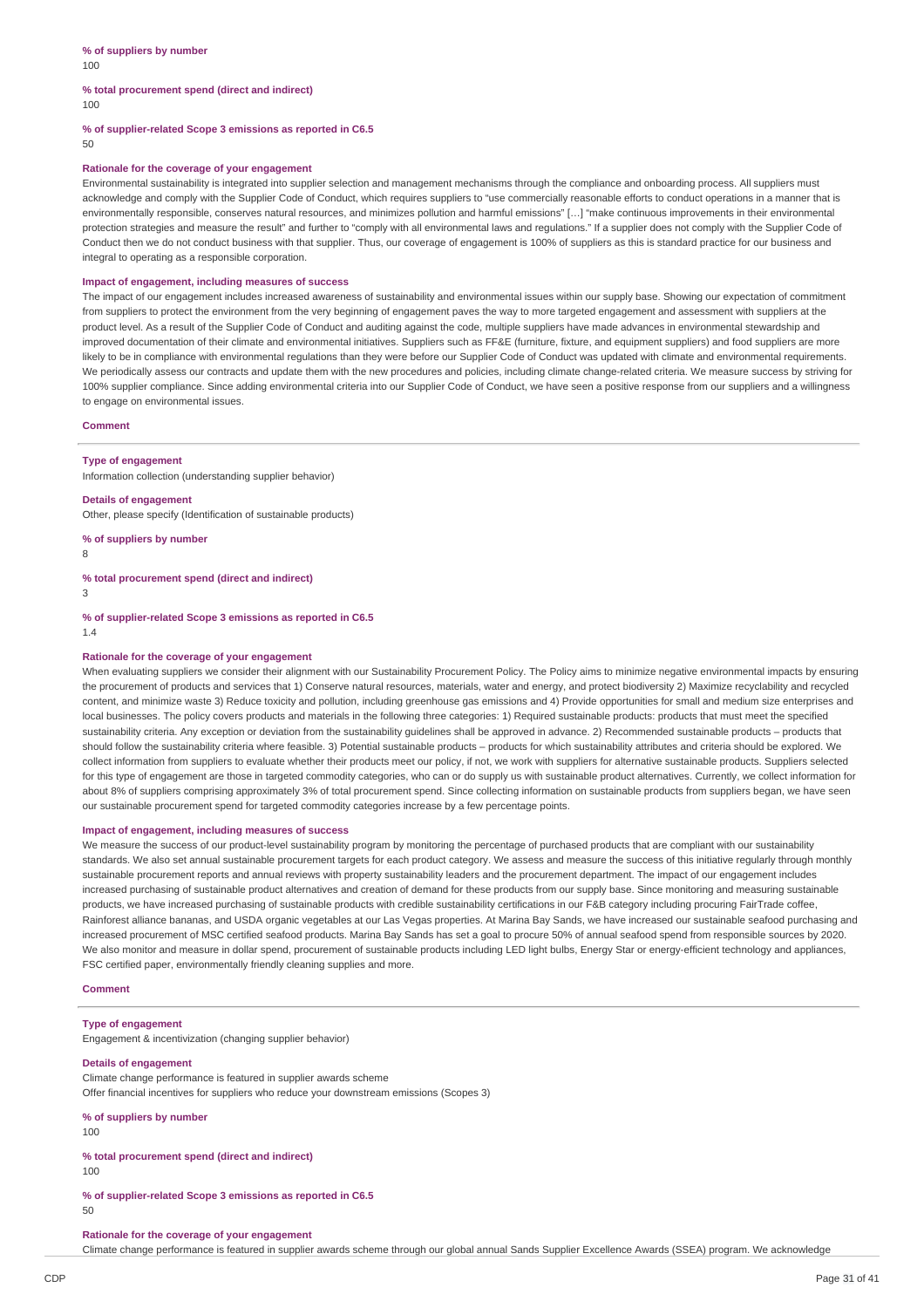suppliers based on shared value and principles; strong leadership, vision and strategy; and strong supplier code of conduct and environmental policy. At each of our resorts, sustainability is either incorporated into the SSEA via its own award category (Corporate Culture & Sustainability) or it is included as key award criteria. All of our suppliers can be nominated for recognition through our Sands Supplier Excellence Awards and therefor coverage of engagement is 100%. In addition to the SSEA, we also engage recyclers through our ongoing profit-sharing program. This initiative creates a win-win for our company and recyclers, as it maximizes our ability to reduce scope 3 emissions, reduce waste and increase diversion, while also incentivizing our recyclers to recycle more.

### **Impact of engagement, including measures of success**

We engage all of our suppliers through the SSEA as it is important to recognize and incentivize our large supplier base to incorporate strong values into their operations. We view our suppliers as an extension of our business. Last year in Macao alone, approximately 160 suppliers from Macao, Hong Kong and mainland China were present at the award's ceremony event. Various Sands China business units and their employees nominated a total of 22 companies for an award. Fifteen of the nominated companies were local enterprises. Nominees were chosen from a pool of thousands of service providers and suppliers that do business with Sands China Ltd. We measure the success of our SSEA by tracking the type and number of suppliers nominated year over year and assessing the quality of company-supplier relationships. We continuously see increased levels of engagement from sustainable suppliers and an increased number of nominees for the sustainability award. We measure the success of the recycler profit sharing program by assessing waste to landfill and waste diversion rates over time. We have increased our diversion rate in Las Vegas from 35% to approximately 55% after the incentive program was put in place. The impact of our engagement includes increased awareness of sustainability and environmental issues with our supply base, relationship building and trust creation with suppliers, and increased performance by our recyclers to divert more waste.

### **Comment**

## **Type of engagement**

Innovation & collaboration (changing markets)

### **Details of engagement**

Run a campaign to encourage innovation to reduce climate impacts on products and services Other, please specify (Co-developing products)

### **% of suppliers by number**

0.2

#### **% total procurement spend (direct and indirect)**

0.3

**% of supplier-related Scope 3 emissions as reported in C6.5**  $0.1$ 

### **Rationale for the coverage of your engagement**

We select specific suppliers that we have developed strong relationships with to form innovative and collaborative partnerships. The goal of these types of collaborations is to establish relationships that both help us achieve our sustainability goals and also help the supplier innovate and improve their practices. In 2019 we engaged with 12 supplies directly and many other suppliers indirectly to innovate, collaborate, and co-develop products that reduce our climate and environmental impacts. We also continue to engage with suppliers on initiatives put into place in years prior.

### **Impact of engagement, including measures of success**

We measure the success of these types of engagements through monthly sustainable procurement reports and annual reviews. Our ability to leverage these partnerships to achieve our sustainability goals also factors into our overall measure of success of these engagements. We collaborate and innovate with a variety of suppliers to develop products and services that help us achieve our environmental and sustainability goals and also reduce our scope 3 emissions. For example, we frequently work with lighting suppliers to develop highly efficient lightbulbs that our customized to our unique operations and needs. This type of collaboration drives supplier product innovation and also a reduction in environmental impact. We've also worked with suppliers to develop customized waste management technology for food waste which allows us to more effectively divert food waste from landfill. Some further examples of other supplier innovation and collaboration include working with our shuttle busses to reduce idling and improve fuel efficiency and partnering with our linen suppliers to develop towels and linen that use less resources and require less water and energy to wash. In, Las Vegas we have worked with our suppliers on a dock optimization project which reduced vehicle idling by allowing suppliers to schedule deliveries online. The new process has reduced both congestion and emissions as a result. Further, we also host supplier workshops and work with suppliers to develop cost-neutral solutions to purchase sustainable food products.

#### **Comment**

### C12.1d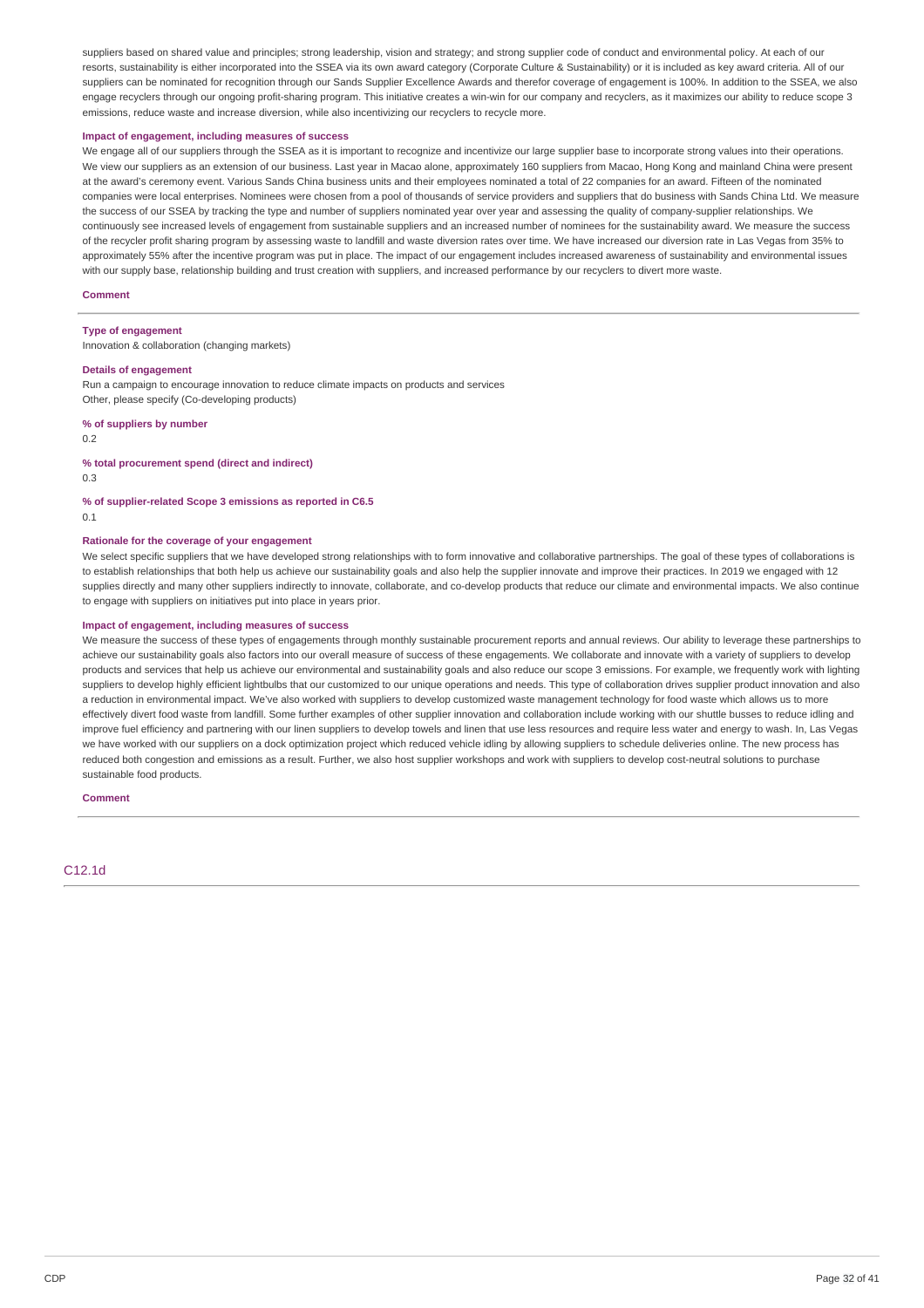#### **(C12.1d) Give details of your climate-related engagement strategy with other partners in the value chain.**

Our climate-related engagement strategy with other partners in the value chain includes seeking out unique opportunities to work with those that have an impact on our sustainability goals, a direct impact on our business, or can benefit from a partnership with our company. We consider value chain partners to be both direct and indirect suppliers.

In 2019, we entered into a partnership with utility supplier NV Energy to offset 100% of annual electricity consumption moving forward at The Venetian Resort Las Vegas and Sands Expo & Convention Center, through the purchase of Renewable Energy Certificates (RECs). The partnership builds on our energy efficiency progress thus far and our mission to explore options to increase the utilization of renewable energy across our portfolio. This resort is also partnering with FishWise, an innovative and solutions-driven industry leader providing data-driven market tools and expertise in sustainability, human rights action, and traceability best practices. Through this partnership the resort will engage multiple seafood suppliers on product traceability and sustainability in order to increase the procurement of responsibly and sustainably sourced seafood.

In 2017, our property, Marina Bay Sands Singapore partnered with the World Wide Fund for Nature (WWF) to improve the sustainability practices of fish farms in Malaysia through their Aquaculture Improvement Project. As a large purchaser of seafood, we saw this value-chain partnership as an opportunity to help restore the health of our ocean ecosystems and improve the livelihoods of nearby fishing communities, both of which are negatively impacted by climate change. This partnership also helps our business by helping us receive higher quality sustainable seafood products. Through this partnership, Marina Bay Sands set sustainability 2020 sustainability seafood goals. At Sands China Ltd., we also worked with Standard Textile to procure towels, bathrobes, and rugs that require significantly less water, energy, and chemicals to launder. Although we do not save water and energy directly, our linen cleaning supplier is saving these resources within their operations, which helps to improve sustainability within our supply chain and reduces greenhouse gas emissions associated with linen cleaning.

We approach other value-chain partnerships similarly, by adapting strategies where the social, environmental, and economic benefits extend beyond our business into our community and up and down our value chain.

### C12.3

(C12.3) Do you engage in activities that could either directly or indirectly influence public policy on climate-related issues through any of the following? Direct engagement with policy makers Trade associations

Other

## C12.3a

**(C12.3a) On what issues have you been engaging directly with policy makers?**

| Focus of<br>legislation position |         | Corporate Details of engagement                                                                                                                                                       | <b>Proposed legislative solution</b>                                                                                                                                                                                                                                            |
|----------------------------------|---------|---------------------------------------------------------------------------------------------------------------------------------------------------------------------------------------|---------------------------------------------------------------------------------------------------------------------------------------------------------------------------------------------------------------------------------------------------------------------------------|
| Clean<br>energy<br>generation    | Support | In 2019, we, along with our peers in the local hospitality industry as well as<br>interested companies, supported the SB 358 that expanded Renewable<br>Portfolio Standard in Nevada. | During the last legislative session in 2019, we supported SB 358 that expanded the Renewable Portfolio<br>Standard in Nevada to 50% by 2030 advancing renewable energy generation in the state.                                                                                 |
| Clean<br>energy<br>generation    | Support | In 2019, we supported a local proposal for a rate tariff based on renewable<br>energy.                                                                                                | We filed a letter of support for Optional Pricing Program Rate (OPPR) proposed by a local utility in Nevada that<br>would introduce an electricity tariff based renewable energy contracts. Ultimately, this tariff was rejected by the<br>Public Utility Commission of Nevada. |

### C12.3b

**(C12.3b) Are you on the board of any trade associations or do you provide funding beyond membership?** Yes

### C12.3c

(C12.3c) Enter the details of those trade associations that are likely to take a position on climate change legislation.

**Trade association**

The National Environment Agency of Singapore

**Is your position on climate change consistent with theirs?** Consistent

#### **Please explain the trade association's position**

Formed on July 1st, 2012, the National Environment Agency (NEA) is the leading public organization responsible for improving and sustaining a clean and green environment in Singapore. The NEA develops and spearheads environmental initiatives and programs through its partnership with the People, Public and individual to take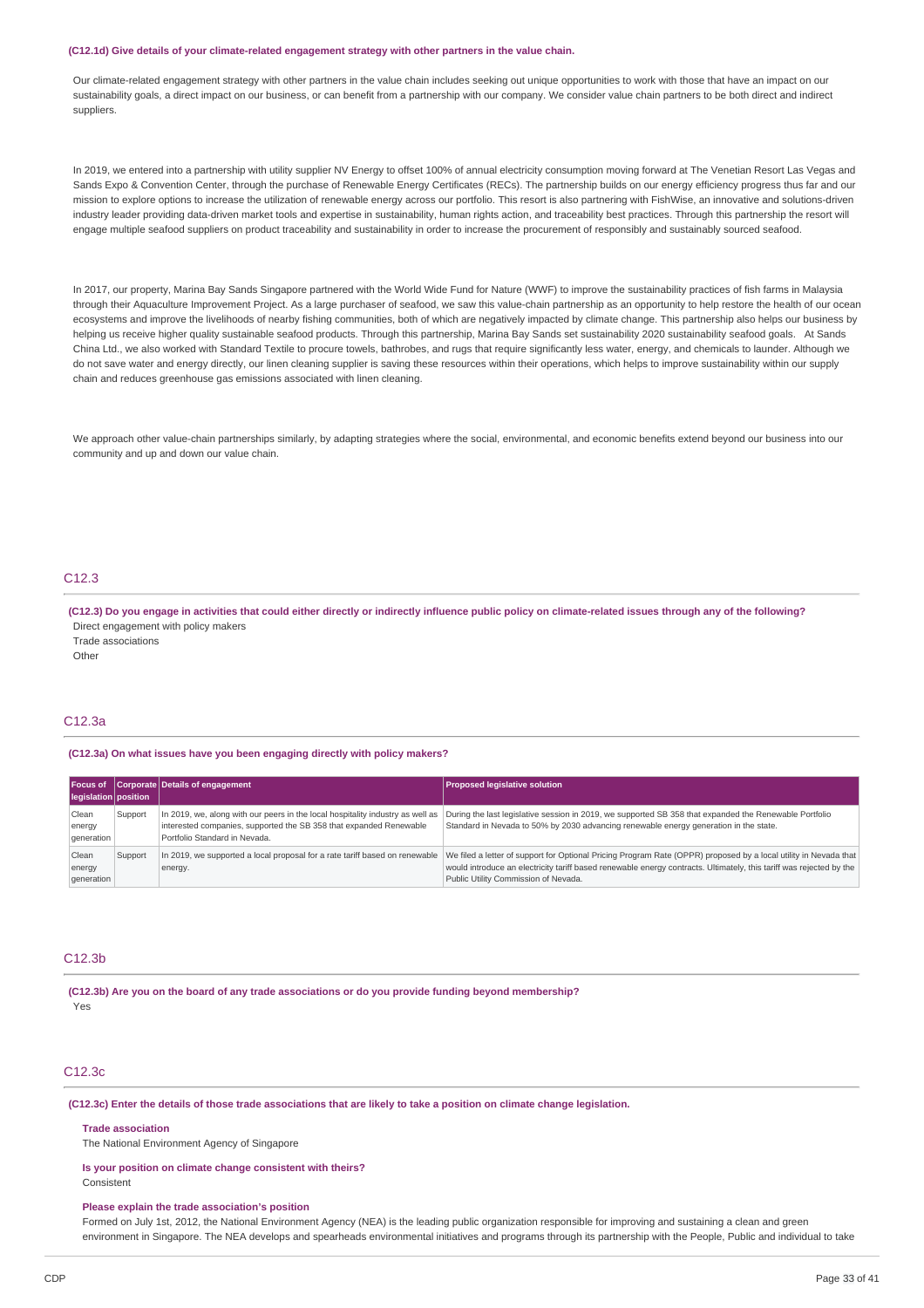up environmental ownership and to care for the environment as a way of life. By protecting Singapore's resources from pollution, maintaining a high level of public health and providing timely meteorological information, the NEA endeavors to ensure sustainable development and a quality living environment for present and future generations. The NEA and the country of Singapore publically communicate their stance on climate change and proactively put plans in place to address its impacts. More on their efforts can be found here: https://www.nea.gov.sg/our-services/climate-change-energy-efficiency/climate-change/singapore's-efforts-in-addressing-climate-change

### **How have you influenced, or are you attempting to influence their position?**

Our Executive Director of Sustainability and Property Development at Marina Bay Sands in Singapore is on the executive committee of NEA's 3R MICE Force. He participates in meetings every two months to execute strategies and plans to drive better waste management across the MICE (meetings, incentives, conferences and exhibitions) industry in Singapore.

### **Trade association**

Singapore Packaging Agreement

#### **Is your position on climate change consistent with theirs?**

Consistent

### **Please explain the trade association's position**

The Singapore Packaging Agreement (SPA) is a joint initiative by government, industry and NGOs to reduce packaging waste, which constitutes to roughly one-third (by weight) of Singapore's total domestic waste. The National Environment Agency (NEA) leads this initiative. The NEA and the country of Singapore publically communicate their stance on climate change and proactively put plans in place to address its impacts. More on their efforts can be found here: https://www.nea.gov.sg/ourservices/climate-change-energy-efficiency/climate-change/singapore's-efforts-in-addressing-climate-change

#### **How have you influenced, or are you attempting to influence their position?**

Both our Vice President of Procurement and Executive Director of Sustainability and Property Development at Marina Bay Sands in Singapore are on the SPA governing committee. They participate in quarterly meetings and strategy discussions to encourage the use of less packaging in Singapore.

#### **Trade association**

Public Utilities Board (PUB) Water Network 7th Panel

### **Is your position on climate change consistent with theirs?**

Consistent

### **Please explain the trade association's position**

PUB is a statutory board under the Ministry of the Environment and Water Resources and is the national water agency that manages Singapore's water supply, water catchment and used water. PUB's Water Network was formed in 2004 with the objective of playing a consultative and advisory role to enhance PUB's policies and programs, to encourage greater ownership of Singapore's water resources. The Ministry of the Environment and Waste Resources and the country of Singapore publically communicate their stance on climate change and proactively put plans in place to address its impacts. More on their efforts can be found here: https://www.mewr.gov.sg/resources-climate-action-sg.

### **How have you influenced, or are you attempting to influence their position?**

Our Executive Director of Sustainability and Property Development at Marina Bay Sands in Singapore is a member of the PUB's Water Network 7th Panel. He attends two formal meetings annually to provide feedback on PUB's engagement and public education programs to help develop better policies and programs to encourage greater ownership of Singapore's water resources. He also attends subgroup meetings on specific topics where necessary and attends PUB activities and events when possible.

### **Trade association**

ASHRAE

## **Is your position on climate change consistent with theirs?**

**Consistent** 

### **Please explain the trade association's position**

ASHRAE, founded in 1894, is a global society advancing human well-being through sustainable technology for the built environment. The Society and its members focus on building systems, energy efficiency, indoor air quality, refrigeration and sustainability within the industry. Through research, standards writing, publishing and continuing education, ASHRAE shapes tomorrow's built environment today. ASHRAE was formed as the American Society of Heating, Refrigerating and Air-Conditioning Engineers by the merger in 1959 of American Society of Heating and Air-Conditioning Engineers (ASHAE) founded in 1894 and The American Society of Refrigerating Engineers (ASRE) founded in 1904. In 2012, as part of a rebranding, ASHRAE began doing business as "ASHRAE" vs. using its full legal name of the American Society of Heating, Refrigerating and Air-Conditioning Engineers. Use of ASHRAE reflects the Society's worldwide membership and that services will continue evolving globally. ASHRAE's Position Document on Climate Change can be found here: https://www.ashrae.org/File%20Library/About/Position%20Documents/ASHRAE-Position-Document-on-Climate-Change.pdf

### **How have you influenced, or are you attempting to influence their position?**

Our Executive Director of MEP and Plant Operations in Macao is the President of ASHRAE Macao Chapter and the chair of the Sustainability Committee. As Chapter President, he guides the direction of the chapter operations and organizes technical seminars and symposium. Topics such as energy efficiency, sustainability, indoor air quality, buildings performance, retro-commissioning, LEED and bEQ (building energy quotient) certifications are discussed with engineers, industry professionals in Macao, and regional countries as part of the chapters aim to create a platform for knowledge sharing and further education, training, development for professionals. Our Executive Director collaborates with other similar local and international trade associations and governmental bodies for knowledge sharing, green building standard updates, and participation in discussions of future developments. Our Executive Director actively participates and shares ideas and improvements to several committees within ASHRAE in regional chapters through annual conferences and regional planning meetings. He is also the international panel member of ASHRAE's 14th Asia Pacific Conference on Built Environment (APCBE) and presented a technical paper on Sustainable Future and role of professionals to lead and innovate. His technical paper titled "Improvements Keep Macao Resorts Efficient" had been published in November 2018 ASHRAE Journal which also won the global honourable mention award and winner award for Asia Region in Existing Building Category.

### **Trade association**

The Nevada Resort Association

### **Is your position on climate change consistent with theirs?** Consistent

### **Please explain the trade association's position**

Nevada Resort Association participates in discussions regarding energy policy for the State of Nevada on behalf of its members as appropriate. For example, during the last legislative session in 2019, the Nevada Resort Association supported SB 358 that expanded the Renewable Portfolio Standard in Nevada to 50% by 2030 advancing renewable energy generation in the state.

**How have you influenced, or are you attempting to influence their position?**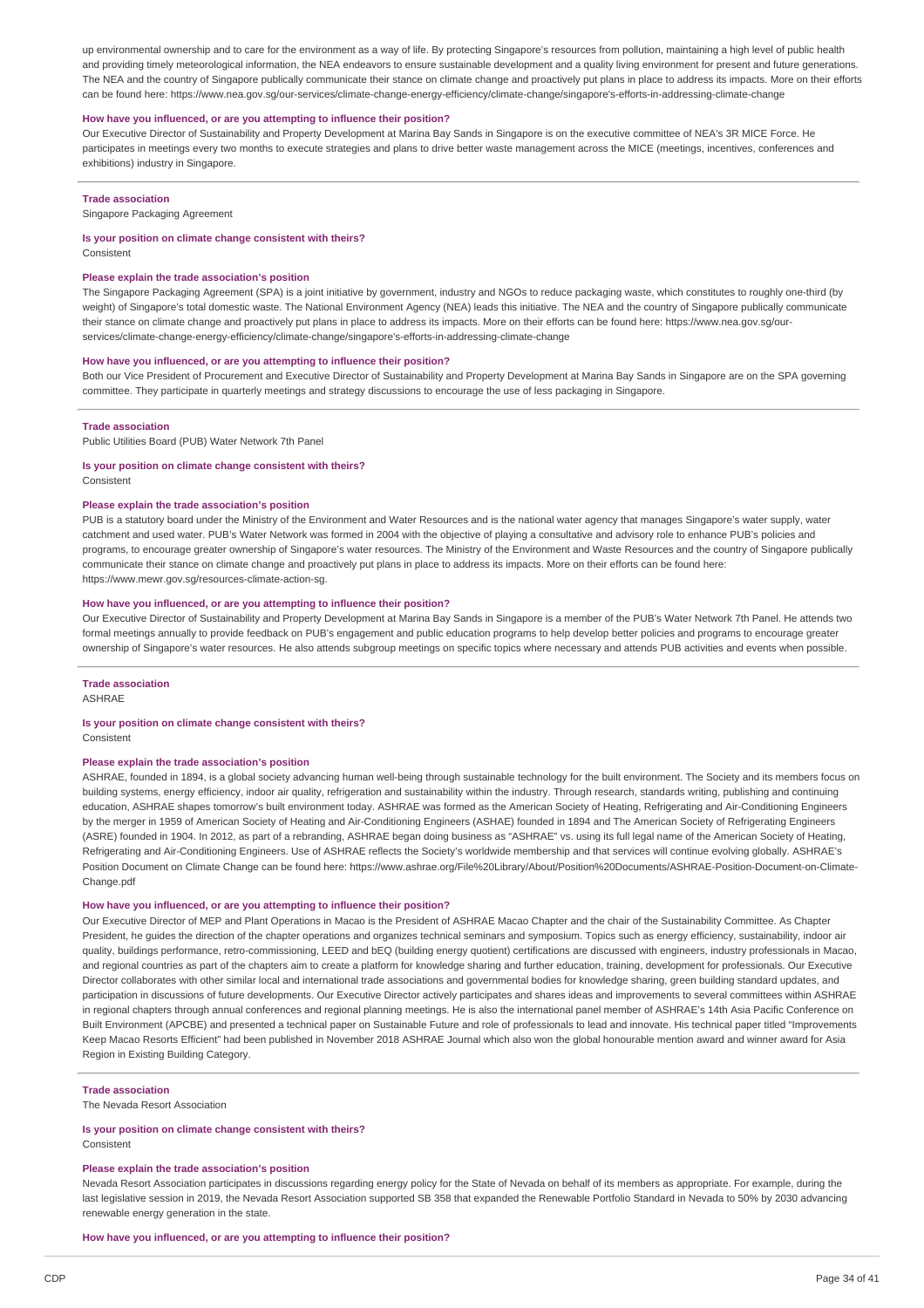The Senior Vice President of Government Relations and Vice President of Government Relations are both members of the Nevada Resort Association board. Our Senior Vice President of Global Sustainability engages with the Nevada Resort Association on various environmental issues ranging from energy and water to food waste. Through her role as co-chair of the Nevada Resort Associations Corporate Social Responsibility Committee as well as a key member of the energy subgroup she seeks to convene regional hospitality and gaming companies to discuss and act on pertinent regional social and environmental issues.

### C12.3e

#### **(C12.3e) Provide details of the other engagement activities that you undertake.**

(1) Better Building Challenge: Las Vegas Sands is a member of the Better Buildings Alliance facilitated by the U.S. Department of Energy. Part of our commitment to this initiative was joining the Better Buildings Challenge and committing to making The Venetian Resort Las Vegas 20% more energy-efficient over the next decade by reducing the GHG emissions of our buildings. To date we have taken part in a number of working groups to assess the scope of the initiative and better determine the areas where we can have the most impact in terms of energy efficiency upgrades and energy consumption reductions. We track energy consumption and disclose that to the Better Buildings Challenge working group on an annual basis.

(2) Marina Bay Sands has a formal partnership with the World Wide Fund for Nature (WWF). The partnership entails collaboration around three key areas: improving sustainability in Marina Bay Sands' seafood supply chain; sponsoring three fishery conservation projects in the region; and raising guest awareness on sustainability. This partnership helps mitigate against the negative impacts of climate change on ocean ecosystem health and the livelihoods of nearby fishing communities.

(3) Macao International Environmental Conference and Forum (MIECF) Technical Visit Initiative: Sands China Ltd. has collaborated with Macao Environmental Protection Agency to share sustainability best practices with the delegates and industry professionals of MIECF. The collaboration has three objectives: is to raise awareness of sustainability; share technology, techniques and best practices; and inspire both individuals and companies to embrace the waste reduction and recycling efforts.

(4) Marina Bay Sands is a member of the World Building Council for Sustainable Development (WBCSD), Singapore Chapter. WBCSD is a global, CEO-led organization of over 200 leading businesses working together to accelerate the transition to a sustainable world. Within the Singapore Chapter, representatives from Marina Bay Sands participate in discussions that are critical to local and regional sustainability issues.

(5) Our Executive Director of MEP and Plant Operations in Macao is an active member of the Sustainable Energy Association of Singapore (SEAS) where he contributes to their program in relation to energy efficiency and renewable energy. He is also a senior member of the International Society of Sustainability Professionals (ISSP). He is also a member of British Chamber of Commerce in Macao (Britcham) and the chair of the environmental committee.

## C12.3f

(C12.3f) What processes do you have in place to ensure that all of your direct and indirect activities that influence policy are consistent with your overall climate **change strategy?**

As part of the Sands ECO360 strategy, we monitor various activities each year, including external stakeholder engagements, affiliations, memberships, and other activity types to ensure that such activities align with the overall corporate climate change strategy. Every year we evaluate our involvement and position in policymaking, associations, research organizations and other main stakeholders. For example, the sustainability department is consulted on environmental positions the company takes in relation to energy and climate change policy. The sustainability department works with appropriate departments such as investor relations, government relations, and communications to craft position statements and disclose environmental information that is consistent and relevant to the company's overall Sands ECO360 strategy. Concurrently, we also strive to enhance the resort experience of our guests as well as the quality of life in the communities in which we live and operate. To ensure engagement is consistent, our Chief Procurement/Sustainability Officer has the oversight and sign-off capabilities over all Sands ECO360 direct and indirect activities to ensure these activities would be consistent with the overall climate change strategy.

### C12.4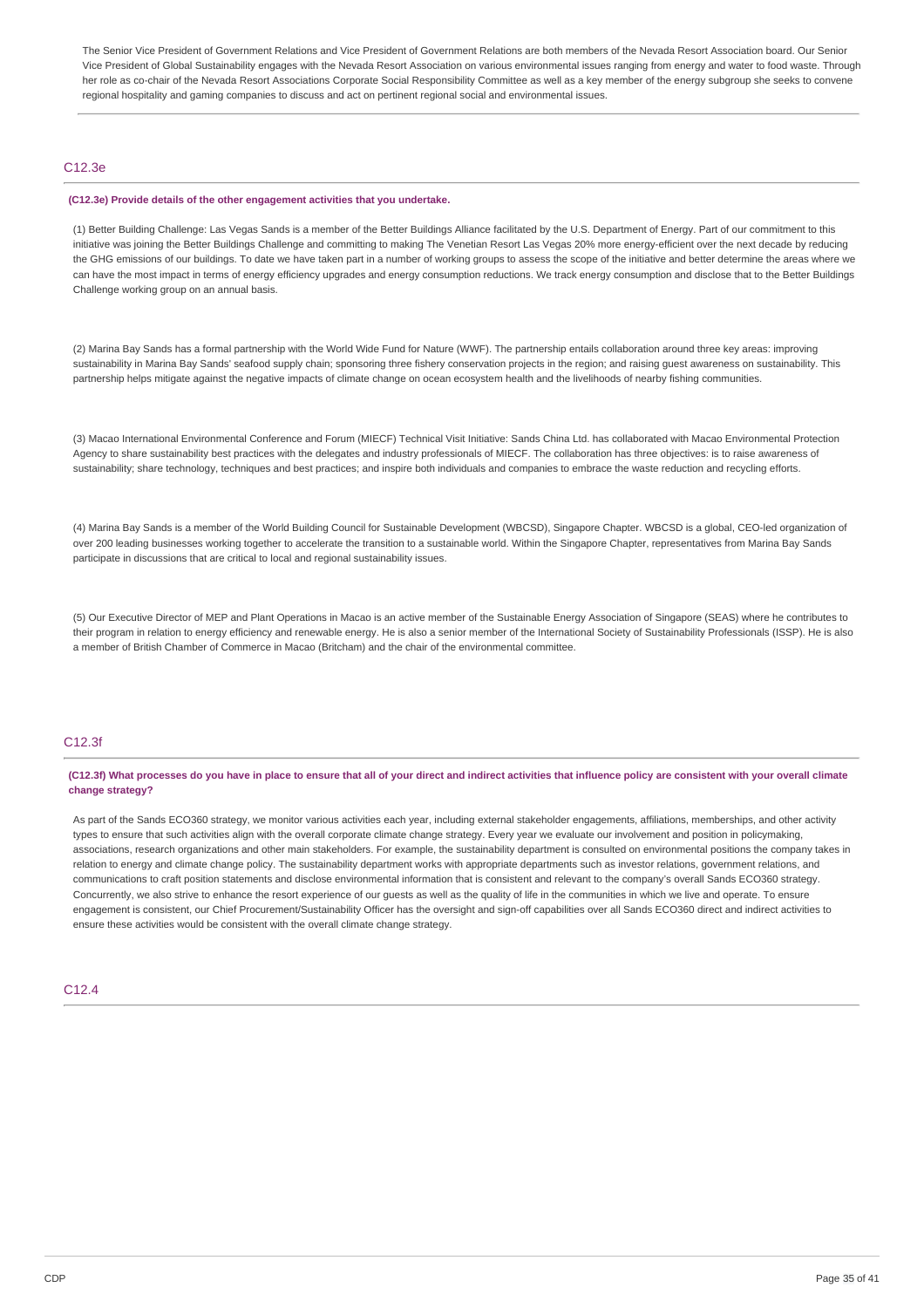(C12.4) Have you published information about your organization's response to climate change and GHG emissions performance for this reporting year in places **other than in your CDP response? If so, please attach the publication(s).**

## **Publication**

In mainstream reports

**Status** Complete

**Attach the document** 2019 ESG Report\_E.pdf

**Page/Section reference** Entire document

### **Content elements**

Governance Strategy Emissions figures Emission targets Other metrics

### **Comment**

https://www.sandschina.com/community-affairs/download-reports.html

### **Publication**

In mainstream reports

**Status** Complete

**Attach the document** 1a\_2019 Annual Report\_ENG.pdf

**Page/Section reference** pg. 61

**Content elements** Strategy

**Comment**

### **Publication**

In voluntary sustainability report

**Status**

Complete

**Attach the document** 55739\_LVSC\_ECO360-Report-2019\_Spreads.pdf

### **Page/Section reference**

Entire document. Pages 6-7 contains environmental metrics

## **Content elements**

Strategy Emissions figures Emission targets Other metrics

**Comment**

https://www.sands.com/sands-eco-360/our-news/environmental-report.html

### **Publication**

In other regulatory filings

**Status** Complete

## **Attach the document**

Supplementary-Earnings-Presentation.pdf

## **Page/Section reference**

pg. 1-7

## **Content elements**

Strategy Emission targets Other, please specify

## **Comment**

C15. Signoff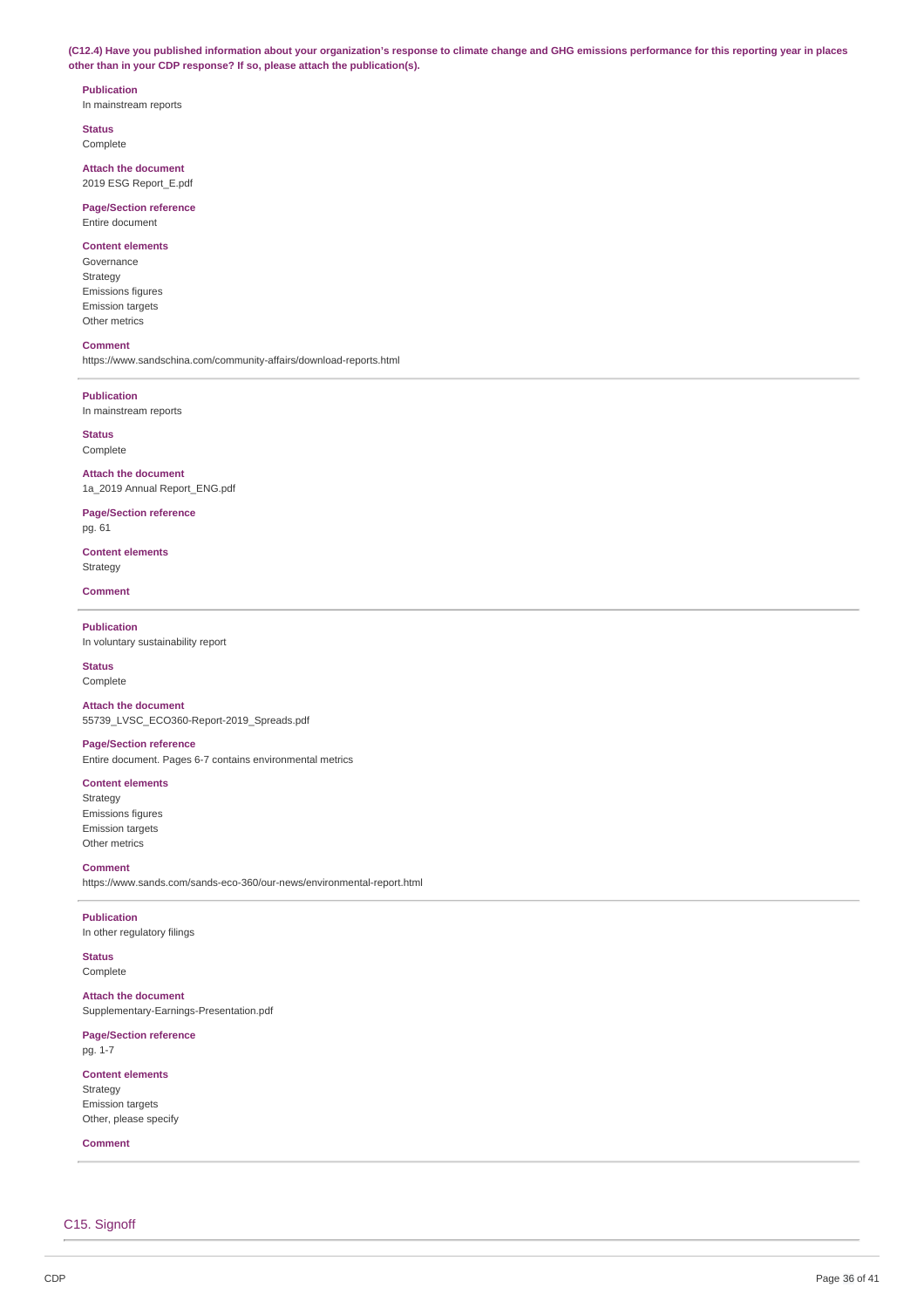## C-FI

(C-FI) Use this field to provide any additional information or context that you feel is relevant to your organization's response. Please note that this field is optional **and is not scored.**

## C15.1

| (C15.1) Provide details for the person that has signed off (approved) your CDP climate change response. |                                                                             |                               |
|---------------------------------------------------------------------------------------------------------|-----------------------------------------------------------------------------|-------------------------------|
|                                                                                                         | Job title                                                                   | Corresponding job category    |
| Row 1                                                                                                   | Executive Vice President and Chief Financial Officer, Las Vegas Sands Corp. | Chief Financial Officer (CFO) |

## SC. Supply chain module

### SC0.0

**(SC0.0) If you would like to do so, please provide a separate introduction to this module.**

## SC0.1

**(SC0.1) What is your company's annual revenue for the stated reporting period?**

|       | Annual<br><b>Revenue</b> |
|-------|--------------------------|
| Row 1 | 78341070<br>.            |
|       |                          |

## SC0.2

**(SC0.2) Do you have an ISIN for your company that you would be willing to share with CDP?** Yes

## SC0.2a

**(SC0.2a) Please use the table below to share your ISIN.**

|          | <b>ISIN</b> country code (2 letters) | <b>ISIN numeric identifier and single check digit (10 numbers overall)</b> |  |
|----------|--------------------------------------|----------------------------------------------------------------------------|--|
| $ Row_+$ | v                                    | 78341070                                                                   |  |

## SC1.1

(SC1.1) Allocate your emissions to your customers listed below according to the goods or services you have sold them in this reporting period.

| <b>Requesting member</b>                                                                                                                                                     |
|------------------------------------------------------------------------------------------------------------------------------------------------------------------------------|
| Autodesk, Inc.                                                                                                                                                               |
| <b>Scope of emissions</b><br>Scope 1                                                                                                                                         |
| <b>Allocation level</b><br>Company wide                                                                                                                                      |
| <b>Allocation level detail</b><br><not applicable=""></not>                                                                                                                  |
| <b>Emissions in metric tonnes of CO2e</b>                                                                                                                                    |
| Uncertainty (±%)                                                                                                                                                             |
| <b>Major sources of emissions</b><br>Natural gas consumption for use of hot water and space heating for 24,928 hotel room nights during Autodesk University 2019 conference. |
| <b>Verified</b>                                                                                                                                                              |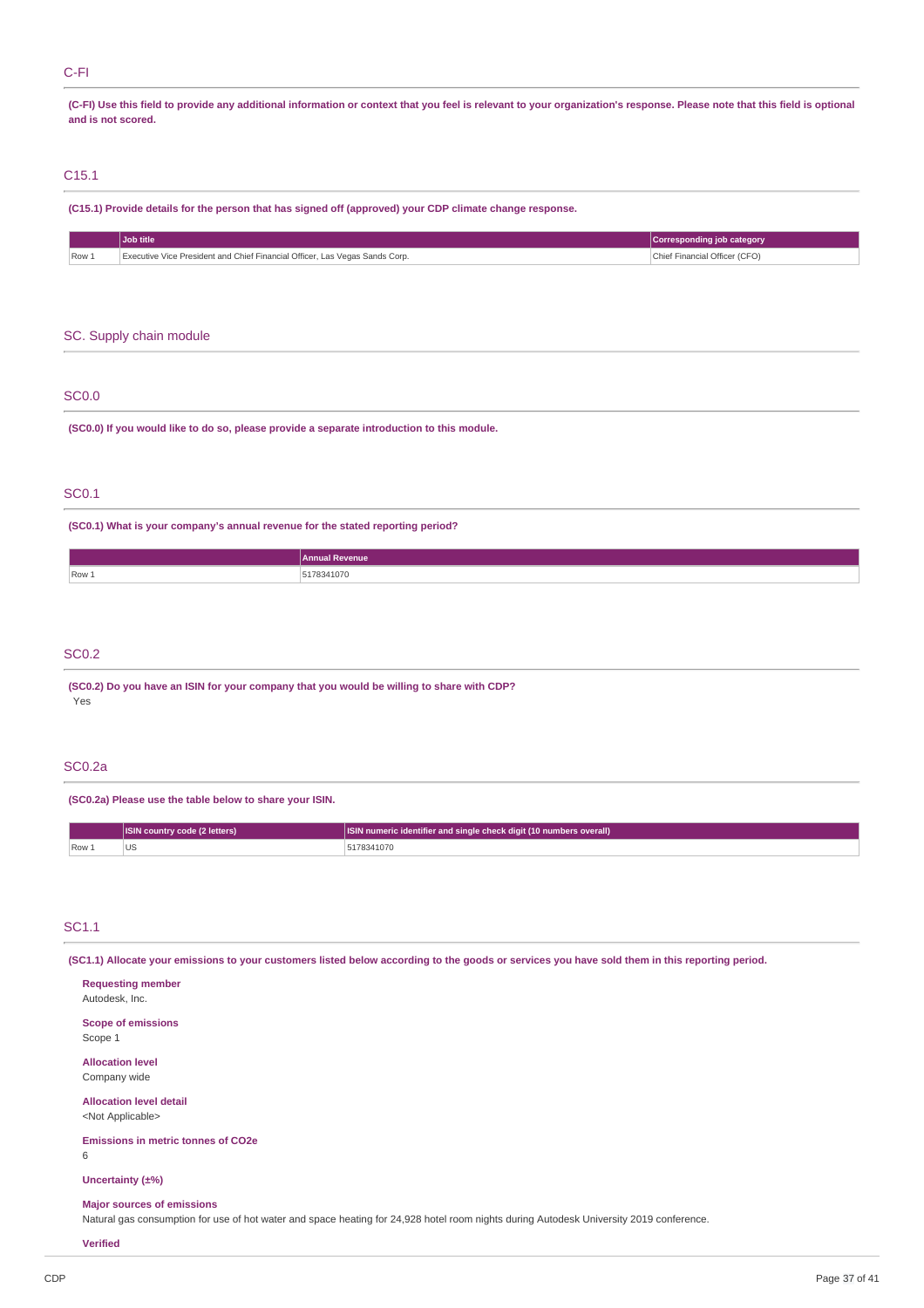### **Allocation method**

Other, please specify (GHG emissions are based on hotel room nights, square footage of convention and meeting space, and waste generated during Autodesk's event. )

### Please explain how you have identified the GHG source, including major limitations to this process and assumptions made

Our product is considered to be hotel room nights and the use of casino space, meeting space, retail space and other amenities. Therefore these emissions have been captured in our company's Scope 1, 2, and 3 emissions. The emissions reported here are for the use of hotel rooms and convention space (Scope 1 and 2) and for waste generated (Scope 3) during Autodesk's conference "Autodesk University 2019". An impact statement containing energy, emissions, water, and waste data for this event was previously provided. The information in the impact statement has been adapted for CDP and reported here. Please note that emissions reported here and in the impact statement use a location-based approach for Scope 2 emissions. In 2019, the Venetian Resort secured thousands of Renewable Energy Certificates (RECs) that account for approximately half of the entire campus' (The Venetian Resort, The Palazzo, and Sand Expo Convention Center) electricity consumption. Therefore, Scope 2 emissions reported in this question are overstated, as the location-based method does not account for REC purchases. We are working to update our impact statements moving forward to reflect this change. Also please note that the impact statement and emissions reported here use emission factors from 2015, whereas our emissions reported in CDP Climate questions 6.1, 6.2 and 6.5 use the most recent emission factors available from The Climate Registry. This was done in order to keep reporting between this response and the impact statement previously provided consistent. Other assumptions made when calculating reported emissions include: 1) Total sq. ft. was used to determine energy usage for meeting rooms and conference spaces; corridor spaces are excluded. 2) Hotel room nights were used to determine energy usage for use of hotel rooms and are based off of per room energy consumption of a standard Palazzo suite. 3) Pre-function area utility usage is excluded. Note that the total emissions reported in this question differ slightly from the impact statement provided, as we did not apply an emissions "credit" for waste recycled. For this calculation, recycled waste received an emission factor of 0.

**Requesting member**

Autodesk, Inc.

**Scope of emissions** Scope 2

**Allocation level** Company wide

**Allocation level detail**

<Not Applicable>

**Emissions in metric tonnes of CO2e** 272.3

**Uncertainty (±%)**

#### **Major sources of emissions**

Electricity consumption for the use of 24,928 hotel room nights and 7,407,369 square feet of convention and meeting space during Autodesk University 2019 conference. **Verified**

No

#### **Allocation method**

Other, please specify (GHG emissions are based on hotel room nights, square footage of convention and meeting space, and waste generated during Autodesk's event. )

#### Please explain how you have identified the GHG source, including major limitations to this process and assumptions made

Our product is considered to be hotel room nights and the use of casino space, meeting space, retail space and other amenities. Therefore these emissions have been captured in our company's Scope 1, 2, and 3 emissions. The emissions reported here are for the use of hotel rooms and convention space (Scope 1 and 2) and for waste generated (Scope 3) during Autodesk's conference "Autodesk University 2019". An impact statement containing energy, emissions, water, and waste data for this event was previously provided. The information in the impact statement has been adapted for CDP and reported here. Please note that emissions reported here and in the impact statement use a location-based approach for Scope 2 emissions. In 2019, the Venetian Resort secured thousands of Renewable Energy Certificates (RECs) that account for approximately half of the entire campus' (The Venetian Resort, The Palazzo, and Sand Expo Convention Center) electricity consumption. Therefore, Scope 2 emissions reported in this question are overstated, as the location-based method does not account for REC purchases. We are working to update our impact statements moving forward to reflect this change. Also please note that the impact statement and emissions reported here use emission factors from 2015, whereas our emissions reported in CDP Climate questions 6.1, 6.2 and 6.5 use the most recent emission factors available from The Climate Registry. This was done in order to keep reporting between this response and the impact statement previously provided consistent. Other assumptions made when calculating reported emissions include: 1) Total sq. ft. was used to determine energy usage for meeting rooms and conference spaces; corridor spaces are excluded. 2) Hotel room nights were used to determine energy usage for use of hotel rooms and are based off of per room energy consumption of a standard Palazzo suite. 3) Pre-function area utility usage is excluded. Note that the total emissions reported in this question differ slightly from the impact statement provided, as we did not apply an emissions "credit" for waste recycled. For this calculation, recycled waste received an emission factor of 0.

### **Requesting member**

Autodesk, Inc.

**Scope of emissions** Scope 3

**Allocation level** Company wide

**Allocation level detail** <Not Applicable>

**Emissions in metric tonnes of CO2e**

25.9

### **Uncertainty (±%)**

### **Major sources of emissions**

49 metric tons of waste generated and disposed of via landfill during Autodesk University 2019 conference.

**Verified** No

## **Allocation method**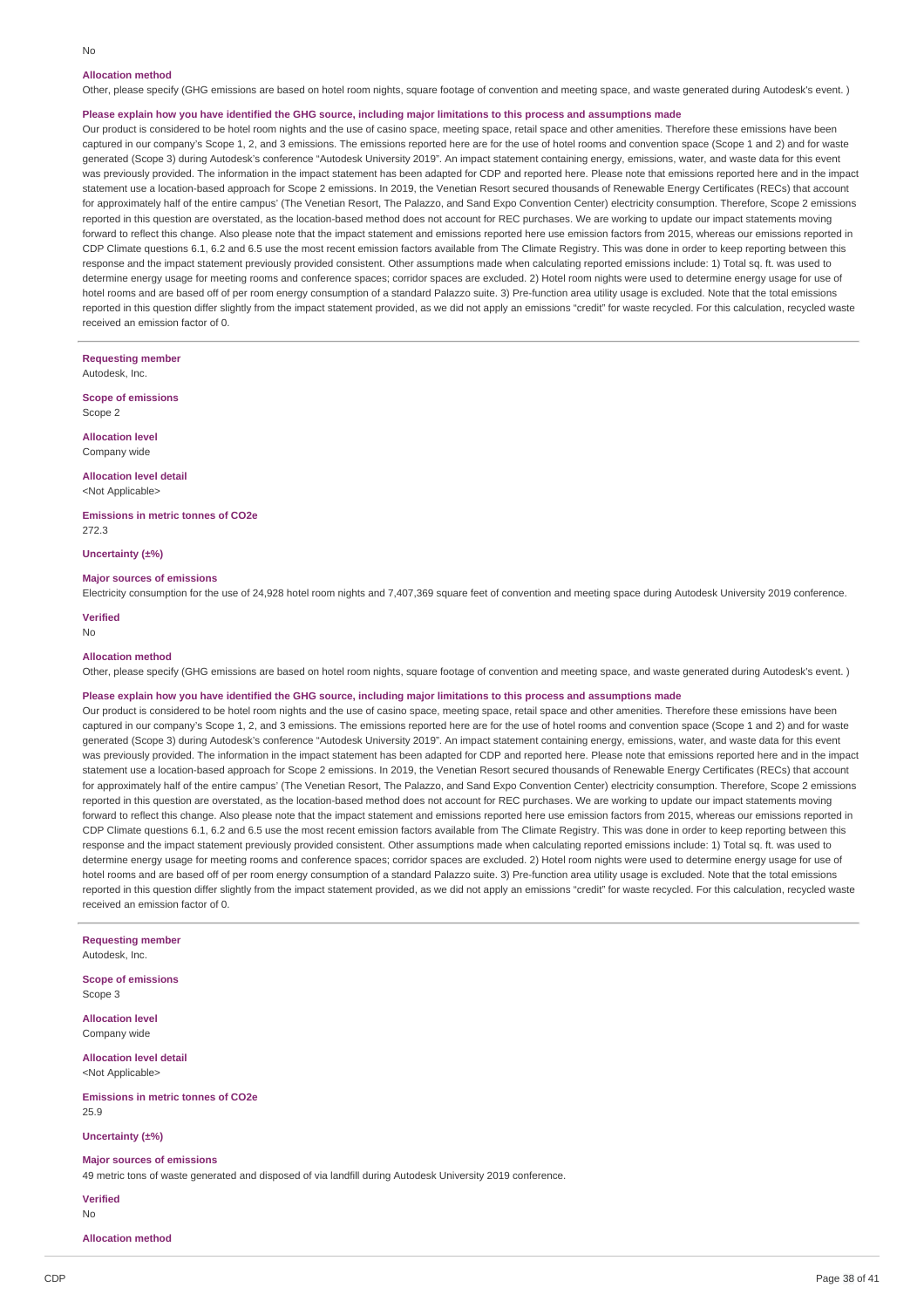Other, please specify (GHG emissions are based on hotel room nights, square footage of convention and meeting space, and waste generated during Autodesk's event. )

### Please explain how you have identified the GHG source, including major limitations to this process and assumptions made

Our product is considered to be hotel room nights and the use of casino space, meeting space, retail space and other amenities. Therefore these emissions have been captured in our company's Scope 1, 2, and 3 emissions. The emissions reported here are for the use of hotel rooms and convention space (Scope 1 and 2) and for waste generated (Scope 3) during Autodesk's conference "Autodesk University 2019". An impact statement containing energy, emissions, water, and waste data for this event was previously provided. The information in the impact statement has been adapted for CDP and reported here. Please note that emissions reported here and in the impact statement use a location-based approach for Scope 2 emissions. In 2019, the Venetian Resort secured thousands of Renewable Energy Certificates (RECs) that account for approximately half of the entire campus' (The Venetian Resort, The Palazzo, and Sand Expo Convention Center) electricity consumption. Therefore, Scope 2 emissions reported in this question are overstated, as the location-based method does not account for REC purchases. We are working to update our impact statements moving forward to reflect this change. Also please note that the impact statement and emissions reported here use emission factors from 2015, whereas our emissions reported in CDP Climate questions 6.1, 6.2 and 6.5 use the most recent emission factors available from The Climate Registry. This was done in order to keep reporting between this response and the impact statement previously provided consistent. Other assumptions made when calculating reported emissions include: 1) Total sq. ft. was used to determine energy usage for meeting rooms and conference spaces; corridor spaces are excluded. 2) Hotel room nights were used to determine energy usage for use of hotel rooms and are based off of per room energy consumption of a standard Palazzo suite. 3) Pre-function area utility usage is excluded. Note that the total emissions reported in this question differ slightly from the impact statement provided, as we did not apply an emissions "credit" for waste recycled. For this calculation, recycled waste received an emission factor of 0.

## SC1.2

### **(SC1.2) Where published information has been used in completing SC1.1, please provide a reference(s).**

An impact statement was provided by the Sands ECO360 team after the Autodesk University 2019 event. Please also see our CDP Climate response questions 6.1, 6.2 and 6.5 which details our Scope 1, 2, and 3 emissions calculations for the company.

## SC1.3

#### (SC1.3) What are the challenges in allocating emissions to different customers, and what would help you to overcome these challenges?

| <b>Allocation</b> | Please explain what would help you overcome these challenges                                                                                                                                                    |  |
|-------------------|-----------------------------------------------------------------------------------------------------------------------------------------------------------------------------------------------------------------|--|
| challenges        |                                                                                                                                                                                                                 |  |
| Diversity of      | We are able to estimate our meeting and event client's Scope 1, 2, and 3 emissions fairly accurately, using hotel room nights, square footage of meeting and convention space, and event waste                  |  |
| product lines     | generation and recycling data. We do not currently estimate emissions for scope 3 categories such as use of purchased goods, as the diversity of product lines makes accurately accounting for                  |  |
|                   | makes accurately each product ineffective. Although we do not yet estimate a client's emissions for this specific scope 3 category, we do offer a variety of opportunities to integrate sustainable procurement |  |
| accounting for    | practices into events. For example, clients have the opportunity to cater their events sustainably by choosing plant-based meat alternatives, sustainable seafood options, or food and beverage                 |  |
| leach             | that is certified USDA organic or FairTrade. We also offer opportunities for client's to reduce their single-use disposables footprint by organizing plastic-less campaigns, offering reusable                  |  |
| product/product   | alternatives, or choosing disposable items that have a low global warming potential.                                                                                                                            |  |
| line cost         |                                                                                                                                                                                                                 |  |
| ineffective       |                                                                                                                                                                                                                 |  |
| Please select     |                                                                                                                                                                                                                 |  |

### SC1.4

**(SC1.4) Do you plan to develop your capabilities to allocate emissions to your customers in the future?** Yes

### SC1.4a

#### **(SC1.4a) Describe how you plan to develop your capabilities.**

Currently we provide meeting and event clients with an Impact Statement post-event which details emissions as well as energy, water, and waste consumption. We are currently evaluating ways to improve our Impact Statements. We offer clients an array of opportunities to reduce the footprint of their event and are open to collaborative initiatives.

### SC2.1

(SC2.1) Please propose any mutually beneficial climate-related projects you could collaborate on with specific CDP Supply Chain members.

**Requesting member** Autodesk, Inc.

**Group type of project** New product or service

**Type of project** New product or service that reduces customers operational emissions

**Emissions targeted**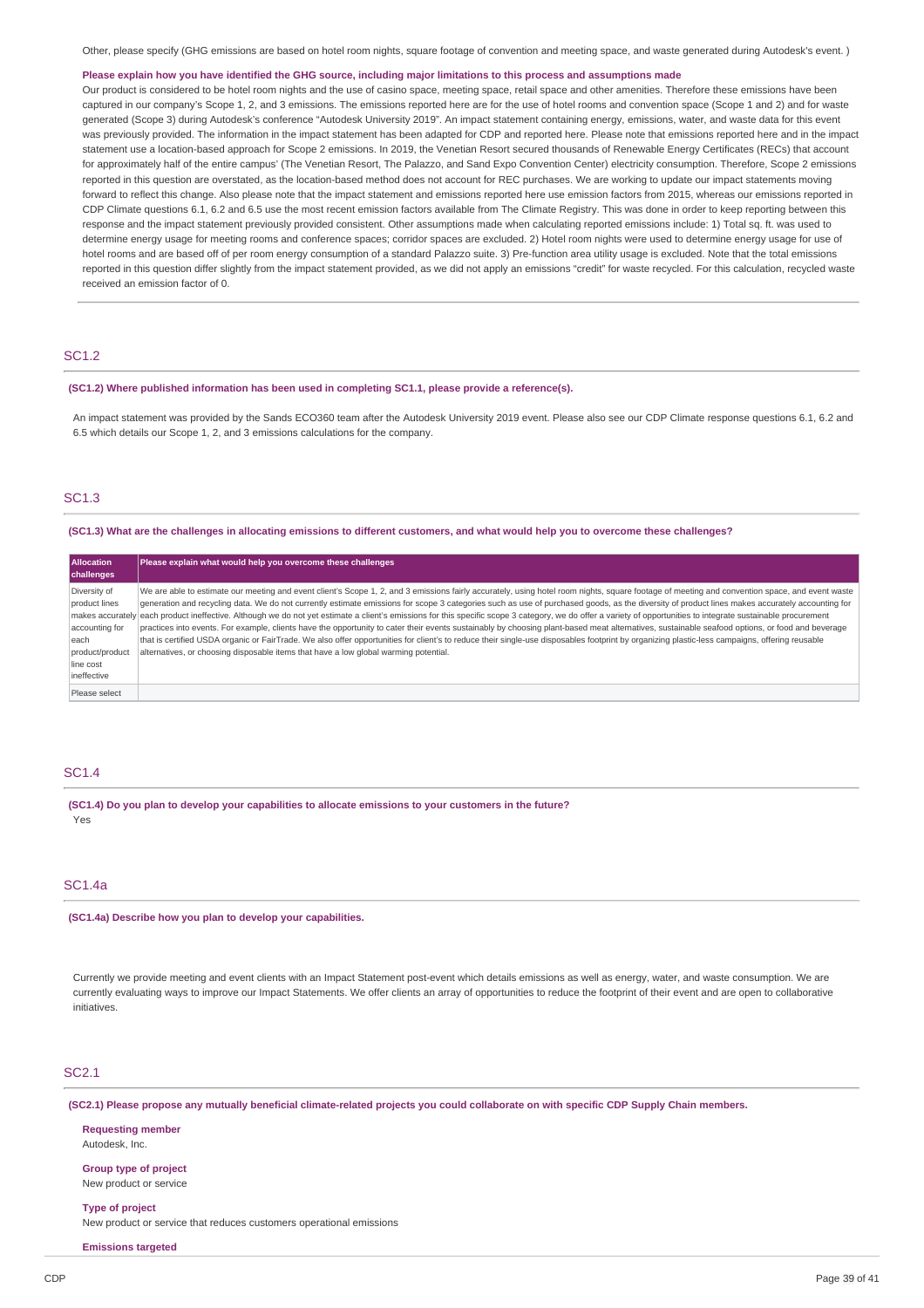## **Estimated timeframe for carbon reductions to be realized**

Please select

### **Estimated lifetime CO2e savings**

**Estimated payback**

Please select

#### **Details of proposal**

The Venetian Resort Las Vegas is currently evaluating GBCI's TRUE Zero Waste event certification as a possible standard to leverage for this zero-waste event. We are also assessing the necessary operational changes required to achieve zero-waste. This collaborative pilot would reduce both our own and our customer's scope 3 emissions from waste generations.

### **Requesting member**

Autodesk, Inc.

### **Group type of project** New product or service

**Type of project**

New product or service that reduces customers operational emissions

#### **Emissions targeted**

Actions that would reduce both our own and our customers' emissions

### **Estimated timeframe for carbon reductions to be realized** Please select

#### **Estimated lifetime CO2e savings**

**Estimated payback** Please select

### **Details of proposal**

Conserving electricity offers one of the largest areas of opportunity to reduce greenhouse gas emissions for both our operations and our customers. Multiple initiatives could be implemented to reduce electricity consumption including 1) Turning up the temperature during meetings to reduce energy demands from space cooling including running an engagement campaign to inform attendees of appropriate attire and expected event temperatures, 2) Consolidating meeting rooms in order to use the same air handler units thereby optimizing the use of HVAC equipment 3) Reducing pre-function cooling by pre-cooling the meeting and convention space half hour before the event, instead of one hour before.

### **Requesting member**

Autodesk, Inc.

#### **Group type of project**

Change to supplier operations

### **Type of project**

Increased levels of purchased renewable energy

### **Emissions targeted**

Actions that would reduce both our own and our customers' emissions

**Estimated timeframe for carbon reductions to be realized** Please select

### **Estimated lifetime CO2e savings**

**Estimated payback** Please select

### **Details of proposal**

In 2020, the Venetian Resort Las Vegas will acquire enough RECs to account for the entire campus' electricity consumption, therefore reducing our scope 2 market-based emissions to zero and hence significantly reducing our clients emisisons. However, clients could consider purchasing additional RECs or carbon offsets to account for additional emissions.

**Requesting member**

Autodesk, Inc.

**Group type of project** Change to supplier operations

**Type of project** Implementation of energy reduction projects

## **Emissions targeted**

Actions that would reduce both our own and our customers' emissions

#### **Estimated timeframe for carbon reductions to be realized** Please select

### **Estimated lifetime CO2e savings**

**Estimated payback** Please select

#### **Details of proposal**

We implement energy, water, and waste efficiency and conservation projects on an ongoing basis at all of our resort around the world. Our company has set official